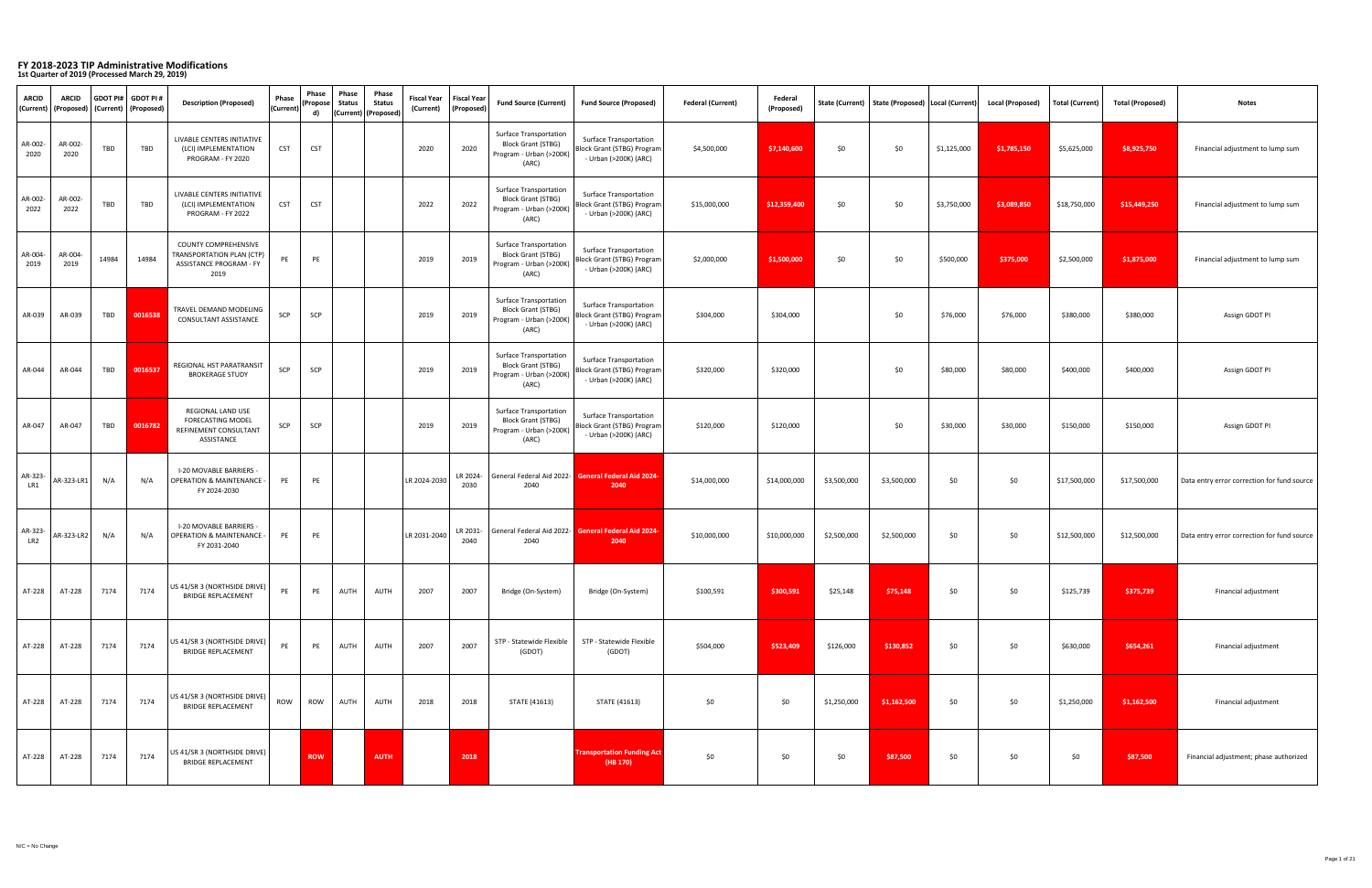| <b>ARCID</b> | <b>ARCID</b><br>  (Current)   (Proposed) |       | $ $ GDOT PI# $ $ GDOT PI #<br>  (Current)   (Proposed) | <b>Description (Proposed)</b>                                            | <b>Phase</b><br>(Current) | <b>Phase</b><br>(Propose<br>d) | <b>Phase</b><br><b>Status</b><br>(Current)   (Proposed) | <b>Phase</b><br><b>Status</b><br>(Current) | Fiscal Year   Fiscal Year  <br>(Proposed) | <b>Fund Source (Current)</b>                                                                   | <b>Fund Source (Proposed)</b>                                                                                     | <b>Federal (Current)</b> | <b>Federal</b><br>(Proposed) |             | State (Current)   State (Proposed)   Local (Current) |     | <b>Local (Proposed)</b> | Total (Current) | <b>Total (Proposed)</b> | <b>Notes</b>                                     |
|--------------|------------------------------------------|-------|--------------------------------------------------------|--------------------------------------------------------------------------|---------------------------|--------------------------------|---------------------------------------------------------|--------------------------------------------|-------------------------------------------|------------------------------------------------------------------------------------------------|-------------------------------------------------------------------------------------------------------------------|--------------------------|------------------------------|-------------|------------------------------------------------------|-----|-------------------------|-----------------|-------------------------|--------------------------------------------------|
| $AT-228$     | AT-228                                   | 7174  | 7174                                                   | US 41/SR 3 (NORTHSIDE DRIVE)<br><b>BRIDGE REPLACEMENT</b>                | <b>UTL</b>                | <b>UTL</b>                     |                                                         | 2019<br><b>AUTH</b>                        | 2019                                      | 41621                                                                                          | Local<br>Jurisdiction/Municipality<br><b>Funds</b>                                                                | \$0                      | \$0                          | \$1,123,500 | \$0                                                  | \$0 | \$2,643,530             | \$1,123,500     | \$2,643,530             | Financial adjustment; phase authorized           |
| $AT-228$     | AT-228                                   | 7174  | 7174                                                   | US 41/SR 3 (NORTHSIDE DRIVE)<br><b>BRIDGE REPLACEMENT</b>                |                           | <b>CST</b>                     |                                                         | <b>AUTH</b>                                | 2019                                      |                                                                                                | <b>Transportation Funding Act</b><br>(HB 170)                                                                     | \$0                      | \$0                          | \$0\$       | \$315,182                                            | \$0 | \$0\$                   | \$4,107,074     | \$315,182               | Financial adjustment; phase authorized           |
| AT-228       | AT-228                                   | 7174  | 7174                                                   | US 41/SR 3 (NORTHSIDE DRIVE)<br><b>BRIDGE REPLACEMENT</b>                | <b>CST</b>                | <b>CST</b>                     |                                                         | 2019<br><b>AUTH</b>                        | 2019                                      | 41621                                                                                          | 41621                                                                                                             | \$0                      | \$0                          | \$4,107,074 | \$12,639,202                                         | \$0 | \$0\$                   | \$4,107,074     | \$12,639,202            | Financial adjustment; phase authorized           |
| $AT-229$     | AT-229                                   | 7032  | <b>TBD</b>                                             | US 19/SR 9 (PEACHTREE ROAD)<br><b>BRIDGE REPLACEMENT</b>                 | ALL                       | ALL                            |                                                         |                                            |                                           |                                                                                                |                                                                                                                   |                          |                              |             |                                                      |     |                         |                 |                         | GDOT PI removed; project deleted                 |
| $AT-244$     | AT-244                                   | 13918 | 13918                                                  | <b>I-285 INTERCHANGE</b><br><b>IMPROVEMENTS</b>                          | PE                        | PE                             |                                                         | 2020                                       | 2020                                      | <b>Surface Transportation</b><br><b>Block Grant (STBG)</b><br>Program - Urban (>200K)<br>(ARC) | <b>Surface Transportation</b><br><b>Block Grant (STBG) Program</b><br>- Urban (>200K) (ARC)                       | \$3,200,000              | \$2,200,000                  | \$800,000   | \$550,000                                            | \$0 | \$0                     | \$4,000,000     | \$2,750,000             | Financial adjustment (Z230 to Z005 fund<br>swap) |
| $AT-244$     | AT-244                                   | 13918 | 13918                                                  | <b>I-285 INTERCHANGE</b><br><b>IMPROVEMENTS</b>                          |                           | PE                             |                                                         |                                            | 2020                                      |                                                                                                | Highway Infrastructure - 23<br>USC $133(b)(1)(A)$ Activities<br>in Areas With a Population<br><b>Over 200,000</b> | \$0                      | \$1,000,000                  | \$0         | \$250,000                                            | \$0 | \$0                     | \$0\$           | \$1,250,000             | Financial adjustment (Z230 to Z005 fund<br>swap) |
| $AT-270$     | AT-270                                   | 6684  | 6684                                                   | PEACHTREE CORRIDOR<br><b>COMPLETE STREET RETROFIT -</b><br>PHASE 3       |                           | <b>ROW</b>                     |                                                         | <b>AUTH</b>                                | 2018                                      |                                                                                                | <b>Georgia Transportation</b><br><b>Infrastructure Bank</b>                                                       |                          | \$0\$                        |             | \$1,750,000                                          |     | \$0                     |                 | \$1,750,000             | Add SRTA GTIB funding                            |
| AT-280 L     | AT-280                                   | 12596 | 12596                                                  | US 23/SR 42 (MORELAND<br>AVENUE) MULTIMODAL<br>INTERSECTION IMPROVEMENTS | PE                        | <b>PE</b>                      | AUTH                                                    | 2014<br><b>AUTH</b>                        | 2014                                      |                                                                                                | $\vert$ STP - Urban (>200K) (ARC) $\vert$ STP - Urban (>200K) (ARC)                                               | \$120,000                | \$320,000                    | \$30,000    | \$80,000                                             | \$0 | \$0                     | \$150,000       | \$400,000               | Financial adjustment                             |
| AT-280       | AT-280                                   | 12596 | 12596                                                  | US 23/SR 42 (MORELAND<br>AVENUE) MULTIMODAL<br>INTERSECTION IMPROVEMENTS | <b>ROW</b>                | <b>ROW</b>                     |                                                         | 2020                                       | 2021                                      | Air Quality Improvement<br>(CMAQ)                                                              | Congestion Mitigation &   Congestion Mitigation & Air<br><b>Quality Improvement</b><br>(CMAQ)                     | \$897,357                | \$845,600                    | \$224,339   | \$211,400                                            | \$0 | \$0                     | \$1,121,696     | \$1,057,000             | Financial and schedule adjustment                |
| AT-280       | AT-280                                   | 12596 | 12596                                                  | US 23/SR 42 (MORELAND<br>AVENUE) MULTIMODAL<br>INTERSECTION IMPROVEMENTS | UTL                       | UTL                            |                                                         | 2021                                       | 2022                                      | Air Quality Improvement<br>(CMAQ)                                                              | Congestion Mitigation &   Congestion Mitigation & Air<br><b>Quality Improvement</b><br>(CMAQ)                     | \$78,654                 | \$78,654                     | \$19,664    | \$19,664                                             | \$0 | \$0                     | \$98,318        | \$98,318                | Schedule adjustment                              |
| AT-280       | AT-280                                   | 12596 | 12596                                                  | US 23/SR 42 (MORELAND<br>AVENUE) MULTIMODAL<br>INTERSECTION IMPROVEMENTS | <b>CST</b>                | <b>CST</b>                     |                                                         | 2021                                       | 2022                                      | Air Quality Improvement<br>(CMAQ)                                                              | Congestion Mitigation &   Congestion Mitigation & Air<br><b>Quality Improvement</b><br>(CMAQ)                     | \$1,024,090              | \$984,323                    | \$256,022   | \$246,081                                            | \$0 | \$0\$                   | \$1,280,112     | \$1,230,404             | Financial and schedule adjustment                |
| AT-287       | AT-287                                   | 12823 | 12823                                                  | US 19/41 (NORTHSIDE DRIVE)<br><b>SIGNAL UPGRADES</b>                     | <b>ROW</b>                | <b>ROW</b>                     |                                                         | 2019                                       | 2020                                      | Air Quality Improvement<br>(CMAQ)                                                              | Congestion Mitigation &   Congestion Mitigation & Air<br><b>Quality Improvement</b><br>(CMAQ)                     | \$650,000                | \$466,140                    | \$0         | \$0\$                                                | \$0 | \$0                     | \$650,000       | \$466,140               | Financial and schedule adjustment                |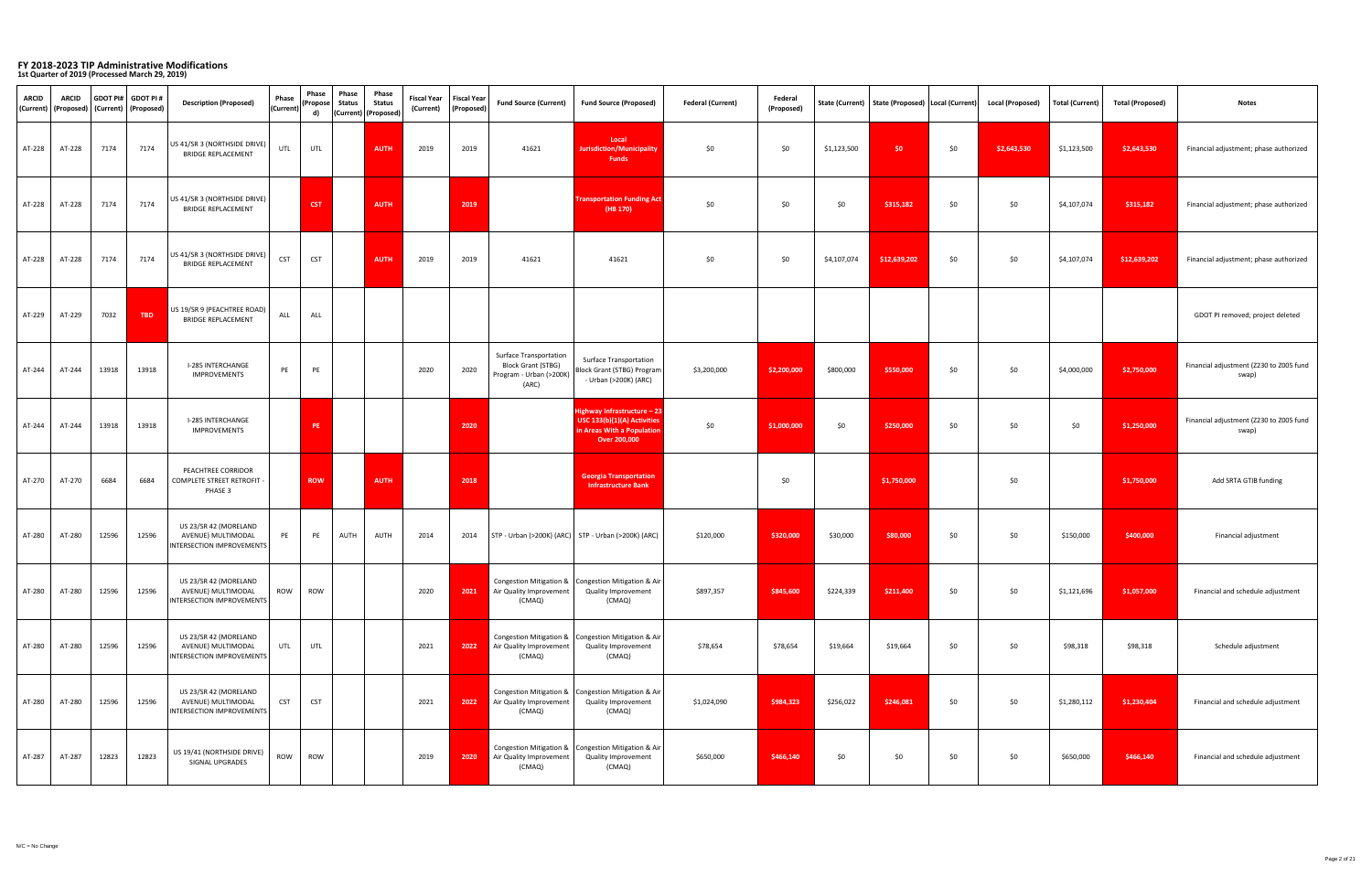| <b>ARCID</b> | <b>ARCID</b><br>  (Current)   (Proposed) |       | GDOT PI# $\vert$ GDOT PI #<br>(Current)   (Proposed) | <b>Description (Proposed)</b>                                                    | <b>Phase</b><br>(Current) | <b>Phase</b><br>(Propose<br>d) | <b>Phase</b><br><b>Status</b> | <b>Phase</b><br><b>Status</b><br>(Current)   (Proposed) | Fiscal Year   Fiscal Year  <br>(Current) | (Proposed) | <b>Fund Source (Current)</b>                                                      | <b>Fund Source (Proposed)</b>                                                                 | <b>Federal (Current)</b> | <b>Federal</b><br>(Proposed) |             | State (Current)   State (Proposed)   Local (Current) |       | <b>Local (Proposed)</b> | <b>Total (Current)</b> | <b>Total (Proposed)</b> | <b>Notes</b>                      |
|--------------|------------------------------------------|-------|------------------------------------------------------|----------------------------------------------------------------------------------|---------------------------|--------------------------------|-------------------------------|---------------------------------------------------------|------------------------------------------|------------|-----------------------------------------------------------------------------------|-----------------------------------------------------------------------------------------------|--------------------------|------------------------------|-------------|------------------------------------------------------|-------|-------------------------|------------------------|-------------------------|-----------------------------------|
| AT-287       | AT-287                                   | 12823 | 12823                                                | US 19/41 (NORTHSIDE DRIVE)<br>SIGNAL UPGRADES                                    | <b>UTL</b>                | UTL                            |                               |                                                         | 2019                                     | 2022       | Air Quality Improvement<br>(CMAQ)                                                 | Congestion Mitigation &   Congestion Mitigation & Air<br><b>Quality Improvement</b><br>(CMAQ) | \$502,700                | \$502,700                    | \$0\$       | \$0                                                  | \$0\$ | \$0\$                   | \$502,700              | \$502,700               | Schedule adjustment               |
| AT-287       | AT-287                                   | 12823 | 12823                                                | US 19/41 (NORTHSIDE DRIVE)<br>SIGNAL UPGRADES                                    | <b>CST</b>                | <b>CST</b>                     |                               |                                                         | 2019                                     | 2022       | Air Quality Improvement<br>(CMAQ)                                                 | Congestion Mitigation &   Congestion Mitigation & Air<br><b>Quality Improvement</b><br>(CMAQ) | \$1,758,398              | \$1,758,398                  | \$0\$       | \$0                                                  | \$0   | \$0\$                   | \$1,758,398            | \$1,758,398             | Schedule adjustment               |
| AT-288       | AT-288                                   | 12821 | 12821                                                | US 41 (NORTHSIDE DRIVE) AND<br>US 19 (14TH STREET) SIGNAL<br><b>UPGRADES</b>     | PE                        | PE                             | AUTH                          | AUTH                                                    | 2014                                     | 2014       |                                                                                   | STP - Urban (>200K) (ARC)   STP - Urban (>200K) (ARC)                                         | \$275,000                | \$276,161                    | \$0         | \$0                                                  | \$0\$ | \$0\$                   | \$275,000              | \$276,161               | Financial and schedule adjustment |
| $AT-288$     | AT-288                                   | 12821 | 12821                                                | US 41 (NORTHSIDE DRIVE) AND<br>US 19 (14TH STREET) SIGNAL<br><b>UPGRADES</b>     | <b>ROW</b>                | <b>ROW</b>                     |                               |                                                         | 2019                                     | 2020       | Air Quality Improvement<br>(CMAQ)                                                 | Congestion Mitigation &   Congestion Mitigation & Air<br><b>Quality Improvement</b><br>(CMAQ) | \$440,000                | \$980,220                    | \$110,000   | \$110,000                                            | \$0   | \$0\$                   | \$550,000              | \$1,090,220             | Financial and schedule adjustment |
| AT-288       | AT-288                                   | 12821 | 12821                                                | US 41 (NORTHSIDE DRIVE) AND  <br>US 19 (14TH STREET) SIGNAL<br><b>UPGRADES</b>   | UTL                       | <b>UTL</b>                     |                               |                                                         | 2019                                     | 2022       | Air Quality Improvement<br>(CMAQ)                                                 | Congestion Mitigation &   Congestion Mitigation & Air<br><b>Quality Improvement</b><br>(CMAQ) | \$275,000                | \$275,000                    | \$0         | \$0                                                  | \$0   | \$0\$                   | \$275,000              | \$275,000               | Schedule adjustment               |
| AT-288       | AT-288                                   | 12821 | 12821                                                | US 41 (NORTHSIDE DRIVE) AND  <br>US 19 (14TH STREET) SIGNAL<br><b>UPGRADES</b>   | <b>CST</b>                | <b>CST</b>                     |                               |                                                         | 2019                                     | 2022       | Air Quality Improvement<br>(CMAQ)                                                 | Congestion Mitigation &   Congestion Mitigation & Air<br><b>Quality Improvement</b><br>(CMAQ) | \$1,564,870              | \$1,564,870                  | \$0         | \$0                                                  | \$0\$ | \$0\$                   | \$1,564,870            | \$1,564,870             | Schedule adjustment               |
| AT-289       | AT-289                                   | 12825 | 12825                                                | SR 237 (PIEDMONT ROAD)<br>SIGNAL UPGRADES                                        | PE                        | PE                             | <b>AUTH</b>                   | <b>AUTH</b>                                             | 2015                                     | 2015       | STP - Statewide Flexible<br>(GDOT)                                                | STP - Statewide Flexible<br>(GDOT)                                                            | \$388,000                | \$404,293                    | \$0         | \$0                                                  | \$0\$ | \$0                     | \$388,000              | \$404,293               | Financial adjustment              |
| AT-293       | AT-293                                   | 12827 | 12827                                                | US 23 (MORELAND AVENUE)<br>AND SR 154 (MEMORIAL DRIVE)<br><b>SIGNAL UPGRADES</b> | <b>ROW</b>                | <b>ROW</b>                     |                               |                                                         | 2019                                     | 2020       | <b>Surface Transportation</b><br><b>Block Grant (STBG)</b><br>Program Flex (GDOT) | <b>Surface Transportation</b><br>Block Grant (STBG) Program<br>Flex (GDOT)                    | \$700,000                | \$1,027,140                  | \$0         | \$0                                                  | \$0   | \$0\$                   | \$700,000              | \$1,027,140             | Financial and schedule adjustment |
| AT-295       | AT-295                                   | 13810 | 13810                                                | US 29/SR 14 (LEE STREET)<br><b>BRIDGE UPGRADE</b>                                | PE                        | PE                             | <b>AUTH</b>                   | <b>AUTH</b>                                             | 2016                                     | 2016       | STP - Statewide Flexible<br>(GDOT)                                                | STP - Statewide Flexible<br>(GDOT)                                                            | \$640,000                | \$820,000                    | \$160,000   | \$205,000                                            | \$0\$ | \$0\$                   | \$800,000              | \$1,025,000             | Financial adjustment              |
| $AT-303$     | AT-303                                   | 15000 | 15000                                                | SR 237 (PIEDMONT ROAD)<br><b>WIDENING - PHASE 1</b>                              |                           | <b>CST</b>                     |                               |                                                         |                                          | 2021       |                                                                                   | <b>Transportation Funding Act</b><br>(HB 170)                                                 |                          | \$0                          |             | \$1,534,690                                          |       | \$0\$                   |                        | \$1,534,690             | Financiald adjustment             |
| AT-313       | AT-313                                   | 15546 | 15546                                                | SR 14 (PETERS STREET) BRIDGE<br>REPLACEMENT                                      | SCP                       | SCP                            |                               | <b>AUTH</b>                                             | 2019                                     | 2019       | <b>Surface Transportation</b><br><b>Block Grant (STBG)</b><br>Program Flex (GDOT) | <b>Surface Transportation</b><br><b>Block Grant (STBG) Program</b><br>Flex (GDOT)             | \$240,000                | \$240,000                    | \$60,000    | \$60,000                                             | \$0   | \$0\$                   | \$300,000              | \$300,000               | Phase authorized                  |
| AT-314       | AT-314                                   | 15606 | 15606                                                | SPRING STREET BRIDGE<br>REPLACEMENT                                              | <b>CST</b>                | <b>CST</b>                     | <b>AUTH</b>                   | <b>AUTH</b>                                             | 2018                                     | 2018       | Act (HB 170)                                                                      | Transportation Funding   Transportation Funding Act<br>(HB 170)                               | \$0                      | \$0                          | \$9,000,000 | \$3,734,170                                          | \$0\$ | \$0\$                   | \$9,000,000            | \$3,734,170             | Financial adjustment              |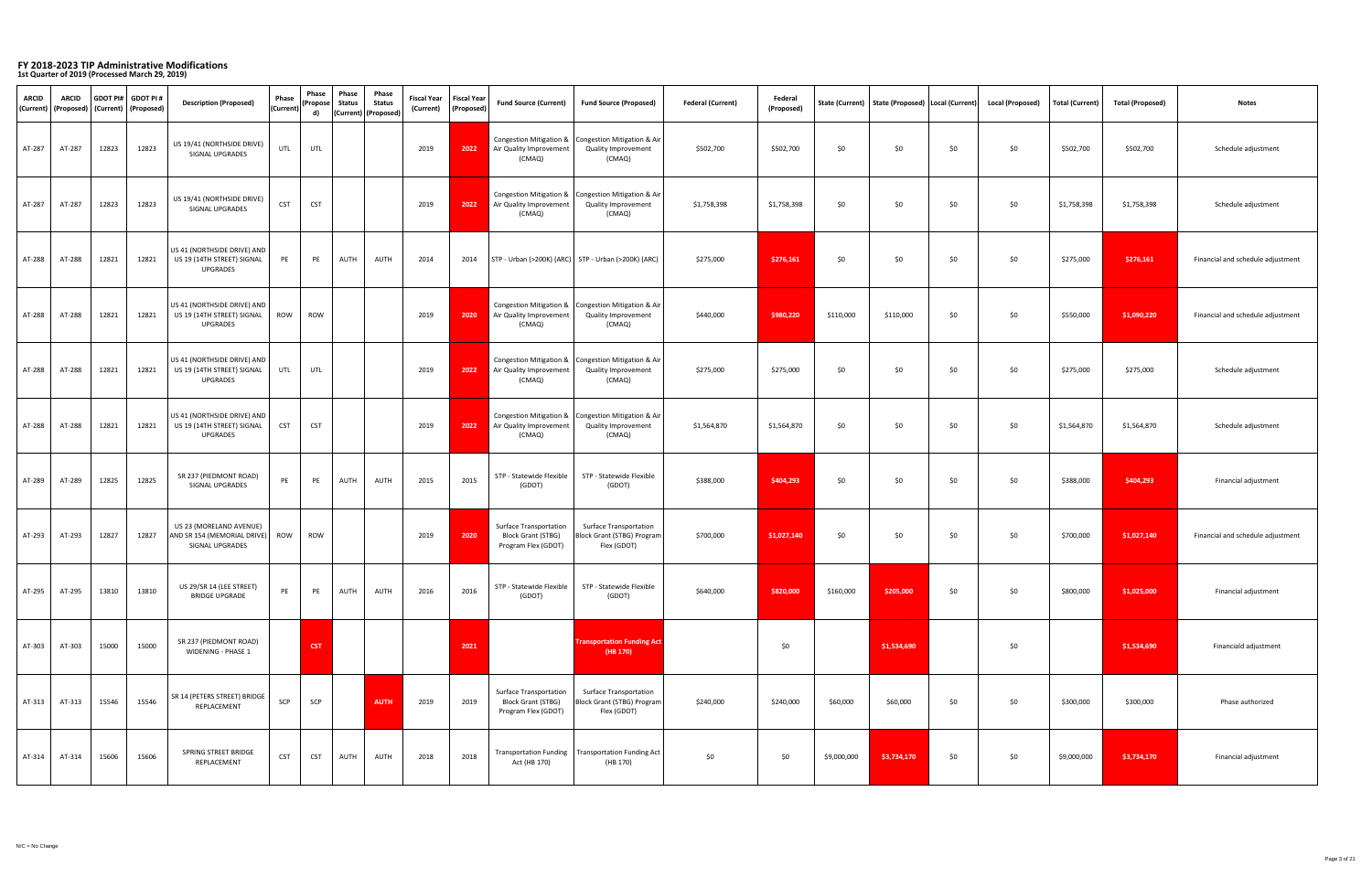| <b>ARCID</b>  | <b>ARCID</b>      |       | GDOT PI# $\vert$ GDOT PI # | <b>Description (Proposed)</b>                         | <b>Phase</b><br>(Current) | <b>Phase</b><br>(Propose<br>d) | <b>Phase</b><br><b>Status</b> | <b>Phase</b><br><b>Status</b><br>(Current)   (Proposed) | (Current) | <b>Fiscal Year   Fiscal Year  </b><br>(Proposed) | <b>Fund Source (Current)</b>                                                                       | <b>Fund Source (Proposed)</b>                                                               | <b>Federal (Current)</b> | Federal<br>(Proposed) |              | State (Current)   State (Proposed)   Local (Current) |             | <b>Local (Proposed)</b> | Total (Current) | <b>Total (Proposed)</b> | <b>Notes</b>                                                            |
|---------------|-------------------|-------|----------------------------|-------------------------------------------------------|---------------------------|--------------------------------|-------------------------------|---------------------------------------------------------|-----------|--------------------------------------------------|----------------------------------------------------------------------------------------------------|---------------------------------------------------------------------------------------------|--------------------------|-----------------------|--------------|------------------------------------------------------|-------------|-------------------------|-----------------|-------------------------|-------------------------------------------------------------------------|
| $AT-314$      | AT-314            | 15606 | 15606                      | SPRING STREET BRIDGE<br>REPLACEMENT                   | <b>CST</b>                | <b>CST</b>                     | <b>AUTH</b>                   | <b>AUTH</b>                                             | 2018      | 2018                                             | <b>Surface Transportation</b><br><b>Block Grant (STBG)</b><br>Program Flex (GDOT)                  | <b>Surface Transportation</b><br><b>Block Grant (STBG) Program</b><br>Flex (GDOT)           | \$6,097,990              | \$6,235,775           | \$1,524,497  | \$1,558,944                                          | \$0         | \$0                     | \$7,622,487     | \$7,794,719             | Financial adjustment                                                    |
| AT-372        | AT-372            | 15890 | 15890                      | 10TH STREET BRIDGE MULTI-<br>MODAL CONNECTION PROJECT | PE                        | PE                             |                               |                                                         | 2018      | 2020                                             | Local<br>Jurisdiction/Municipality<br>Funds                                                        | Local<br>Jurisdiction/Municipality<br>Funds                                                 | \$0                      | \$0                   | \$0          | \$0                                                  | \$581,100   | \$581,100               | \$581,100       | \$581,100               | Schedule adjustment                                                     |
| AT-372        | AT-372            | 15890 | 15890                      | 10TH STREET BRIDGE MULTI-<br>MODAL CONNECTION PROJECT | <b>ROW</b>                | <b>ROW</b>                     |                               |                                                         | 2019      | 2021                                             | Local<br>Jurisdiction/Municipality<br>Funds                                                        | Local<br>Jurisdiction/Municipality<br>Funds                                                 | \$0                      | \$0\$                 | \$0          | \$0                                                  | \$25,000    | \$25,000                | \$25,000        | \$25,000                | Schedule adjustment                                                     |
| AT-372        | AT-372            | 15890 | 15890                      | 10TH STREET BRIDGE MULTI-<br>MODAL CONNECTION PROJECT | <b>CST</b>                | <b>CST</b>                     |                               |                                                         | 2020      | 2022                                             | <b>Surface Transportation</b><br><b>Block Grant (STBG)</b><br>Program - Urban (>200K) $ $<br>(ARC) | <b>Surface Transportation</b><br><b>Block Grant (STBG) Program</b><br>- Urban (>200K) (ARC) | \$2,640,600              | \$2,640,600           | \$0\$        | \$0                                                  | \$1,976,400 | \$1,976,400             | \$4,617,000     | \$4,617,000             | Schedule adjustment                                                     |
| AT-372        | AT-372            | 15890 | 15890                      | 10TH STREET BRIDGE MULTI-<br>MODAL CONNECTION PROJECT | <b>UTL</b>                | <b>UTL</b>                     |                               |                                                         | 2020      | 2022                                             | Local<br>Jurisdiction/Municipality<br>Funds                                                        | Local<br>Jurisdiction/Municipality<br>Funds                                                 | \$0                      | \$0                   | \$0          | \$0                                                  | \$125,000   | \$125,000               | \$125,000       | \$125,000               | Schedule adjustment                                                     |
| BA-005C       | <b>BA-005C</b>    | 10555 | 10555                      | WINDER WEST BYPASS: PHASE  <br>3 - NEW INTERCHANGE    | <b>ROW</b>                | <b>ROW</b>                     |                               |                                                         | 2019      | 2020                                             | Act (HB 170)                                                                                       | Transportation Funding   Transportation Funding Act<br>(HB 170)                             | \$0                      | \$0                   | \$2,541,000  | \$2,541,000                                          | \$0         | \$0                     | \$2,541,000     | \$2,541,000             | Schedule adjustment                                                     |
| <b>BA-027</b> | <b>BA-027</b>     | 8430  | 8430                       | SR 316 - NEW INTERCHANGE                              | <b>ROW</b>                | <b>ROW</b>                     |                               |                                                         | 2019      | 2019                                             | <b>Surface Transportation</b><br><b>Block Grant (STBG)</b><br>Program Flex (GDOT)                  | <b>National Highway</b><br>Performance Program<br>(NHPP)                                    | \$1,269,080              | \$1,705,080           | \$317,270    | \$426,270                                            | \$0         | \$0\$                   | \$0\$           | \$2,131,350             | Financial adjustment (MPO portion of phase)<br>cost only)               |
| <b>BA-027</b> | <b>BA-027</b>     | 8430  | 8430                       | SR 316 - NEW INTERCHANGE                              | UTL                       | UTL                            |                               |                                                         | 2021      | 2020                                             | <b>Transportation Funding</b><br>Act (HB 170)                                                      | Transportation Funding Act<br>(HB 170)                                                      | \$0                      | \$0\$                 | \$510,300    | \$510,300                                            | \$0         | \$0\$                   | \$510,300       | \$510,300               | Schedule adjustment                                                     |
| <b>BA-027</b> | <b>BA-027</b>     | 8430  | 8430                       | SR 316 - NEW INTERCHANGE                              | <b>CST</b>                | <b>CST</b>                     |                               |                                                         | 2021      | 2020                                             | Act (HB 170)                                                                                       | Transportation Funding   Transportation Funding Act<br>(HB 170)                             | \$0                      | \$0                   | \$13,124,648 | \$724,648                                            | \$0         | \$0                     | \$13,124,648    | \$724,648               | <sup>1</sup> Financial adjustment (MPO portion of phase  <br>cost only) |
| <b>BA-027</b> | <b>BA-027</b>     | 8430  | 8430                       | SR 316 - NEW INTERCHANGE                              | <b>CST</b>                | <b>CST</b>                     |                               |                                                         | 2020      | 2020                                             | <b>BUILD Grant</b>                                                                                 | <b>BUILD Grant</b>                                                                          | \$9,920,000              | \$12,400,000          | \$2,480,000  | \$0                                                  | \$0         | \$0                     | \$12,400,000    | \$12,400,000            | Financial adjustment                                                    |
| <b>BA-032</b> | <b>BA-032</b>     | 13819 | 13819                      | SR 82 BRIDGE UPGRADE                                  | PE                        | PE                             | AUTH                          | <b>AUTH</b>                                             | 2016      | 2016                                             | STP - Statewide Flexible<br>(GDOT)                                                                 | STP - Statewide Flexible<br>(GDOT)                                                          | \$200,000                | \$340,000             | \$50,000     | \$85,000                                             | \$0         | \$0                     | \$250,000       | \$425,000               | Financial adjustment                                                    |
|               | BA-033A   BA-033A | 13988 | 13988                      | SR 211 (OLD WINDER<br>  HIGHWAY) WIDENING - PHASE     | PE                        | <b>PE</b>                      | AUTH                          | <b>AUTH</b>                                             | 2018      | 2018                                             | Act (HB 170)                                                                                       | Transportation Funding   Transportation Funding Act<br>(HB 170)                             | \$0                      | \$0                   | \$608,550    | \$608,550                                            | \$0         | \$0                     | \$608,550       | \$608,550               | Change sponsor to City of Braselton                                     |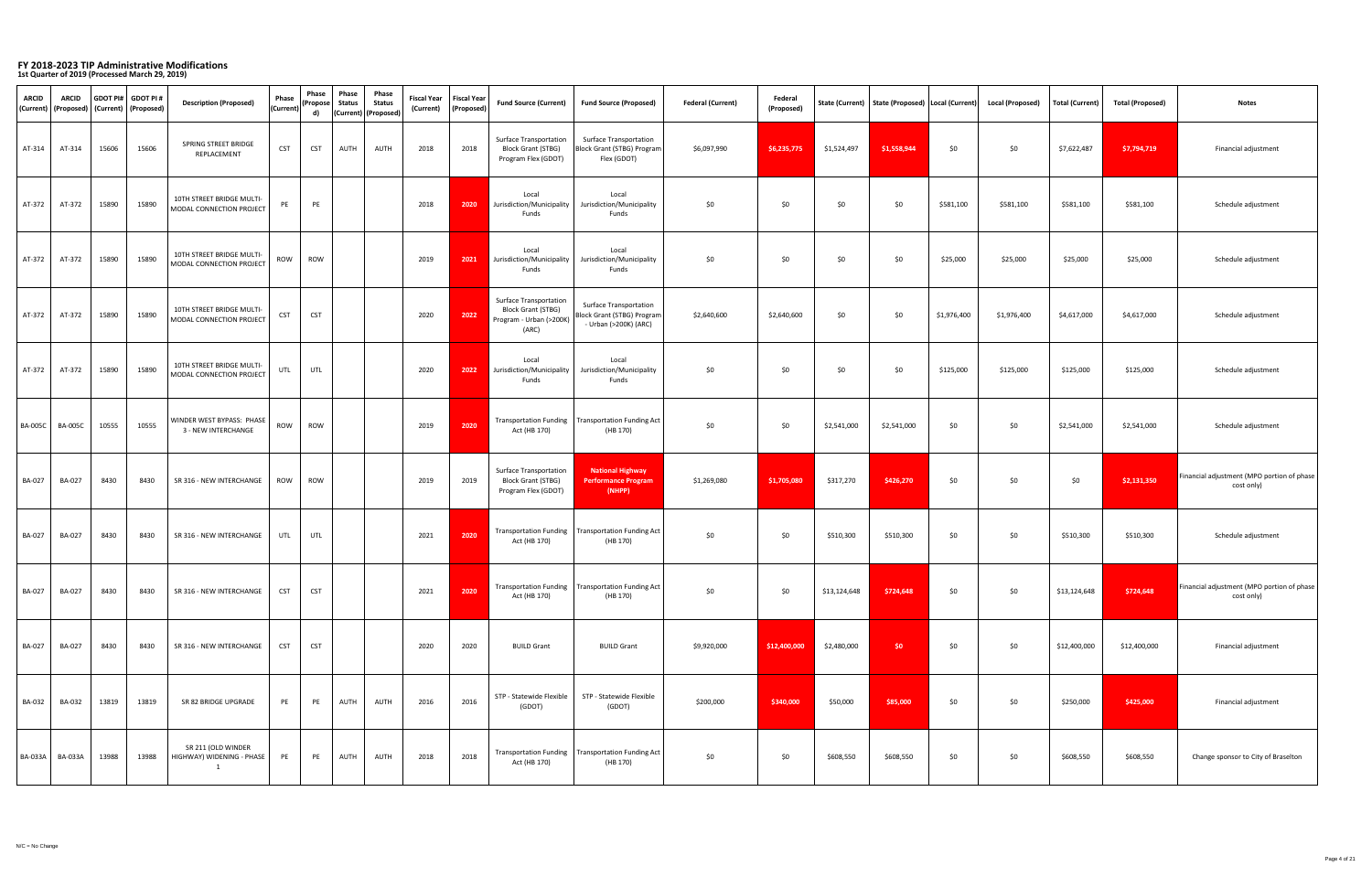| <b>ARCID</b>  | <b>ARCID</b>      |       | $ $ GDOT PI# $ $ GDOT PI # | <b>Description (Proposed)</b>                                              | <b>Phase</b><br>(Current) | <b>Phase</b><br> (Propose <br>d) | <b>Phase</b><br><b>Status</b> | <b>Phase</b><br><b>Status</b><br>(Current)   (Proposed) | Fiscal Year   Fiscal Year  <br>(Current) | (Proposed) | <b>Fund Source (Current)</b>                                                                   | <b>Fund Source (Proposed)</b>                                                               | <b>Federal (Current)</b> | Federal<br>(Proposed) |             | State (Current)   State (Proposed)  Local (Current) |              | <b>Local (Proposed)</b> | <b>Total (Current)</b> | <b>Total (Proposed)</b> | <b>Notes</b>                                             |
|---------------|-------------------|-------|----------------------------|----------------------------------------------------------------------------|---------------------------|----------------------------------|-------------------------------|---------------------------------------------------------|------------------------------------------|------------|------------------------------------------------------------------------------------------------|---------------------------------------------------------------------------------------------|--------------------------|-----------------------|-------------|-----------------------------------------------------|--------------|-------------------------|------------------------|-------------------------|----------------------------------------------------------|
| BA-033B       | <b>BA-033B</b>    | 16089 | 16089                      | SR 211 (OLD WINDER<br>HIGHWAY) WIDENING - PHASE                            | PE                        | PE                               | AUTH                          | AUTH                                                    | 2018                                     | 2018       | Act (HB 170)                                                                                   | Transportation Funding   Transportation Funding Act  <br>(HB 170)                           | \$0                      | \$0                   | \$200,000   | \$200,000                                           | \$0          | \$0\$                   | \$200,000              | \$200,000               | Change sponsor to City of Braselton                      |
| CA-011        | CA-011            |       |                            | <b>VILLA RICA BYPASS</b>                                                   |                           | <b>PE</b>                        |                               | <b>AUTH</b>                                             |                                          | 2019       |                                                                                                | <b>Transportation Funding Act</b><br>(HB 170)                                               |                          | \$0                   |             | \$50,000                                            |              | \$0\$                   |                        | \$50,000                | Financial adjustment (add state funded<br>phase)         |
| $CH-O10B$     | <b>CH-010B</b>    | 13525 | 13525                      | BELLS FERRY ROAD BRIDGE<br>REPLACEMENT AND APPROACH<br><b>IMPROVEMENTS</b> |                           | PE                               |                               | <b>AUTH</b>                                             |                                          | 2019       |                                                                                                | <b>Surface Transportation</b><br><b>Block Grant (STBG)</b><br><b>Program Flex (GDOT)</b>    | \$0\$                    | \$640,000             | \$0         | \$160,000                                           | \$0          | \$0\$                   | \$0                    | \$800,000               | Add additional funding for federalized PE;<br>authorized |
|               | CH-020A3 CH-020A3 | 9164  | 9164                       | SR 20 (CUMMING HIGHWAY)<br>WIDENING                                        | PE                        | PE                               | AUTH                          | AUTH                                                    | 2012                                     | 2012       | STP - Statewide Flexible<br>(GDOT)                                                             | STP - Statewide Flexible<br>(GDOT)                                                          | \$331,993                | \$254,690             | \$82,998    | \$63,672                                            | \$0          | \$0\$                   | \$414,991              | \$318,362               | Financial adjustment                                     |
| CH-020B       | <b>CH-020B</b>    | 3681  | 3681                       | SR 20 (CUMMING HIGHWAY)<br>WIDENING (PE FOR CH-231, CH-<br>232 AND CH-233) | PE                        | PE                               | <b>AUTH</b>                   | AUTH                                                    | 2016                                     | 2016       | Act (HB 170)                                                                                   | Transportation Funding   Transportation Funding Act  <br>(HB 170)                           | \$0                      | \$0                   | \$5,000,000 | \$13,000,000                                        | \$0          | \$0\$                   | \$5,000,000            | \$13,000,000            | Financial adjustment                                     |
| <b>CH-215</b> | CH-215            | N/A   | N/A                        | <b>HICKORY SPRINGS PARKWAY</b><br><b>NEW ALIGNMENT</b>                     | PE                        | PE                               |                               |                                                         | 2019                                     | 2020       | Local<br>Jurisdiction/Municipality<br>Funds                                                    | Local<br>Jurisdiction/Municipality<br>Funds                                                 | \$0\$                    | \$0\$                 | \$0         | \$0                                                 | \$1,750,000  | \$1,750,000             | \$1,750,000            | \$1,750,000             | Schedule adjustment                                      |
| $CH-215$      | CH-215            | N/A   | N/A                        | <b>HICKORY SPRINGS PARKWAY -</b><br><b>NEW ALIGNMENT</b>                   | <b>ROW</b>                | <b>ROW</b>                       |                               |                                                         | 2021                                     | 2022       | Local<br>Jurisdiction/Municipality<br>Funds                                                    | Local<br>Jurisdiction/Municipality<br>Funds                                                 | \$0\$                    | \$0\$                 | \$0         | \$0                                                 | \$5,655,000  | \$5,655,000             | \$5,655,000            | \$5,655,000             | Schedule adjustment                                      |
| <b>CH-215</b> | CH-215            | N/A   | N/A                        | <b>HICKORY SPRINGS PARKWAY -</b><br><b>NEW ALIGNMENT</b>                   | <b>CST</b>                | <b>CST</b>                       |                               |                                                         | 2022                                     | 2023       | Local<br>Jurisdiction/Municipality<br>Funds                                                    | Local<br>Jurisdiction/Municipality<br>Funds                                                 | \$0                      | \$0                   | \$0         | \$0                                                 | \$12,001,000 | \$12,001,000            | \$12,001,000           | \$12,001,000            | Schedule adjustment                                      |
| CH-225        | CH-225            | 7028  | 7028                       | SR 369 (HIGHTOWER ROAD)<br><b>BRIDGE REPLACEMENT</b>                       | PE                        | PE                               | AUTH                          | <b>AUTH</b>                                             | 2016                                     | 2016       | Bridge (On-System)                                                                             | Bridge (On-System)                                                                          | \$180,722                | \$456,639             | \$45,181    | \$114,160                                           | \$0          | \$0                     | \$225,903              | \$570,799               | Financial adjustment                                     |
| <b>CH-225</b> | CH-225            | 7028  | 7028                       | SR 369 (HIGHTOWER ROAD)<br><b>BRIDGE REPLACEMENT</b>                       | <b>CST</b>                | <b>CST</b>                       |                               |                                                         | 2019                                     | 2020       | 41621                                                                                          | <b>Bridge Bond</b>                                                                          | \$0                      | \$0                   | \$4,297,077 | \$4,297,077                                         | \$0\$        | \$0\$                   | \$4,297,077            | \$4,297,077             | Schedule adjustment; change fund source                  |
| <b>CH-227</b> | CH-227            | 12601 | 12601                      | <b>CANTON ROAD PEDESTRIAN</b><br><b>FACILITIES</b>                         | UTL                       | UTL                              |                               |                                                         | 2020                                     | 2019       | <b>Surface Transportation</b><br><b>Block Grant (STBG)</b><br>Program - Urban (>200K)<br>(ARC) | <b>Surface Transportation</b><br>Block Grant (STBG) Program<br>- Urban (>200K) (ARC)        | \$60,000                 | \$239,916             | \$0         | \$0                                                 | \$239,835    | \$59,979                | \$299,835              | \$299,895               | Sponsor request for FY 2019. local<br>overmatch          |
| CH-227        | CH-227            | 12601 | 12601                      | <b>CANTON ROAD PEDESTRIAN</b><br><b>FACILITIES</b>                         | <b>CST</b>                | <b>CST</b>                       |                               |                                                         | 2020                                     | 2019       | <b>Surface Transportation</b><br><b>Block Grant (STBG)</b><br>Program - Urban (>200K)<br>(ARC) | <b>Surface Transportation</b><br><b>Block Grant (STBG) Program</b><br>- Urban (>200K) (ARC) | \$257,327                | \$444,503             | \$0         | \$0                                                 | \$298,302    | \$111,126               | \$555,629              | \$555,629               | Sponsor request for FY 2019. local<br>overmatch          |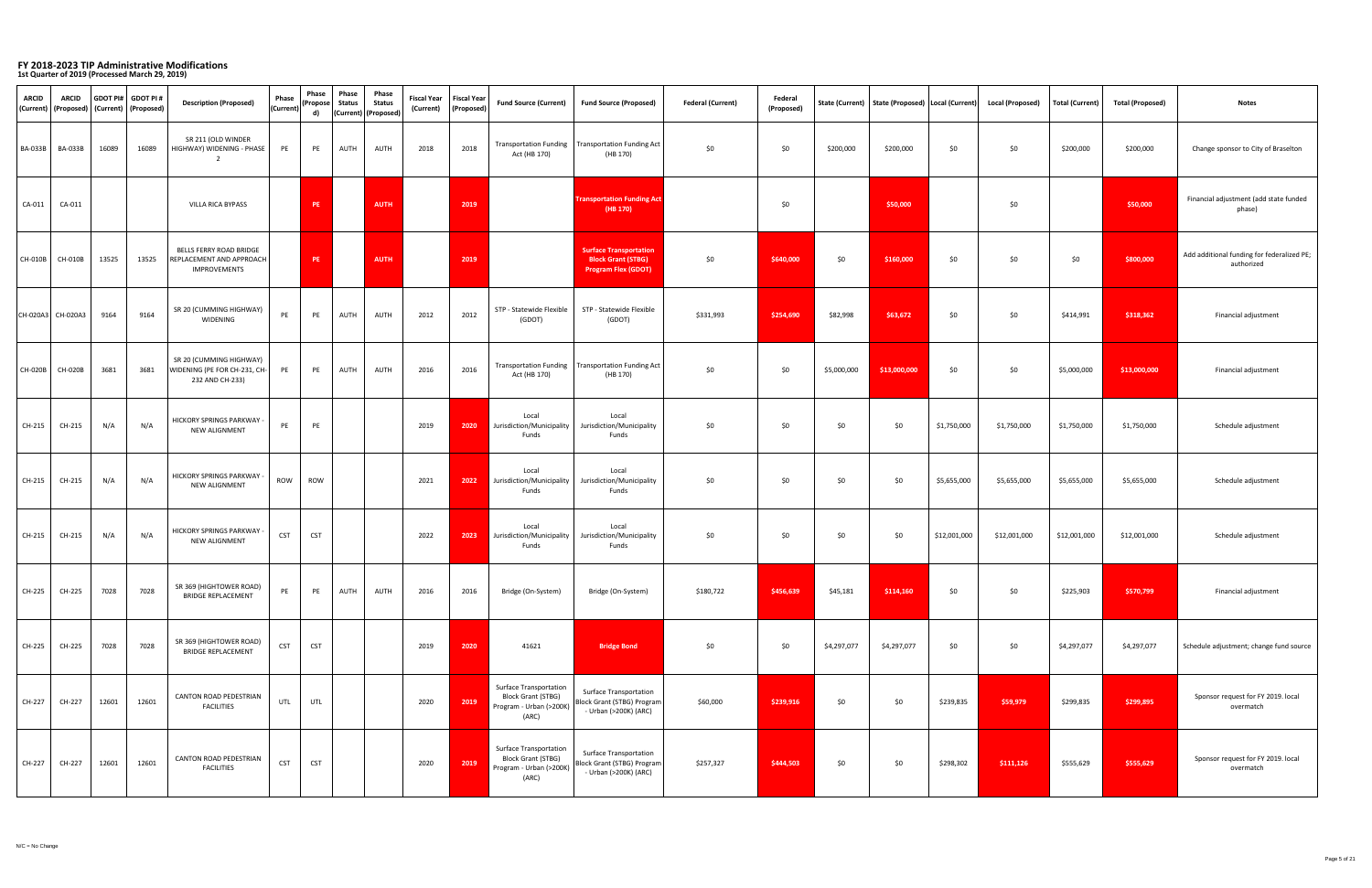| <b>ARCID</b>   | <b>ARCID</b><br>  (Current)   (Proposed) |         | <b>GDOT PI#</b> GDOT PI#<br>  (Current)   (Proposed) | <b>Description (Proposed)</b>                             | <b>Phase</b><br>(Current) | <b>Phase</b><br>(Propose<br>d) | <b>Phase</b><br><b>Status</b> | Phase<br><b>Status</b><br>  (Current)   (Proposed) | Fiscal Year   Fiscal Year  <br>(Current) | (Proposed) | <b>Fund Source (Current)</b>                                                                   | <b>Fund Source (Proposed)</b>                                                        | <b>Federal (Current)</b> | <b>Federal</b><br>(Proposed) |              |              |       | State (Current)   State (Proposed)   Local (Current)   Local (Proposed) | <b>Total (Current)</b> | <b>Total (Proposed)</b> | <b>Notes</b>                      |
|----------------|------------------------------------------|---------|------------------------------------------------------|-----------------------------------------------------------|---------------------------|--------------------------------|-------------------------------|----------------------------------------------------|------------------------------------------|------------|------------------------------------------------------------------------------------------------|--------------------------------------------------------------------------------------|--------------------------|------------------------------|--------------|--------------|-------|-------------------------------------------------------------------------|------------------------|-------------------------|-----------------------------------|
| $CH-231$       | $CH-231$                                 | 14131   | 14131                                                | SR 20 (CUMMING HIGHWAY)<br>WIDENING                       | <b>ROW</b>                | ROW                            | AUTH                          | <b>AUTH</b>                                        | 2017                                     | 2017       | State (60800)                                                                                  | <b>Transportation Funding Act</b><br>(HB 170)                                        | \$0                      | \$0                          | \$650,000    | \$650,000    | \$0\$ | \$0\$                                                                   | \$650,000              | \$650,000               | Change fund source                |
| $CH-231$       | CH-231                                   | 14131   | 14131                                                | SR 20 (CUMMING HIGHWAY)<br>WIDENING                       | <b>ROW</b>                |                                | <b>AUTH</b>                   |                                                    | 2017                                     |            | <b>Transportation Funding</b><br>Act (HB 170)                                                  |                                                                                      | \$0                      | \$0                          | \$5,000,000  | \$0          | \$0   | \$0\$                                                                   | \$5,000,000            | \$0                     | Phase dropped                     |
| $ $ CH-231 $ $ | CH-231                                   | 14131   | 14131                                                | SR 20 (CUMMING HIGHWAY)<br>WIDENING                       | <b>UTL</b>                | UTL                            |                               |                                                    | 2020                                     | 2022       | Act (HB 170)                                                                                   | Transportation Funding   Transportation Funding Act<br>(HB 170)                      | \$0                      | \$0                          | \$1,975,000  | \$1,975,000  | \$0\$ | \$0\$                                                                   | \$1,975,000            | \$1,975,000             | Schedule adjustment               |
| $CH-231$       | $CH-231$                                 | 14131   | 14131                                                | SR 20 (CUMMING HIGHWAY)<br>WIDENING                       | <b>CST</b>                | <b>CST</b>                     |                               |                                                    | 2020                                     | 2022       | Act (HB 170)                                                                                   | Transportation Funding   Transportation Funding Act<br>(HB 170)                      | \$0                      | \$0                          | \$22,316,055 | \$22,316,055 | \$0   | \$0\$                                                                   | \$22,316,055           | \$22,316,055            | Schedule adjustment               |
| $CH-232$       | CH-232                                   | 14132   | 14132                                                | SR 20 (CUMMING HIGHWAY)<br>WIDENING                       | <b>ROW</b>                |                                |                               |                                                    | 2020                                     |            | <b>Transportation Funding</b><br>Act (HB 170)                                                  |                                                                                      | \$0                      | \$0                          | \$5,995,000  | \$0          | \$0   | \$0\$                                                                   | \$5,995,000            | \$0                     | Phase dropped                     |
| $CH-232$       | CH-232                                   | 14132   | 14132                                                | SR 20 (CUMMING HIGHWAY)<br>WIDENING                       | <b>ROW</b>                | <b>ROW</b>                     |                               |                                                    | 2021                                     | 2022       | Act (HB 170)                                                                                   | Transportation Funding   Transportation Funding Act<br>(HB 170)                      | \$0                      | \$0                          | \$17,985,000 | \$23,980,000 | \$0\$ | \$0\$                                                                   | \$17,985,000           | \$23,980,000            | Financial and schedule adjustment |
| $CH-232$       | <b>CH-232</b>                            | 14132   | 14132                                                | SR 20 (CUMMING HIGHWAY)<br>WIDENING                       | <b>ROW</b>                | <b>ROW</b>                     | AUTH                          | AUTH                                               | 2017                                     | 2017       | State (60800)                                                                                  | <b>Transportation Funding Act</b><br>(HB 170)                                        | \$0                      | \$0                          | \$1,600,000  | \$1,600,000  | \$0\$ | \$0                                                                     | \$1,600,000            | \$1,600,000             | Fund source change                |
| $CH-233$       | CH-233                                   | 14133   | 14133                                                | SR 20 (CUMMING HIGHWAY)<br>WIDENING                       | <b>ROW</b>                |                                |                               |                                                    | 2020                                     |            | <b>Transportation Funding</b><br>Act (HB 170)                                                  |                                                                                      | \$0                      | \$0                          | \$3,200,250  | \$0          | \$0\$ | \$0\$                                                                   | \$3,200,250            | \$0                     | Phase dropped                     |
| CH-233         | CH-233                                   | 14133   | 14133                                                | SR 20 (CUMMING HIGHWAY)<br>WIDENING                       | <b>ROW</b>                | <b>ROW</b>                     |                               |                                                    | 2021                                     | 2023       | Act (HB 170)                                                                                   | Transportation Funding   Transportation Funding Act<br>(HB 170)                      | \$0                      | \$0                          | \$9,600,750  | \$12,801,000 | \$0   | \$0\$                                                                   | \$9,600,750            | \$12,801,000            | Financial and schedule adjustment |
| $CL-014$       | $CL-014$                                 | 13524   | 13524                                                | <b>SR 85 WIDENING (SCOPING</b><br><b>ACTIVITIES ONLY)</b> | PE                        | <b>SCP</b>                     |                               |                                                    | 2020                                     | 2020       | <b>Surface Transportation</b><br><b>Block Grant (STBG)</b><br>Program - Urban (>200K)<br>(ARC) | <b>Surface Transportation</b><br>Block Grant (STBG) Program<br>- Urban (>200K) (ARC) | \$725,280                | \$725,280                    | \$181,320    | \$181,320    | \$0   | \$0\$                                                                   | \$906,600              | \$906,600               | Change PE phase to SCP            |
| $CL-015$       | $CL-015$                                 | 721290  | 721290-                                              | SR 85 WIDENING                                            |                           | PE                             |                               | <b>AUTH</b>                                        |                                          | 2019       |                                                                                                | <b>Transportation Funding Act</b><br>(HB 170)                                        | \$0                      | \$0                          | \$0          | \$325,000    | \$0   | \$0\$                                                                   | \$1,701,545            | \$325,000               | Phase authorized                  |
| $CL-015$       | CL-015                                   | 721290- | 721290-                                              | SR 85 WIDENING                                            | UTL                       | UTL                            |                               |                                                    | 2021                                     | 2021       | Act (HB 170)                                                                                   | Transportation Funding   Transportation Funding Act<br>(HB 170)                      | \$0                      | \$0                          | \$983,200    | \$1,298,125  | \$0   | \$0\$                                                                   | \$983,200              | \$1,298,125             | Financial adjustment              |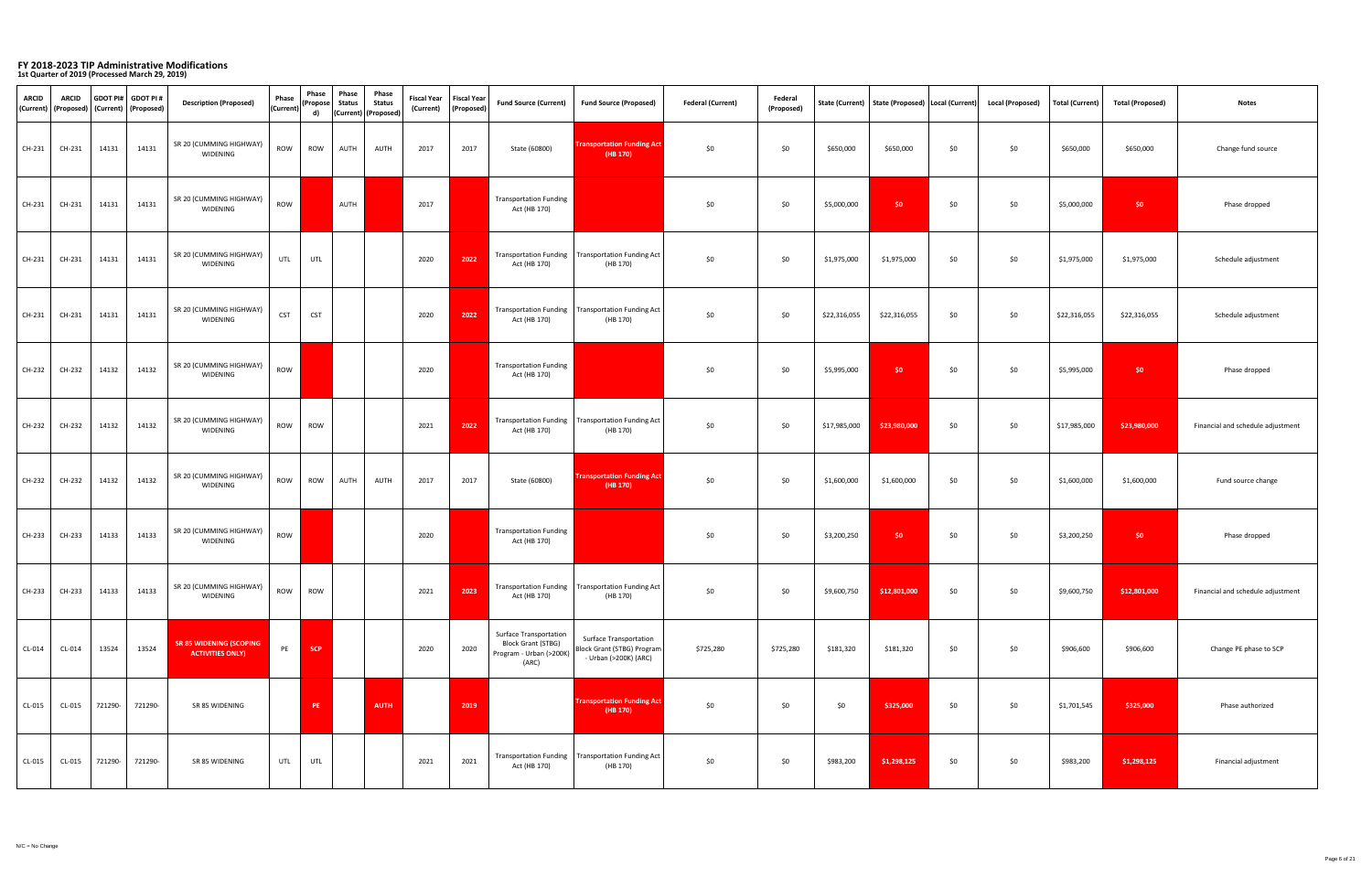| <b>ARCID</b> | <b>ARCID</b><br>  (Current)   (Proposed) |         | $\vert$ GDOT PI# $\vert$ GDOT PI #<br>  (Current)   (Proposed) | <b>Description (Proposed)</b>                                  | <b>Phase</b><br>(Current) | Phase<br>$ $ (Propose $ $<br>d) | <b>Phase</b><br><b>Status</b> | <b>Phase</b><br><b>Status</b><br>  (Current)   (Proposed) | Fiscal Year   Fiscal Year  <br>(Current) | (Proposed) | <b>Fund Source (Current)</b>                                                                      | <b>Fund Source (Proposed)</b>                                                           | <b>Federal (Current)</b> | Federal<br>(Proposed) |              | State (Current)   State (Proposed)   Local (Current) |             | <b>Local (Proposed)</b> | <b>Total (Current)</b> | <b>Total (Proposed)</b> | <b>Notes</b>                           |
|--------------|------------------------------------------|---------|----------------------------------------------------------------|----------------------------------------------------------------|---------------------------|---------------------------------|-------------------------------|-----------------------------------------------------------|------------------------------------------|------------|---------------------------------------------------------------------------------------------------|-----------------------------------------------------------------------------------------|--------------------------|-----------------------|--------------|------------------------------------------------------|-------------|-------------------------|------------------------|-------------------------|----------------------------------------|
| CL-015       | $CL-015$                                 | 721290- | 721290-                                                        | SR 85 WIDENING                                                 | <b>CST</b>                | <b>CST</b>                      |                               |                                                           | 2021                                     | 2021       | Act (HB 170)                                                                                      | Transportation Funding   Transportation Funding Act  <br>(HB 170)                       | \$0                      | \$0                   | \$22,143,611 | \$28,860,476                                         | \$0         | \$0                     | \$22,143,611           | \$28,860,476            | Financial adjustment                   |
| CL-064       | CL-064                                   | 322050- | 322050-                                                        | US 23 WIDENING                                                 | <b>UTL</b>                | UTL                             |                               |                                                           | 2021                                     | 2022       | Act (HB 170)                                                                                      | Transportation Funding   Transportation Funding Act  <br>(HB 170)                       | \$0                      | \$0                   | \$1,932,000  | \$2,130,000                                          | \$0         | \$0                     | \$1,932,000            | \$2,130,000             | Financial and schedule adjustment      |
| CL-064       | CL-064                                   | 322050- | 322050-                                                        | US 23 WIDENING                                                 | <b>CST</b>                | <b>CST</b>                      |                               |                                                           | 2021                                     | 2022       | Act (HB 170)                                                                                      | Transportation Funding   Transportation Funding Act  <br>(HB 170)                       | \$0                      | \$0                   | \$24,932,647 | \$24,932,647                                         | \$0\$       | \$0                     | \$24,932,647           | \$24,932,647            | Schedule adjustment                    |
| CL-064       | CL-064                                   | 322050- | 322050-                                                        | US 23 WIDENING                                                 |                           | PE                              |                               | <b>AUTH</b>                                               |                                          | 2019       |                                                                                                   | <b>Transportation Funding Act</b><br>(HB 170)                                           | \$0                      | \$0                   | \$0          | \$700,000                                            | \$0         | \$0                     | \$400,000              | \$700,000               | Phase authorized                       |
| $CL-267$     | $CL-267$                                 | 12603   | 12603                                                          | VALLEY HILL ROAD BRIDGE<br>REPLACEMENT                         | <b>CST</b>                | <b>CST</b>                      |                               |                                                           | 2019                                     | 2019       | <b>Surface Transportation</b><br><b>Block Grant (STBG)</b><br>Program - Urban (>200K)<br>(ARC)    | <b>Surface Transportation</b><br>Block Grant (STBG) Program<br>- Urban (>200K) (ARC)    | \$2,905,810              | \$4,905,810           | \$0          | \$0                                                  | \$4,066,886 | \$2,225,862             | \$6,972,696            | \$7,131,672             | Financial adjustment                   |
| $CL-269$     | $CL-269$                                 | 15631   | 15631                                                          | <b>BROWN ROAD BRIDGE</b><br>REPLACEMENT                        | <b>ROW</b>                | <b>ROW</b>                      |                               |                                                           | 2019                                     | 2021       | <b>Surface Transportation</b><br><b>Block Grant (STBG)</b><br>Program Off-System<br><b>Bridge</b> | <b>Surface Transportation</b><br><b>Block Grant (STBG) Program</b><br>Off-System Bridge | \$117,600                | \$117,600             | \$29,400     | \$29,400                                             | \$0         | \$0\$                   | \$147,000              | \$147,000               | Schedule adjustment                    |
|              | CL-AR-180   CL-AR-180                    | 12759   | 12759                                                          | <b>I-75 SOUTHBOUND</b><br>COLLECTOR/DISTRIBUTOR<br>LANES       | SCP                       | SCP                             |                               | <b>AUTH</b>                                               | 2019                                     | 2019       | Act (HB 170)                                                                                      | Transportation Funding   Transportation Funding Act  <br>(HB 170)                       | \$0                      | \$0                   | \$1,000,000  | \$1,000,000                                          | \$0\$       | \$0                     | \$1,000,000            | \$1,000,000             | Phase authorized                       |
|              | CL-AR-181   CL-AR-181   713210-          |         | 713210-                                                        | <b>I-75 NORTHBOUND</b><br>COLLECTOR/DISTRIBUTOR<br>LANES       | PE                        | PE                              | <b>AUTH</b>                   | <b>AUTH</b>                                               | 2014                                     | 2014       | National Highway<br>Performance Program<br>(NHPP)                                                 | National Highway<br>Performance Program<br>(NHPP)                                       | \$1,200,000              | \$1,743,301           | \$300,000    | \$193,700                                            | \$0         | \$0\$                   | \$1,500,000            | \$1,937,001             | Financial adjustment                   |
|              | CL-AR-181   CL-AR-181   713210-          |         | 713210                                                         | <b>I-75 NORTHBOUND</b><br>COLLECTOR/DISTRIBUTOR<br>LANES       | <b>ROW</b>                | ROW                             | AUTH                          | AUTH                                                      | 2016                                     | 2016       | National Highway<br>Performance Program<br>(NHPP)                                                 | National Highway<br>Performance Program<br>(NHPP)                                       | \$1,480,000              | \$2,381,120           | \$370,000    | \$595,280                                            | \$0         | \$0\$                   | \$1,850,000            | \$2,976,400             | Financial adjustment                   |
| $CO-301$     | CO-301                                   | 6862    | 6862                                                           | $\sqrt{2}$ SR 92 (LAKE ACWORTH DRIVE /<br>COWAN ROAD) WIDENING | PE                        | PE                              | AUTH                          | <b>AUTH</b>                                               | 2014                                     | 2014       | STP - Statewide Flexible<br>(GDOT)                                                                | STP - Statewide Flexible<br>(GDOT)                                                      | \$1,779,821              | \$1,979,821           | \$444,955    | \$494,955                                            | \$0         | \$0                     | \$2,224,776            | \$2,474,776             | Financial adjustment                   |
| $CO-301$     | CO-301                                   | 6862    | 6862                                                           | SR 92 (LAKE ACWORTH DRIVE / $ $<br>COWAN ROAD) WIDENING        | UTL                       |                                 |                               |                                                           | 2019                                     |            | <b>Transportation Funding</b><br>Act (HB 170)                                                     |                                                                                         | \$0                      |                       | \$100,000    |                                                      | \$0         |                         | \$100,000              | \$0\$                   | Phase dropped                          |
| $CO-301$     | CO-301                                   | 6862    | 6862                                                           | SR 92 (LAKE ACWORTH DRIVE /<br>COWAN ROAD) WIDENING            | <b>CST</b>                | <b>CST</b>                      |                               | <b>AUTH</b>                                               | 2019                                     | 2019       | Act (HB 170)                                                                                      | Transportation Funding   Transportation Funding Act  <br>(HB 170)                       | \$0                      | \$0                   | \$31,807,330 | \$41,222,736                                         | \$0         | \$0\$                   | \$31,807,330           | \$41,222,736            | Financial adjustment; phase authorized |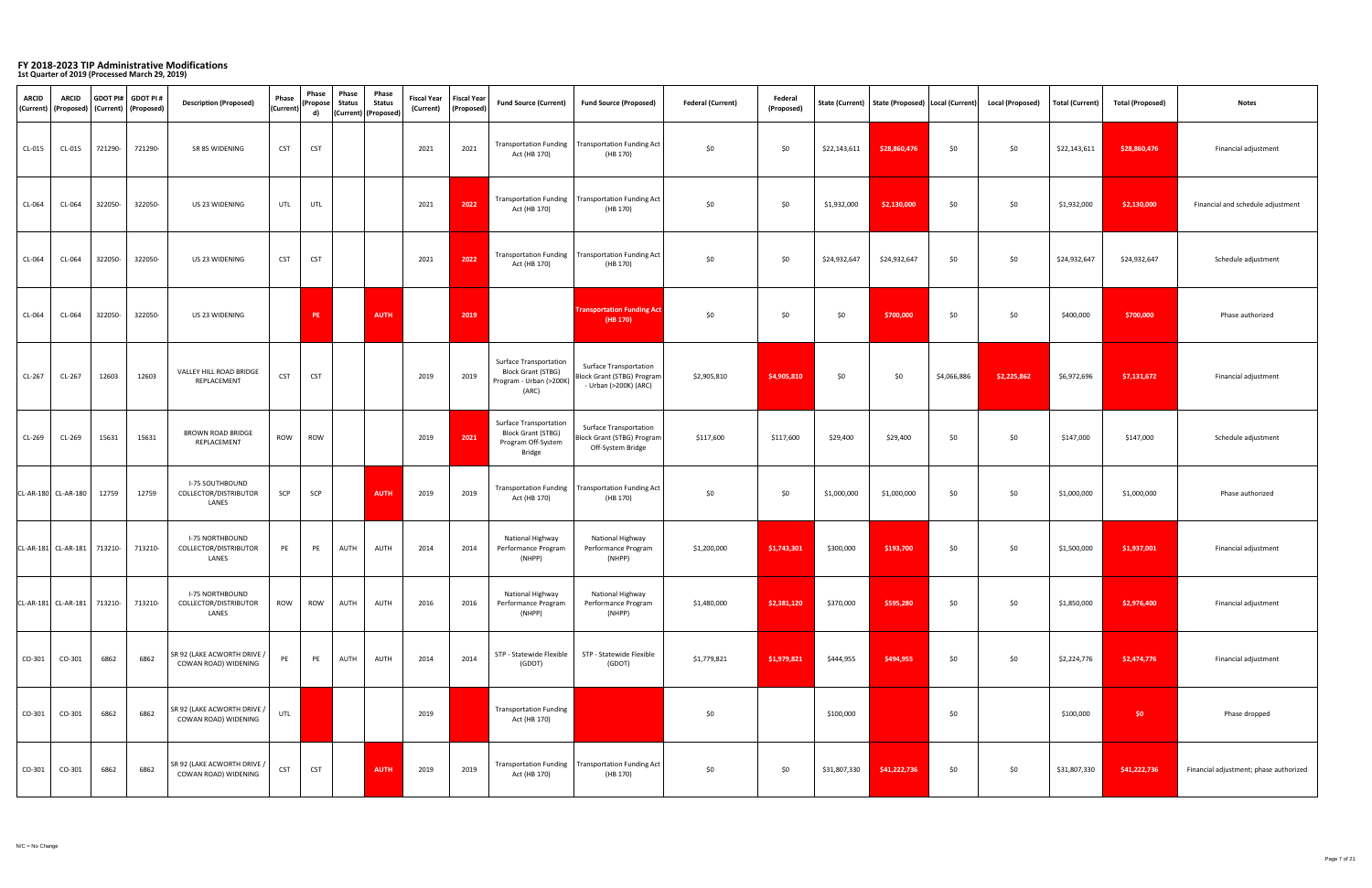| <b>ARCID</b> | <b>ARCID</b><br>  (Current)   (Proposed) |         | GDOT PI# $\vert$ GDOT PI #<br>  (Current)   (Proposed) | <b>Description (Proposed)</b>                                    | <b>Phase</b><br>(Current) | <b>Phase</b><br>(Propose<br>d) | <b>Phase</b><br><b>Status</b> | <b>Phase</b><br><b>Status</b><br>(Current)   (Proposed) | <b>Fiscal Year   Fiscal Year  </b><br>(Current) | (Proposed) | <b>Fund Source (Current)</b>                                                                          | <b>Fund Source (Proposed)</b>                                                               | <b>Federal (Current)</b> | <b>Federal</b><br>(Proposed) |              | State (Current)   State (Proposed)   Local (Current) |             | <b>Local (Proposed)</b> | Total (Current) | <b>Total (Proposed)</b> | <b>Notes</b>                                                             |
|--------------|------------------------------------------|---------|--------------------------------------------------------|------------------------------------------------------------------|---------------------------|--------------------------------|-------------------------------|---------------------------------------------------------|-------------------------------------------------|------------|-------------------------------------------------------------------------------------------------------|---------------------------------------------------------------------------------------------|--------------------------|------------------------------|--------------|------------------------------------------------------|-------------|-------------------------|-----------------|-------------------------|--------------------------------------------------------------------------|
| $CO-311$     | $CO-311$                                 | 731865  | 731865-                                                | SR 92 (LAKE ACWORTH DRIVE)<br>BRIDGE REPLACEMENT AND<br>WIDENING | <b>CST</b>                | <b>CST</b>                     | AUTH                          | <b>AUTH</b>                                             | 2019                                            | 2019       | 41621                                                                                                 | 41621                                                                                       | \$0                      | \$0                          | \$16,615,438 | \$18,705,779                                         | \$0         | \$0                     | \$16,615,438    | \$18,705,779            | Financial adjustment                                                     |
| $CO-311$     | $CO-311$                                 | 731865- | 731865-                                                | SR 92 (LAKE ACWORTH DRIVE)<br>BRIDGE REPLACEMENT AND<br>WIDENING | PE                        | PE                             | AUTH                          | <b>AUTH</b>                                             | 2014                                            | 2014       | National Highway<br>Performance Program<br>(NHPP)                                                     | <b>National Highway</b><br>Performance Program<br>(NHPP)                                    | \$24,000                 | \$424,000                    | \$6,000      | \$106,000                                            | \$0         | \$0                     | \$30,000        | \$530,000               | Financial adjustment                                                     |
| $CO-367$     | CO-367                                   | 6049    | 6049                                                   | SR 360 (MACLAND ROAD)<br>WIDENING                                | <b>ROW</b>                | <b>ROW</b>                     | AUTH                          | <b>AUTH</b>                                             | 2013                                            | 2013       | STP - Statewide Flexible<br>(GDOT)                                                                    | STP - Statewide Flexible<br>(GDOT)                                                          | \$1,624,000              | \$2,384,000                  | \$406,000    | \$596,000                                            | \$0\$       | \$0                     | \$2,030,000     | \$2,980,000             | Financial adjustment                                                     |
| $CO-380$     | CO-380                                   | 13967   | 13967                                                  | WINDY HILL ROAD - TERRELL<br>MILL ROAD CONNECTOR                 | <b>UTL</b>                | UTL                            |                               |                                                         | 2019                                            | 2019       | Local<br>Jurisdiction/Municipality<br>Funds                                                           | Local<br>Jurisdiction/Municipality<br>Funds                                                 | \$0                      | \$0                          | \$0          | \$0                                                  | \$850,000   | \$550,000               | \$850,000       | \$550,000               | Financial adjustment                                                     |
| $CO-380$     | CO-380                                   | 13967   | 13967                                                  | WINDY HILL ROAD - TERRELL<br>MILL ROAD CONNECTOR                 | <b>CST</b>                | <b>ROW</b>                     |                               |                                                         | 2019                                            | 2019       | <b>Georgia Transportation</b><br>Infrastructure Bank                                                  | <b>Georgia Transportation</b><br>Infrastructure Bank                                        | \$0                      | \$0                          | \$1,500,000  | \$1,500,000                                          | \$0         | \$0                     | \$1,500,000     | \$1,500,000             | Move GTIB funding from CST to ROW                                        |
| CO-380       | CO-380                                   | 13967   | 13967                                                  | WINDY HILL ROAD - TERRELL<br>MILL ROAD CONNECTOR                 | <b>CST</b>                | <b>CST</b>                     |                               |                                                         | 2019                                            | 2019       | Local<br>Jurisdiction/Municipality<br>Funds                                                           | Local<br>Jurisdiction/Municipality<br>Funds                                                 | \$0                      | \$0                          | \$0          | \$0                                                  | \$1,967,000 | \$674,870               | \$1,967,000     | \$674,870               | Financial adjustment                                                     |
| $CO-380$     | CO-380                                   | 13967   | 13967                                                  | WINDY HILL ROAD - TERRELL<br>MILL ROAD CONNECTOR                 | <b>CST</b>                | <b>CST</b>                     |                               |                                                         | 2019                                            | 2019       | Act (HB 170)                                                                                          | Transportation Funding   Transportation Funding Act<br>(HB 170)                             | \$0                      | \$0                          | \$11,498,651 | \$11,995,130                                         | \$0\$       | \$0                     | \$11,498,651    | \$11,995,130            | Financial adjustment                                                     |
| $CO-442$     | $CO-442$                                 | 0016431 | 0016431                                                | SR 5 (ATLANTA STREET)<br>INTERSECTION IMPROVEMENTS               | PE                        | PE                             |                               |                                                         | 2019                                            | 2019       | Local<br>Jurisdiction/Municipality<br>Funds                                                           | Local<br>Jurisdiction/Municipality<br>Funds                                                 | \$0                      | \$0                          | \$0\$        | \$0\$                                                | \$432,536   | \$432,536               | \$432,536       | \$432,536               | Update project description ("SR 120" not "SR<br>120 ALT"                 |
| $CO-447$     | CO-447                                   | 12808   | 12808                                                  | <b>BOB CALLAN TRUNK TRAIL</b><br>PHASE II - SECTION B            | <b>CST</b>                | <b>CST</b>                     |                               |                                                         | 2020                                            | 2020       | <b>Surface Transportation</b><br><b>Block Grant (STBG)</b><br>Program - Urban (>200K)<br>(ARC)        | <b>Surface Transportation</b><br>Block Grant (STBG) Program<br>- Urban (>200K) (ARC)        | \$2,209,886              | \$2,209,886                  | \$0          | \$0                                                  | \$2,846,537 | \$552,472               | \$5,056,423     | \$2,762,358             | Financial adjustment                                                     |
|              | $\vert$ CO-450B $\vert$ CO-450B          | 13239   | 13239                                                  | SOUTH BARRETT PARKWAY<br><b>RELIEVER: PHASE 3</b>                | <b>ROW</b>                | <b>ROW</b>                     |                               |                                                         | 2019                                            | 2019       | <b>Surface Transportation</b><br><b>Block Grant (STBG)</b><br>Program - Urban (>200K)<br>(ARC)        | <b>Surface Transportation</b><br><b>Block Grant (STBG) Program</b><br>- Urban (>200K) (ARC) | \$3,244,000              | \$4,824,000                  | \$0\$        | \$0                                                  | \$2,903,000 | \$1,206,000             | \$6,147,000     | \$6,030,000             | Financial adjustment                                                     |
| $CO-471$     | $CO-471$                                 | 16034   | 16034                                                  | SR 139 (MABLETON PARKWAY)<br>TRAIL - PHASE I                     | <b>CST</b>                | <b>CST</b>                     |                               |                                                         | 2021                                            | 2019       | <b>Surface Transportation</b><br><b>Block Grant (STBG)</b><br>Program - Urban (>200K) $\mid$<br>(ARC) | <b>Surface Transportation</b><br>Block Grant (STBG) Program<br>- Urban (>200K) (ARC)        | \$3,280,000              | \$2,042,400                  | \$0\$        | \$0                                                  | \$820,000   | \$510,600               | \$4,100,000     | \$2,553,001             | Schedule/Financial adjustment; convert to  <br>FHWA to FTA Flex project. |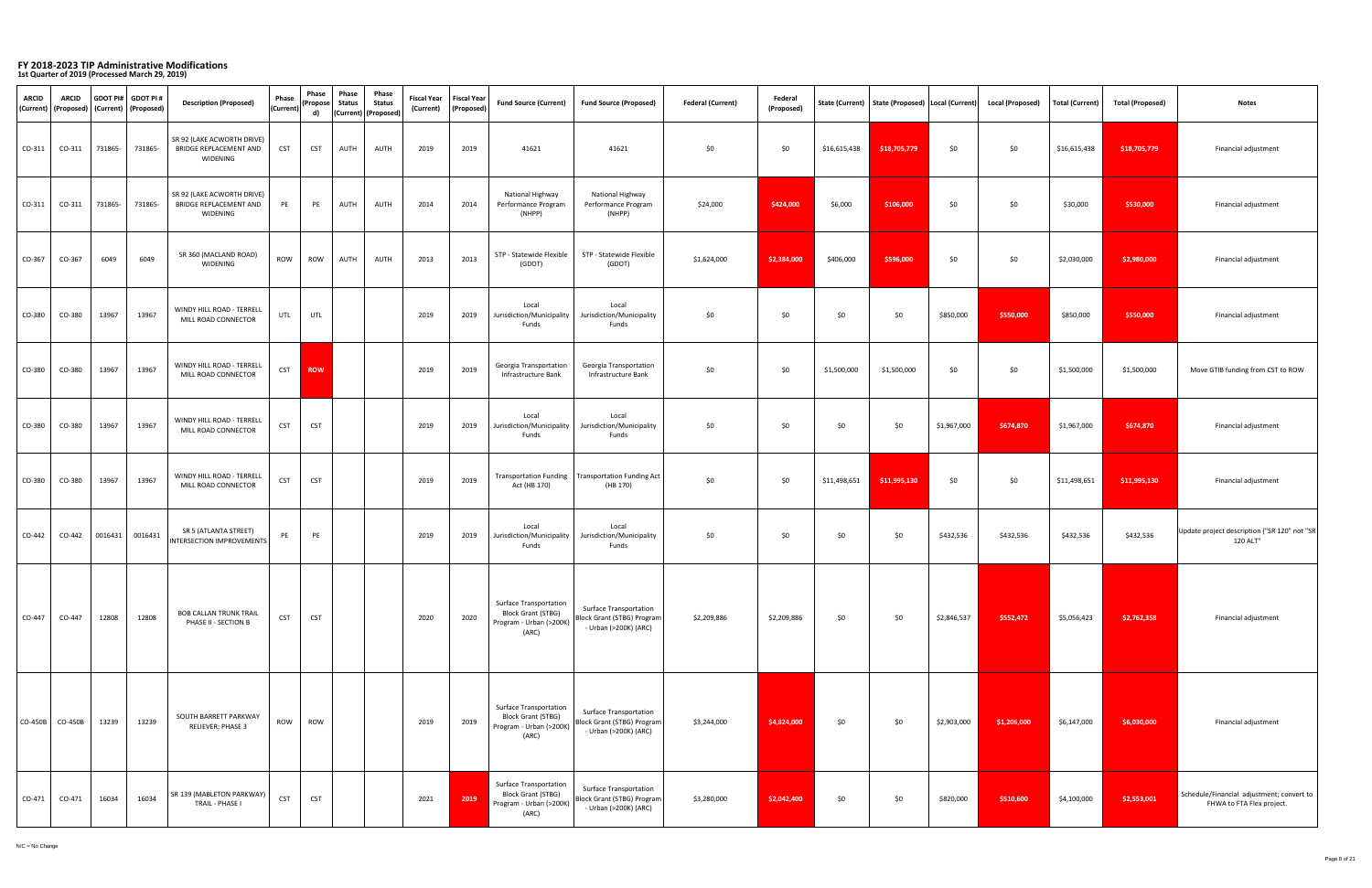| <b>ARCID</b>  | <b>ARCID</b><br>  (Current)   (Proposed) |         | $\vert$ GDOT PI# $\vert$ GDOT PI #<br>  (Current)   (Proposed) | <b>Description (Proposed)</b>                         | Phase<br>(Current) | Phase<br>$ $ (Propose $ $<br>d) | <b>Phase</b><br><b>Status</b> | <b>Phase</b><br><b>Status</b><br>(Current)   (Proposed) | (Current)   | Fiscal Year   Fiscal Year  <br>(Proposed) | <b>Fund Source (Current)</b>                                                                   | <b>Fund Source (Proposed)</b>                                                        | <b>Federal (Current)</b> | Federal<br>(Proposed) |           | State (Current)   State (Proposed)  Local (Current) |              | <b>Local (Proposed)</b> | <b>Total (Current)</b> | <b>Total (Proposed)</b> | <b>Notes</b>                                                   |
|---------------|------------------------------------------|---------|----------------------------------------------------------------|-------------------------------------------------------|--------------------|---------------------------------|-------------------------------|---------------------------------------------------------|-------------|-------------------------------------------|------------------------------------------------------------------------------------------------|--------------------------------------------------------------------------------------|--------------------------|-----------------------|-----------|-----------------------------------------------------|--------------|-------------------------|------------------------|-------------------------|----------------------------------------------------------------|
| $CO-471$      | $CO-471$                                 | 16034   | 16034                                                          | SR 139 (MABLETON PARKWAY)  <br>TRAIL - PHASE I        |                    | <b>CST</b>                      |                               |                                                         |             | 2019                                      |                                                                                                | <b>Transportation Alternatives</b><br>$(Section 133(h)) - Urban$<br>(>200K) (ARC)    |                          | \$1,237,600           |           | \$0                                                 |              | \$309,400               |                        | \$1,547,000             | Financial adjustmnet                                           |
| $CO-471$      | $CO-471$                                 | 16034   | 16034                                                          | SR 139 (MABLETON PARKWAY)<br>TRAIL - PHASE I          | UTL                | UTL                             |                               |                                                         | 2021        | 2019                                      | Local<br>Jurisdiction/Municipality<br>Funds                                                    | Local<br>Jurisdiction/Municipality<br>Funds                                          | \$0\$                    | \$0                   | \$0       | \$0                                                 | \$300,000    | \$300,000               | \$300,000              | \$300,000               | Schedule adjustment; convert to FHWA to  <br>FTA Flex project. |
| CO-AR-<br>308 | CO-AR-308                                | 15051   | 15051                                                          | <b>I-75 NORTH MANAGED LANE</b><br><b>ACCESS RAMPS</b> | <b>CST</b>         | <b>CST</b>                      |                               |                                                         | 2021        | 2021                                      | <b>Surface Transportation</b><br><b>Block Grant (STBG)</b><br>Program - Urban (>200K)<br>(ARC) | <b>Surface Transportation</b><br>Block Grant (STBG) Program<br>- Urban (>200K) (ARC) | \$6,000,000              | \$6,000,000           | \$0       | \$0                                                 | \$10,712,828 | \$7,209,934             | \$16,712,828           | \$13,209,934            | Financial adjustment                                           |
| CO-AR-<br>308 | CO-AR-308                                | 15051   | 15051                                                          | <b>I-75 NORTH MANAGED LANE</b><br><b>ACCESS RAMPS</b> | UTL                | <b>UTL</b>                      |                               |                                                         | 2021        | 2021                                      | Local<br>Jurisdiction/Municipality<br>Funds                                                    | Local<br>Jurisdiction/Municipality<br>Funds                                          | \$0                      | \$0                   | \$0       | \$0                                                 | \$150,000    | \$1,930,000             | \$150,000              | \$1,930,000             | Financial adjustment                                           |
| $CW-011$      | CW-011                                   | 332180- | 332180-                                                        | SR 16 INTERSECTION<br><b>IMPROVEMENTS</b>             | PE                 | PE                              | AUTH                          | AUTH                                                    | 2013        | 2013                                      | STP - Statewide Flexible<br>(GDOT)                                                             | STP - Statewide Flexible<br>(GDOT)                                                   | \$200,000                | \$650,000             | \$50,000  | \$0                                                 | \$0          | \$0                     | \$250,000              | \$650,000               | Financial adjustment                                           |
| $CW-011$      | CW-011                                   | 332180- | 332180-                                                        | SR 16 INTERSECTION<br><b>IMPROVEMENTS</b>             |                    | <b>PE</b>                       |                               | <b>AUTH</b>                                             |             | 2019                                      |                                                                                                | <b>Transportation Funding Act</b><br>(HB 170)                                        | \$0                      | \$0                   | \$0       | \$500,000                                           | \$0\$        | \$0                     | \$264,000              | \$500,000               | Phase authorized                                               |
| $CW-011$      | CW-011                                   | 332180- | 332180-                                                        | SR 16 INTERSECTION<br><b>IMPROVEMENTS</b>             | PE                 |                                 | <b>AUTH</b>                   |                                                         | <b>AUTH</b> |                                           | STP - Statewide Flexible<br>(GDOT)                                                             |                                                                                      | \$6,847                  | \$0                   | \$0       | \$0                                                 | \$0\$        | \$0                     | \$6,847                | \$0\$                   | Phase dropped                                                  |
| CW-028        | <b>CW-028</b>                            | 333176- | 333176-                                                        | SR 74/85 BRIDGE<br>REPLACEMENT                        | <b>CST</b>         | <b>CST</b>                      |                               | <b>AUTH</b>                                             | 2019        | 2019                                      | <b>Repurposed Earmark</b>                                                                      | <b>Repurposed Earmark</b>                                                            | \$815,879                | \$815,879             | \$203,970 | \$203,970                                           | \$0\$        | \$0                     | \$1,019,849            | \$1,019,849             | Phase authorized                                               |
| $CW-028$      | <b>CW-028</b>                            | 333176- | 333176-                                                        | SR 74/85 BRIDGE<br>REPLACEMENT                        |                    | <b>CST</b>                      |                               | <b>AUTH</b>                                             |             | 2019                                      |                                                                                                | <b>Repurposed Earmark</b><br>(RPF9)                                                  | \$0                      | \$121,891             | \$203,970 | \$30,473                                            | \$0          | \$0\$                   | \$1,019,849            | \$152,364               | Phase authorized                                               |
| $CW-028$      | <b>CW-028</b>                            | 333176- | 333176-                                                        | SR 74/85 BRIDGE<br>REPLACEMENT                        | <b>CST</b>         | <b>CST</b>                      |                               | <b>AUTH</b>                                             | 2019        | 2019                                      | <b>Surface Transportation</b><br><b>Block Grant (STBG)</b><br>Program Flex (GDOT)              | <b>Surface Transportation</b><br>Block Grant (STBG) Program<br>Flex (GDOT)           | \$2,482,239              | \$4,042,047           | \$620,560 | \$1,010,512                                         | \$0          | \$0\$                   | \$3,102,799            | \$5,052,559             | Financial adjustment; phase authorized                         |
| $CW-078$      | <b>CW-078</b>                            | 13717   | 13717                                                          | SR 54 BRIDGE REPLACEMENT                              | PE                 | <b>PE</b>                       | <b>AUTH</b>                   | AUTH                                                    | 2016        | 2016                                      | <b>Surface Transportation</b><br><b>Block Grant (STBG)</b><br>Program Flex (GDOT)              | <b>Surface Transportation</b><br>  Block Grant (STBG) Program  <br>Flex (GDOT)       | \$813,618                | \$853,618             | \$203,404 | \$213,404                                           | \$0          | \$0\$                   | \$1,017,022            | \$1,067,022             | Financial adjustment                                           |
| CW-079        | CW-079                                   | 13930   | 13930                                                          | SR 54 BRIDGE REPLACEMENT                              | UTL                | UTL                             |                               |                                                         | 2021        | 2023                                      | <b>Surface Transportation</b><br><b>Block Grant (STBG)</b><br>Program Flex (GDOT)              | <b>Surface Transportation</b><br>Block Grant (STBG) Program<br>Flex (GDOT)           | \$212,242                | \$212,242             | \$53,060  | \$53,060                                            | \$0\$        | \$0\$                   | \$265,302              | \$265,302               | Schedule adjustment                                            |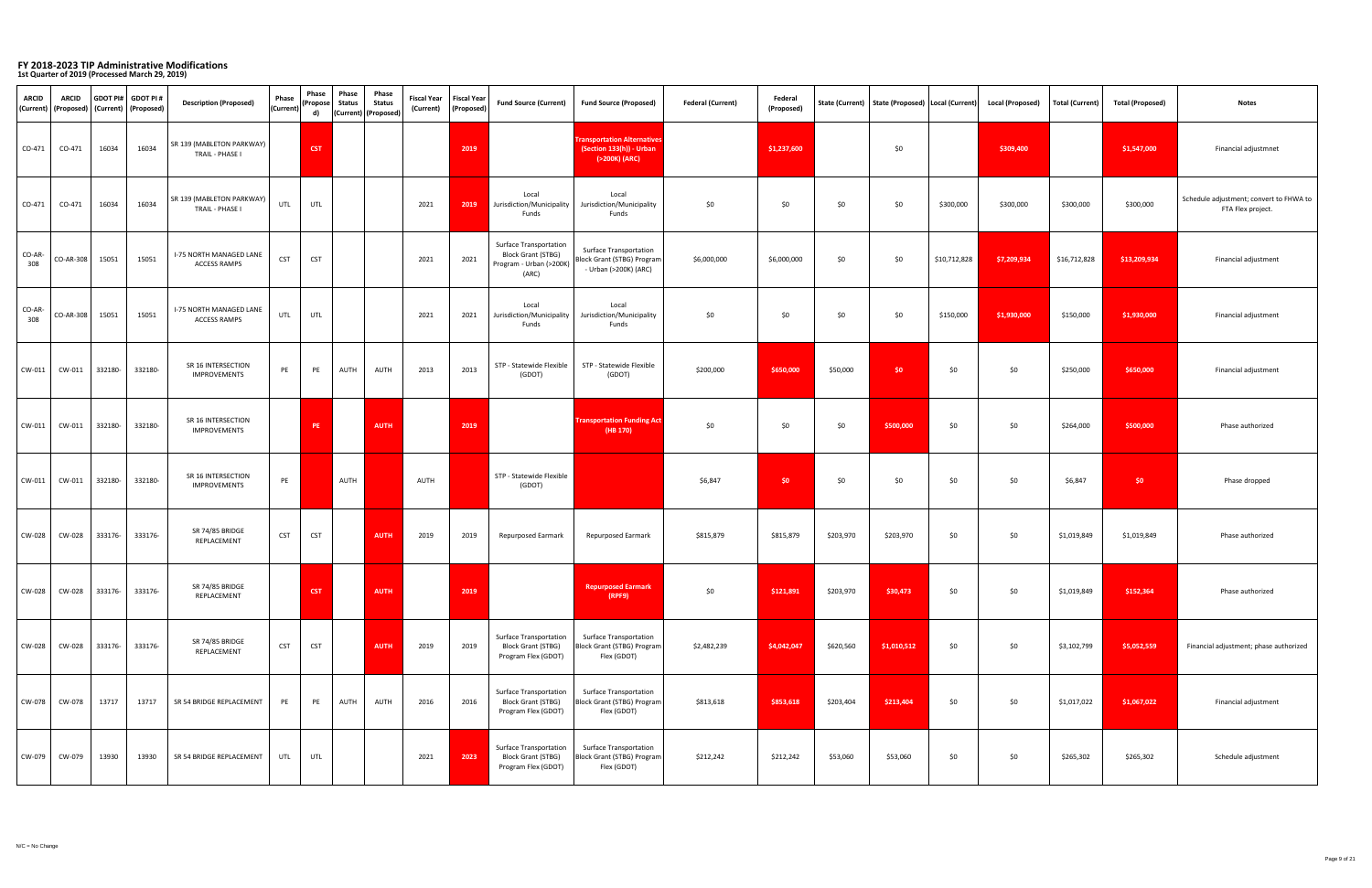| <b>ARCID</b>  | <b>ARCID</b><br>  (Current)   (Proposed) |       | <b>GDOT PI# GDOT PI#</b><br>  (Current)   (Proposed) | <b>Description (Proposed)</b>                                     | <b>Phase</b><br>(Current) | <b>Phase</b><br>(Propose<br>d) | <b>Phase</b><br><b>Status</b> | <b>Phase</b><br><b>Status</b><br>(Current)   (Proposed) | Fiscal Year   Fiscal Year  <br>(Current) | (Proposed) | <b>Fund Source (Current)</b>                                                                          | <b>Fund Source (Proposed)</b>                                                                            | <b>Federal (Current)</b> | <b>Federal</b><br>(Proposed) |           | State (Current)   State (Proposed)   Local (Current) |              | <b>Local (Proposed)</b> | Total (Current) | <b>Total (Proposed)</b> | <b>Notes</b>                      |
|---------------|------------------------------------------|-------|------------------------------------------------------|-------------------------------------------------------------------|---------------------------|--------------------------------|-------------------------------|---------------------------------------------------------|------------------------------------------|------------|-------------------------------------------------------------------------------------------------------|----------------------------------------------------------------------------------------------------------|--------------------------|------------------------------|-----------|------------------------------------------------------|--------------|-------------------------|-----------------|-------------------------|-----------------------------------|
| CW-079        | CW-079                                   | 13930 | 13930                                                | SR 54 BRIDGE REPLACEMENT                                          | PE                        | PE                             | <b>AUTH</b>                   | AUTH                                                    | 2017                                     | 2017       | <b>Surface Transportation</b><br><b>Block Grant (STBG)</b><br>Program Flex (GDOT)                     | <b>Surface Transportation</b><br><b>Block Grant (STBG) Program!</b><br>Flex (GDOT)                       | \$400,000                | \$720,000                    | \$100,000 | \$180,000                                            | \$0\$        | \$0\$                   | \$500,000       | \$900,000               | Financial adjustment              |
| CW-079        | CW-079                                   | 13930 | 13930                                                | SR 54 BRIDGE REPLACEMENT                                          | <b>ROW</b>                | <b>ROW</b>                     |                               |                                                         | 2020                                     | 2020       | <b>Surface Transportation</b><br><b>Block Grant (STBG)</b><br>Program Flex (GDOT)                     | <b>Surface Transportation</b><br><b>Block Grant (STBG) Program</b><br>Flex (GDOT)                        | \$212,242                | \$149,328                    | \$53,060  | \$37,332                                             | \$0          | \$0\$                   | \$265,302       | \$186,660               | Financial adjustment              |
| CW-079        | CW-079                                   | 13930 | 13930                                                | SR 54 BRIDGE REPLACEMENT                                          | <b>CST</b>                | <b>CST</b>                     |                               |                                                         | 2021                                     | 2023       | <b>Surface Transportation</b><br><b>Block Grant (STBG)</b><br>Program Flex (GDOT)                     | <b>Surface Transportation</b><br><b>Block Grant (STBG) Program</b><br>Flex (GDOT)                        | \$2,078,270              | \$4,019,858                  | \$519,567 | \$1,004,964                                          | \$0\$        | \$0\$                   | \$2,597,837     | \$5,024,822             | Financial and schedule adjustment |
|               | DK-065B   DK-065B                        | 6879  | 6879                                                 | PANOLA ROAD: SEGMENT 2<br>OPERATION IMPROVEMENTS                  | <b>CST</b>                | <b>CST</b>                     |                               |                                                         | 2022                                     | 2022       | <b>Surface Transportation</b><br><b>Block Grant (STBG)</b><br>Program - Urban (>200K) $\mid$<br>(ARC) | <b>Surface Transportation</b><br><b>Block Grant (STBG) Program</b><br>- Urban (>200K) (ARC)              | \$4,865,184              | \$4,865,184                  | \$0\$     | \$0                                                  | \$14,073,867 | \$14,549,094            | \$18,939,051    | \$19,414,278            | Financial adjustment              |
|               | $\vert$ DK-344A $\vert$ DK-344A          | 2669  | 2669                                                 | <b>UPGRADES TO APPROXIMATELY</b><br>40 SIGNALS IN DEKALB COUNTY   | PE                        | PE                             | <b>AUTH</b>                   | AUTH                                                    | 2014                                     | 2014       | STP - Statewide Flexible<br>(GDOT)                                                                    | STP - Statewide Flexible<br>(GDOT)                                                                       | \$205,574                | \$339,261                    | \$0       | \$0                                                  | \$0\$        | \$0\$                   | \$205,574       | \$339,261               | Financial adjustment              |
| $NK-344C$     | <b>DK-344C</b>                           | 6999  | 6999                                                 | UPGRADES TO APPROXIMATELY<br>25 SIGNALS IN DEKALB COUNTY          | PE                        | PE                             | <b>AUTH</b>                   | <b>AUTH</b>                                             | 2014                                     | 2014       | STP - Statewide Flexible<br>(GDOT)                                                                    | STP - Statewide Flexible<br>(GDOT)                                                                       | \$353,862                | \$898,862                    | \$0       | \$0                                                  | \$0\$        | \$0\$                   | \$353,862       | \$898,862               | Financial adjustment              |
| DK-348        | <b>DK-348</b>                            | 7031  | <b>TBD</b>                                           | US 29/78/278/SR 8 (PONCE DE<br>LEON AVENUE) BRIDGE<br>REPLACEMENT | PE                        | PE                             | <b>AUTH</b>                   | AUTH                                                    | 2007                                     | 2007       | On-System Bridges                                                                                     | On-System Bridges                                                                                        | \$559,097                | \$559,097                    | \$139,774 | \$139,774                                            | \$0          | \$0                     | \$698,871       | \$698,871               | Remove GDOT PI                    |
| DK-413        | <b>DK-413</b>                            | 8121  | 8121                                                 | ROCKBRIDGE ROAD BICYCLE<br>AND PEDESTRIAN<br><b>IMPROVEMENTS</b>  |                           | <b>CST</b>                     |                               |                                                         |                                          | 2019       |                                                                                                       | <b>Surface Transportation</b><br><b>Block Grant (STBG)</b><br><b>Program - Urban (&gt;200K)</b><br>(ARC) |                          | \$500,000                    |           | \$0                                                  |              | \$125,000               |                 | \$625,000               | Financial adjustment              |
| <b>DK-416</b> | DK-416                                   | 10474 | 10474                                                | US 23/29 (PONCE DE LEON<br>AVENUE)                                | PE                        | PE                             | <b>AUTH</b>                   | AUTH                                                    | 2014                                     | 2014       | STP - Statewide Flexible<br>(GDOT)                                                                    | STP - Statewide Flexible<br>(GDOT)                                                                       | \$88,000                 | \$789,255                    | \$22,000  | \$197,314                                            | \$0          | \$0                     | \$110,000       | \$986,569               | Financial adjustment              |
| DK-416        | <b>DK-416</b>                            | 10474 | 10474                                                | US 23/29 (PONCE DE LEON<br>AVENUE)                                |                           | <b>PE</b>                      |                               | <b>AUTH</b>                                             |                                          | 2019       |                                                                                                       | <b>Surface Transportation</b><br><b>Block Grant (STBG)</b><br><b>Program Flex (GDOT)</b>                 | \$0                      | \$320,000                    | \$0       | \$80,000                                             | \$0\$        | \$0                     | \$0             | \$400,000               | Phase authorized                  |
| <b>DK-416</b> | DK-416                                   | 10474 | 10474                                                | US 23/29 (PONCE DE LEON<br>AVENUE)                                | <b>ROW</b>                | <b>ROW</b>                     |                               |                                                         | 2019                                     | 2019       | <b>Surface Transportation</b><br><b>Block Grant (STBG)</b><br>Program Flex (GDOT)                     | <b>Surface Transportation</b><br><b>Block Grant (STBG) Program</b><br>Flex (GDOT)                        | \$759,696                | \$526,400                    | \$189,924 | \$131,600                                            | \$0          | \$0\$                   | \$949,620       | \$658,000               | Financial adjustment              |
| DK-416        | <b>DK-416</b>                            | 10474 | 10474                                                | US 23/29 (PONCE DE LEON<br>AVENUE)                                | <b>CST</b>                | <b>CST</b>                     |                               |                                                         | 2020                                     | 2023       | <b>Surface Transportation</b><br><b>Block Grant (STBG)</b><br>Program Flex (GDOT)                     | <b>Surface Transportation</b><br>Block Grant (STBG) Program<br>Flex (GDOT)                               | \$1,762,983              | \$1,870,891                  | \$440,746 | \$467,723                                            | \$0\$        | \$0\$                   | \$2,203,729     | \$2,338,614             | Financial and schedule adjustment |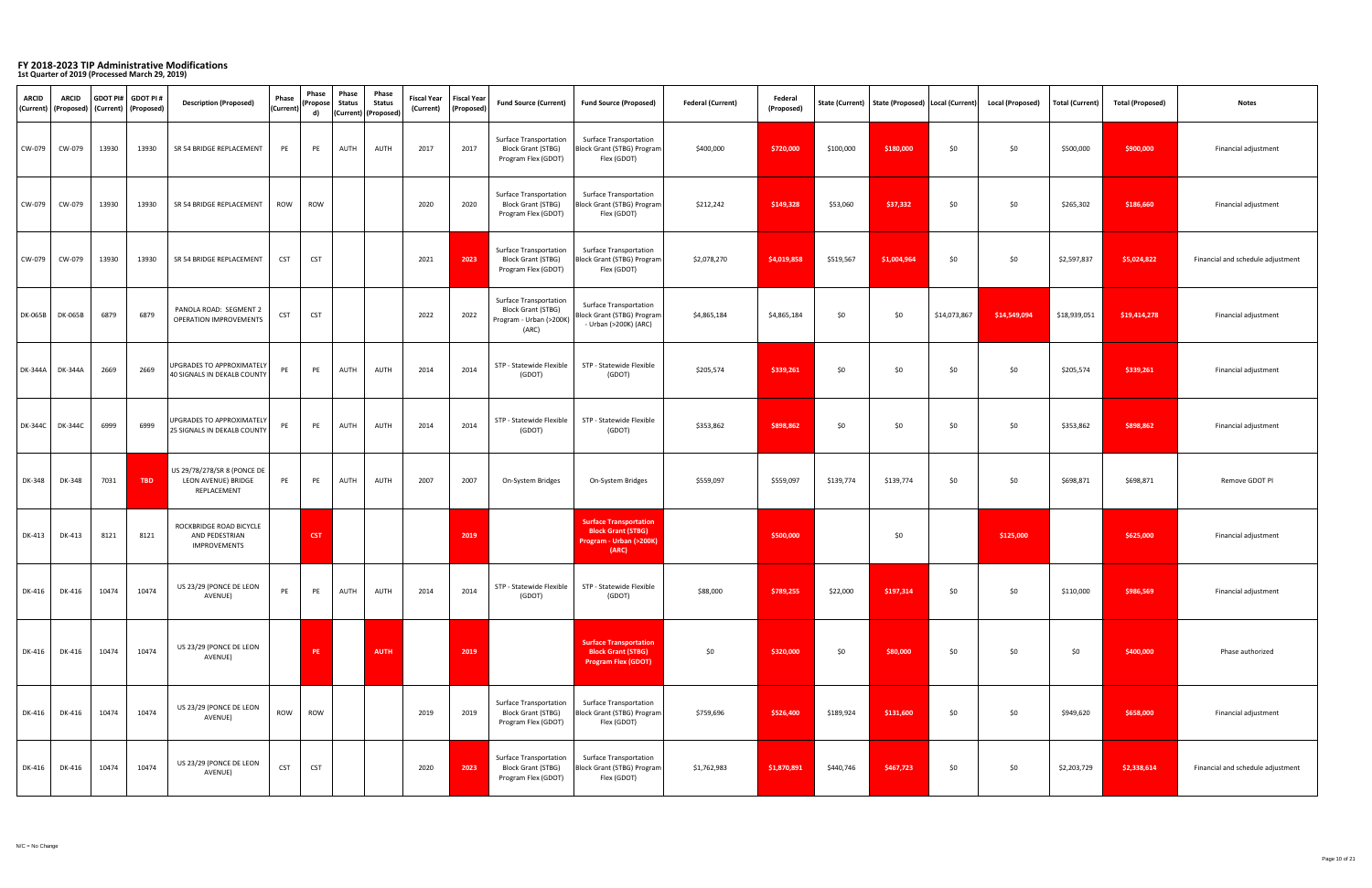| <b>ARCID</b>  | <b>ARCID</b><br>  (Current)   (Proposed) |         | $\mid$ GDOT PI# $\mid$ GDOT PI #<br>  (Current)   (Proposed) | <b>Description (Proposed)</b>                                                      | <b>Phase</b><br>(Current) | <b>Phase</b><br>$ $ (Propose $ $<br>d) | <b>Phase</b><br><b>Status</b><br>(Current) | <b>Phase</b><br><b>Status</b><br>(Proposed) | Fiscal Year   Fiscal Year  <br>(Current) | (Proposed) | <b>Fund Source (Current)</b>                                                                   | <b>Fund Source (Proposed)</b>                                                                                                                                                     | <b>Federal (Current)</b> | <b>Federal</b><br>(Proposed) |             | State (Current)   State (Proposed)   Local (Current) |           | <b>Local (Proposed)</b> | Total (Current) | <b>Total (Proposed)</b> | <b>Notes</b>                                   |
|---------------|------------------------------------------|---------|--------------------------------------------------------------|------------------------------------------------------------------------------------|---------------------------|----------------------------------------|--------------------------------------------|---------------------------------------------|------------------------------------------|------------|------------------------------------------------------------------------------------------------|-----------------------------------------------------------------------------------------------------------------------------------------------------------------------------------|--------------------------|------------------------------|-------------|------------------------------------------------------|-----------|-------------------------|-----------------|-------------------------|------------------------------------------------|
| <b>DK-421</b> | <b>DK-421</b>                            | 12824   | 12824                                                        | US 78/278/SR 8 (PONCE DE<br>LEON AVENUE) SIGNAL<br><b>UPGRADES</b>                 | <b>CST</b>                | <b>CST</b>                             |                                            | <b>AUTH</b>                                 | 2019                                     | 2019       | Air Quality Improvement<br>(CMAQ)                                                              | Congestion Mitigation &   Congestion Mitigation & Air<br><b>Quality Improvement</b><br>(CMAQ)                                                                                     | \$668,103                | \$772,394                    | \$0         | \$0\$                                                | \$0       | \$0                     | \$668,103       | \$772,394               | Financial adjustment; project completed        |
| <b>DK-422</b> | <b>DK-422</b>                            | 12819   | 12819                                                        | US 23/SR 42 (MORELAND<br>AVENUE) SIGNAL UPGRADES                                   | PE                        | PE                                     | <b>AUTH</b>                                | AUTH                                        | 2014                                     | 2014       |                                                                                                | STP - Urban (>200K) (ARC)   STP - Urban (>200K) (ARC)                                                                                                                             | \$300,000                | \$599,988                    | \$0\$       | \$0\$                                                | \$0       | \$0                     | \$300,000       | \$599,988               | Financial adjustment                           |
| <b>DK-431</b> | <b>DK-431</b>                            | 9029    | 9029                                                         | SOUTH RIVER TRAIL - PHASE V                                                        | <b>CST</b>                | <b>CST</b>                             |                                            |                                             | 2019                                     | 2019       | Transportation<br><b>Alternatives (Section</b><br>133(h)) - Urban (>200K)<br>(ARC)             | <b>Transportation Alternatives</b><br>(Section 133(h)) - Urban<br>(>200K) (ARC)                                                                                                   | \$980,000                | \$1,120,000                  | \$0         | \$0                                                  | \$420,000 | \$280,000               | \$1,400,000     | \$1,400,000             | Q1 Additional funds request                    |
| <b>DK-442</b> | <b>DK-442</b>                            | 13991   | 13991                                                        | SR 42 BRIDGE REPLACEMENT                                                           | PE                        | PE                                     | <b>AUTH</b>                                | <b>AUTH</b>                                 | 2017                                     | 2017       | <b>Surface Transportation</b><br><b>Block Grant (STBG)</b><br>Program Flex (GDOT)              | <b>Surface Transportation</b><br><b>Block Grant (STBG) Program</b><br>Flex (GDOT)                                                                                                 | \$400,000                | \$720,000                    | \$100,000   | \$180,000                                            | \$0       | \$0                     | \$500,000       | \$900,000               | Financial adjustment                           |
| DK-442        | <b>DK-442</b>                            | 13991   | 13991                                                        | SR 42 BRIDGE REPLACEMENT                                                           |                           | <b>UTL</b>                             |                                            |                                             |                                          | 2021       |                                                                                                | <b>Surface Transportation</b><br><b>Block Grant (STBG)</b><br><b>Program Flex (GDOT)</b>                                                                                          | \$0                      | \$133,171                    | \$0         | \$33,293                                             | \$0       | \$0                     | \$0             | \$166,464               | Financial and schedule adjustment              |
| <b>DK-442</b> | <b>DK-442</b>                            | 13991   | 13991                                                        | SR 42 BRIDGE REPLACEMENT                                                           | <b>CST</b>                | <b>CST</b>                             |                                            |                                             | 2021                                     | 2021       | <b>Surface Transportation</b><br><b>Block Grant (STBG)</b><br>Program Flex (GDOT)              | <b>Surface Transportation</b><br><b>Block Grant (STBG) Program</b><br>Flex (GDOT)                                                                                                 | \$2,240,000              | \$4,320,138                  | \$560,000   | \$1,080,034                                          | \$0       | \$0                     | \$2,800,000     | \$5,400,172             | Financial adjustment                           |
| DK-AR-<br>207 | <b>DK-AR-207</b>                         | 713300- | 713300-                                                      | <b>I-285 SOUTH INTERCHANGE</b><br><b>IMPROVEMENTS</b>                              | <b>ROW</b>                | ROW                                    | <b>AUTH</b>                                | AUTH                                        | 2018                                     | 2018       | Highway Infrastructure -<br>23 USC 133(b)(1)(A)<br><b>Activities in Any Area</b>               | <b>National Highway</b><br><b>Performance Program</b><br>(NHPP) Exempt                                                                                                            | \$18,184,000             | \$18,184,000                 | \$4,546,000 | \$4,546,000                                          | \$0       | \$0\$                   | \$22,730,000    | \$22,730,000            | Change fund source                             |
| DK-AR-<br>207 | DK-AR-207                                | 713300- | 713300-                                                      | <b>I-285 SOUTH INTERCHANGE</b><br><b>IMPROVEMENTS</b>                              |                           | <b>PE</b>                              |                                            | <b>AUTH</b>                                 |                                          | 2019       |                                                                                                | <b>National Highway</b><br><b>Performance Program</b><br>(NHPP)                                                                                                                   | \$0                      | \$2,000,000                  | \$0         | \$500,000                                            | \$0       | \$0                     | \$1,000,000     | \$2,500,000             | Phase authorized                               |
| DK-AR-<br>241 | <b>DK-AR-241</b>                         | 13915   | 13915                                                        | <b>I-285 INTERCHANGE</b><br><b>IMPROVEMENTS</b>                                    | PE                        | PE                                     |                                            |                                             | 2020                                     | 2020       | (ARC)                                                                                          | Surface Transportation Highway Infrastructure - 23<br>Block Grant (STBG) USC 133(b)(1)(A) Activities<br>Program - Urban (>200K) in Areas With a Population<br><b>Over 200,000</b> | \$8,240,000              | \$8,240,000                  | \$2,060,000 | \$2,060,000                                          | \$0       | \$0                     | \$10,300,000    | \$10,300,000            | Change fund source (Z230 to Z005 fund<br>swap) |
| DO-296        | DO-296                                   | 12621   | 12621                                                        | MAXHAM ROAD CONGESTION<br><b>REDUCTION AND TRAFFIC FLOW</b><br><b>IMPROVEMENTS</b> | <b>CST</b>                | <b>CST</b>                             |                                            |                                             | 2019                                     | 2019       | Air Quality Improvement<br>(CMAQ)                                                              | Congestion Mitigation &   Congestion Mitigation & Air<br><b>Quality Improvement</b><br>(CMAQ)                                                                                     | \$1,686,048              | \$1,798,256                  | \$0\$       | \$0                                                  | \$477,008 | \$449,564               | \$2,163,056     | \$2,247,820             | Q1 Additional funds request                    |
| FA-349        | FA-349                                   | 8598    | 8598                                                         | <b>EBENEZER CHURCH ROAD</b><br><b>BRIDGE REPLACEMENT</b>                           | PE                        | PE                                     | AUTH                                       | AUTH                                        | 2016                                     | 2016       | <b>Surface Transportation</b><br><b>Block Grant (STBG)</b><br>Program - Urban (>200K)<br>(ARC) | <b>Surface Transportation</b><br><b>Block Grant (STBG) Program</b><br>- Urban (>200K) (ARC)                                                                                       | \$86,047                 | \$572,746                    | \$21,512    | \$143,187                                            | \$0       | \$0                     | \$107,559       | \$715,933               | Financial adjustment                           |
| <b>FA-355</b> | FA-355                                   | 13734   | 13734                                                        | SR 85 BRIDGE REPLACEMENT                                                           | PE                        | PE                                     | AUTH                                       | AUTH                                        | 2016                                     | 2016       | <b>Surface Transportation</b><br><b>Block Grant (STBG)</b><br>Program Flex (GDOT)              | <b>Surface Transportation</b><br><b>Block Grant (STBG) Program</b><br>Flex (GDOT)                                                                                                 | \$400,000                | \$672,800                    | \$100,000   | \$168,200                                            | \$0       | \$0\$                   | \$500,000       | \$841,000               | Financial adjustment                           |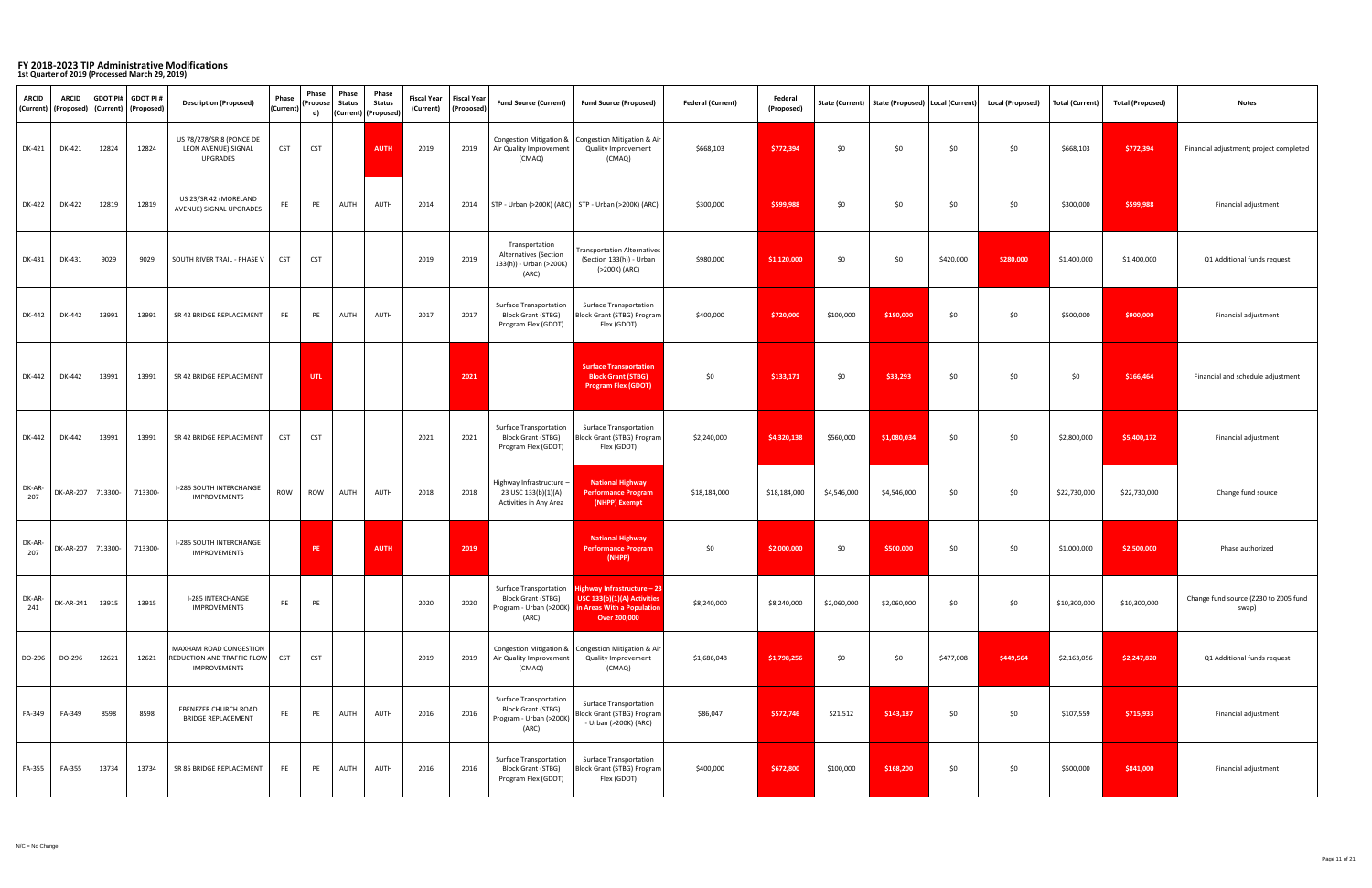| <b>ARCID</b> | <b>ARCID</b><br>  (Current)   (Proposed) |            | GDOT PI# GDOT PI#<br>  (Current)   (Proposed) | <b>Description (Proposed)</b>                           | <b>Phase</b><br>(Current) | <b>Phase</b><br>(Propose<br>d) | <b>Phase</b><br><b>Status</b> | <b>Phase</b><br><b>Status</b><br>(Current)   (Proposed) | <b>Fiscal Year</b><br>(Current) | <b>Fiscal Year</b><br>(Proposed) | <b>Fund Source (Current)</b>                                                      | <b>Fund Source (Proposed)</b>                                                     | <b>Federal (Current)</b> | Federal<br>(Proposed) |           | State (Current)   State (Proposed)   Local (Current) |           | <b>Local (Proposed)</b> | <b>Total (Current)</b> | <b>Total (Proposed)</b> | <b>Notes</b>                                                                 |
|--------------|------------------------------------------|------------|-----------------------------------------------|---------------------------------------------------------|---------------------------|--------------------------------|-------------------------------|---------------------------------------------------------|---------------------------------|----------------------------------|-----------------------------------------------------------------------------------|-----------------------------------------------------------------------------------|--------------------------|-----------------------|-----------|------------------------------------------------------|-----------|-------------------------|------------------------|-------------------------|------------------------------------------------------------------------------|
| FA-355       | FA-355                                   | 13734      | 13734                                         | SR 85 BRIDGE REPLACEMENT                                | <b>ROW</b>                | <b>ROW</b>                     |                               |                                                         | 2019                            | 2020                             | <b>Surface Transportation</b><br><b>Block Grant (STBG)</b><br>Program Flex (GDOT) | <b>Surface Transportation</b><br><b>Block Grant (STBG) Program</b><br>Flex (GDOT) | \$200,000                | \$200,000             | \$50,000  | \$50,000                                             | \$0       | \$0                     | \$250,000              | \$250,000               | Schedule adjustment                                                          |
| FA-355       | FA-355                                   | 13734      | 13734                                         | SR 85 BRIDGE REPLACEMENT                                | <b>UTL</b>                | UTL                            |                               |                                                         | 2021                            | 2023                             | <b>Surface Transportation</b><br><b>Block Grant (STBG)</b><br>Program Flex (GDOT) | <b>Surface Transportation</b><br>Block Grant (STBG) Program<br>Flex (GDOT)        | \$49,580                 | \$46,720              | \$12,395  | \$11,680                                             | \$0       | \$0                     | \$61,975               | \$58,400                | Financial and schedule adjustment                                            |
| FA-355       | FA-355                                   | 13734      | 13734                                         | SR 85 BRIDGE REPLACEMENT                                | <b>CST</b>                | <b>CST</b>                     |                               |                                                         | 2021                            | 2023                             | <b>Surface Transportation</b><br><b>Block Grant (STBG)</b><br>Program Flex (GDOT) | <b>Surface Transportation</b><br><b>Block Grant (STBG) Program</b><br>Flex (GDOT) | \$3,027,506              | \$2,852,886           | \$756,876 | \$713,222                                            | \$0       | \$0                     | \$3,784,382            | \$3,566,108             | Financial and schedule adjustment                                            |
|              |                                          | <b>TBD</b> | <b>TBD</b>                                    | <b>MEDLOCK BRIDGE ROAD</b><br><b>WIDENING (PHASE 1)</b> | PE                        | PE                             |                               |                                                         | 2019                            | 2019                             | Local<br>Jurisdiction/Municipality<br>Funds                                       | Local<br>Jurisdiction/Municipality<br>Funds                                       | \$0                      | \$0\$                 | \$0       | \$0\$                                                | \$500,000 | \$250,000               | \$500,000              | \$250,000               | Break out existing project into 3 phases.<br>Overall scope remains the same. |
|              | <b>FN-178A</b>                           |            | <b>TBD</b>                                    | <b>MEDLOCK BRIDGE ROAD</b><br><b>WIDENING (PHASE 1)</b> |                           | <b>ROW</b>                     |                               |                                                         |                                 | 2020                             |                                                                                   | Local<br>Jurisdiction/Municipality<br><b>Funds</b>                                |                          |                       |           |                                                      |           | \$200,000               |                        | \$200,000               | Break out existing project into 3 phases.<br>Overall scope remains the same. |
|              | <b>FN-178A</b>                           |            | <b>TBD</b>                                    | <b>MEDLOCK BRIDGE ROAD</b><br><b>WIDENING (PHASE 1)</b> |                           | <b>CST</b>                     |                               |                                                         |                                 | 2021                             |                                                                                   | Local<br>Jurisdiction/Municipality<br><b>Funds</b>                                |                          |                       |           |                                                      |           | \$1,800,000             |                        | \$1,800,000             | Break out existing project into 3 phases.<br>Overall scope remains the same. |
|              | <b>FN-178B</b>                           |            | <b>TBD</b>                                    | <b>MEDLOCK BRIDGE ROAD</b><br><b>WIDENING (PHASE 2)</b> |                           | <b>PE</b>                      |                               |                                                         |                                 | 2019                             |                                                                                   | Local<br>Jurisdiction/Municipality<br><b>Funds</b>                                | \$0                      | \$0                   | \$0\$     | \$0                                                  | \$0       | \$100,000               | \$250,000              | \$100,000               | Break out existing project into 3 phases.<br>Overall scope remains the same. |
|              | <b>FN-178B</b>                           |            | <b>TBD</b>                                    | <b>MEDLOCK BRIDGE ROAD</b><br><b>WIDENING (PHASE 2)</b> |                           | <b>ROW</b>                     |                               |                                                         |                                 | 2020                             |                                                                                   | Local<br>Jurisdiction/Municipality<br><b>Funds</b>                                |                          |                       |           |                                                      |           | \$50,000                |                        | \$50,000                | Break out existing project into 3 phases.<br>Overall scope remains the same. |
|              | <b>FN-178B</b>                           |            | <b>TBD</b>                                    | <b>MEDLOCK BRIDGE ROAD</b><br><b>WIDENING (PHASE 2)</b> |                           | <b>CST</b>                     |                               |                                                         |                                 | 2021                             |                                                                                   | Local<br>Jurisdiction/Municipality<br><b>Funds</b>                                |                          |                       |           |                                                      |           | \$1,000,000             |                        | \$1,000,000             | Break out existing project into 3 phases.<br>Overall scope remains the same. |
|              | <b>FN-178C</b>                           |            | <b>TBD</b>                                    | <b>MEDLOCK BRIDGE ROAD</b><br><b>WIDENING (PHASE 3)</b> |                           | <b>PE</b>                      |                               |                                                         |                                 | 2019                             |                                                                                   | Local<br>Jurisdiction/Municipality<br><b>Funds</b>                                | \$0                      | \$0                   | \$0\$     | \$0                                                  | \$0       | \$350,000               | \$9,250,000            | \$350,000               | Break out existing project into 3 phases.<br>Overall scope remains the same. |
|              | <b>FN-178C</b>                           |            | <b>TBD</b>                                    | <b>MEDLOCK BRIDGE ROAD</b><br><b>WIDENING (PHASE 3)</b> |                           | <b>ROW</b>                     |                               |                                                         |                                 | 2020                             |                                                                                   | Local<br>Jurisdiction/Municipality<br><b>Funds</b>                                |                          |                       |           |                                                      |           | \$200,000               |                        | \$200,000               | Break out existing project into 3 phases.<br>Overall scope remains the same. |
|              | <b>FN-178C</b>                           |            | <b>TBD</b>                                    | <b>MEDLOCK BRIDGE ROAD</b><br><b>WIDENING (PHASE 3)</b> |                           | <b>CST</b>                     |                               |                                                         |                                 | 2021                             |                                                                                   | Local<br>Jurisdiction/Municipality<br><b>Funds</b>                                |                          |                       |           |                                                      |           | \$6,050,000             |                        | \$6,050,000             | Break out existing project into 3 phases.<br>Overall scope remains the same. |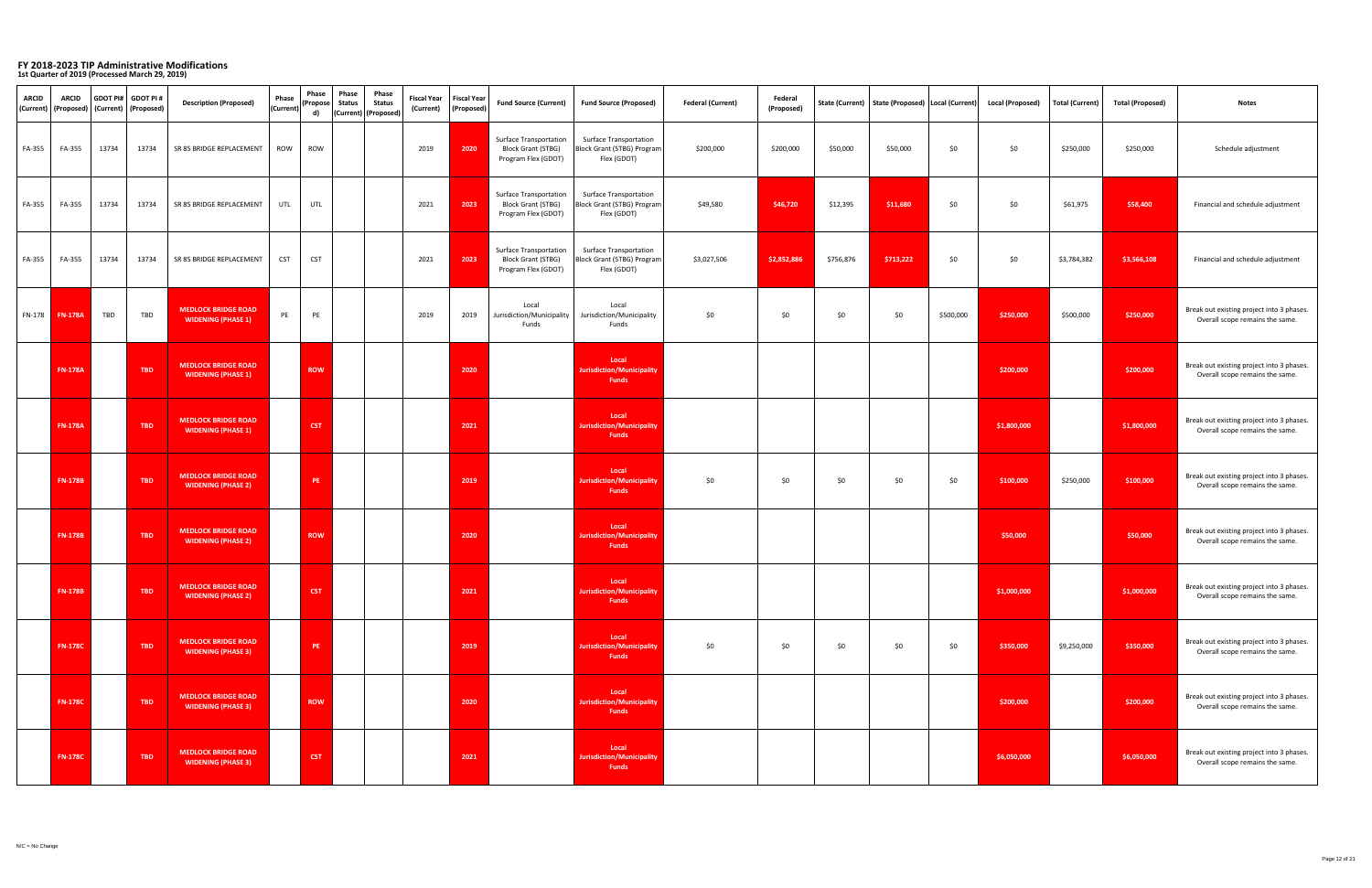| <b>ARCID</b>  | <b>ARCID</b><br>  (Current)   (Proposed) | (Current) | GDOT PI# GDOT PI#<br>(Proposed) | <b>Description (Proposed)</b>                                | <b>Phase</b><br>(Current) | <b>Phase</b><br>(Propose<br>d) | <b>Phase</b><br><b>Status</b> | <b>Phase</b><br><b>Status</b><br>(Current)   (Proposed) | Fiscal Year   Fiscal Year  <br>(Current) | (Proposed)       | <b>Fund Source (Current)</b>                                                      | <b>Fund Source (Proposed)</b>                                              | <b>Federal (Current)</b> | Federal<br>(Proposed) |              | State (Current)   State (Proposed)   Local (Current) |              | <b>Local (Proposed)</b> | <b>Total (Current)</b> | <b>Total (Proposed)</b> | <b>Notes</b>                      |
|---------------|------------------------------------------|-----------|---------------------------------|--------------------------------------------------------------|---------------------------|--------------------------------|-------------------------------|---------------------------------------------------------|------------------------------------------|------------------|-----------------------------------------------------------------------------------|----------------------------------------------------------------------------|--------------------------|-----------------------|--------------|------------------------------------------------------|--------------|-------------------------|------------------------|-------------------------|-----------------------------------|
| $FN-222$      | <b>FN-222</b>                            | 7838      | 7838                            | SR 9 (CUMMING HIGHWAY)<br>WIDENING                           | PE                        | PE                             | AUTH                          | <b>AUTH</b>                                             | 2013                                     | 2013             | STP - Statewide Flexible<br>(GDOT)                                                | STP - Statewide Flexible<br>(GDOT)                                         | \$2,449,882              | \$2,609,882           | \$612,471    | \$652,471                                            | \$0          | \$0\$                   | \$3,062,353            | \$3,262,353             | Financial adjustment              |
| <b>FN-222</b> | <b>FN-222</b>                            | 7838      | 7838                            | SR 9 (CUMMING HIGHWAY)<br>WIDENING                           |                           | <b>PE</b>                      |                               | <b>AUTH</b>                                             |                                          | 2019             |                                                                                   | <b>Transportation Funding Act</b><br>(HB 170)                              | \$0                      | \$0                   | \$0          | \$300,000                                            | \$0          | \$0\$                   | \$0                    | \$300,000               | Phase authorized                  |
| <b>FN-222</b> | <b>FN-222</b>                            | 7838      | 7838                            | SR 9 (CUMMING HIGHWAY)<br>WIDENING                           | UTL                       | UTL                            |                               |                                                         | 2021                                     | 2023             | Act (HB 170)                                                                      | Transportation Funding   Transportation Funding Act<br>(HB 170)            | \$0                      | \$0                   | \$1,664,775  | \$1,664,775                                          | \$0\$        | \$0\$                   | \$1,664,775            | \$1,664,775             | Schedule adjustment               |
| $FN-222$      | <b>FN-222</b>                            | 7838      | 7838                            | SR 9 (CUMMING HIGHWAY)<br>WIDENING                           | <b>CST</b>                | <b>CST</b>                     |                               |                                                         | 2021                                     | 2023             | Act (HB 170)                                                                      | Transportation Funding   Transportation Funding Act<br>(HB 170)            | \$0                      | \$0                   | \$28,249,598 | \$28,249,598                                         | \$0          | \$0\$                   | \$28,249,598           | \$28,249,598            | Schedule adjustment               |
|               | FN-233A   FN-233A                        | 4634      | 4634                            | McGINNIS FERRY ROAD:<br>SEGMENT 1 - WIDENING                 | <b>UTL</b>                | <b>UTL</b>                     |                               |                                                         | 2021                                     | 2022             | Local<br>Jurisdiction/Municipality<br>Funds                                       | Local<br>Jurisdiction/Municipality<br>Funds                                | \$0                      | \$0\$                 | \$0          | \$0                                                  | \$3,852,000  | \$3,852,000             | \$3,852,000            | \$3,852,000             | Schedule adjustment               |
|               | FN-233A   FN-233A                        | 4634      | 4634                            | McGINNIS FERRY ROAD:<br>SEGMENT 1 - WIDENING                 | <b>CST</b>                | <b>CST</b>                     |                               |                                                         | 2021                                     | 2022             | Act (HB 170)                                                                      | Transportation Funding   Transportation Funding Act<br>(HB 170)            | \$0                      | \$0                   | \$10,000,000 | \$10,000,000                                         | \$14,140,764 | \$27,013,590            | \$24,140,764           | \$37,013,590            | Financial and schedule adjustment |
| $FN-264$      | <b>FN-264</b>                            | 721000-   | 721000-                         | SR 120 (ABBOTTS BRIDGE ROAD<br>/ DULUTH HIGHWAY)<br>WIDENING | PE                        | PE                             | AUTH                          | AUTH                                                    | 2012                                     | 2012             | STP - Statewide Flexible<br>(GDOT)                                                | STP - Statewide Flexible<br>(GDOT)                                         | \$2,742,093              | \$4,742,093           | \$685,523    | \$1,185,523                                          | \$0          | \$0\$                   | \$3,427,616            | \$5,927,616             | Financial adjustment              |
| <b>FN-264</b> | FN-264                                   | 721000-   | 721000-                         | SR 120 (ABBOTTS BRIDGE ROAD<br>/ DULUTH HIGHWAY)<br>WIDENING | <b>ROW</b>                | <b>ROW</b>                     |                               |                                                         | 2019                                     | 2020             | <b>Repurposed Earmark</b>                                                         | <b>Repurposed Earmark</b>                                                  | \$719,920                | \$719,920             | \$179,980    | \$179,980                                            | \$0          | \$0\$                   | \$899,900              | \$899,900               | Schedule adjustment               |
| <b>FN-264</b> | <b>FN-264</b>                            | 721000-   | 721000-                         | SR 120 (ABBOTTS BRIDGE ROAD<br>/ DULUTH HIGHWAY)<br>WIDENING | <b>ROW</b>                | <b>ROW</b>                     |                               |                                                         | 2019                                     | 2020             | <b>Surface Transportation</b><br><b>Block Grant (STBG)</b><br>Program Flex (GDOT) | <b>Surface Transportation</b><br>Block Grant (STBG) Program<br>Flex (GDOT) | \$4,469,321              | \$4,469,321           | \$1,117,330  | \$1,117,330                                          | \$0          | \$0\$                   | \$5,586,651            | \$5,586,651             | Schedule adjustment               |
| <b>FN-264</b> | <b>FN-264</b>                            | 721000-   | 721000-                         | SR 120 (ABBOTTS BRIDGE ROAD<br>/ DULUTH HIGHWAY)<br>WIDENING | <b>UTL</b>                | UTL                            |                               |                                                         | 2021                                     | 2022             | Act (HB 170)                                                                      | Transportation Funding   Transportation Funding Act<br>(HB 170)            | \$0                      | \$0                   | \$1,600,000  | \$2,110,000                                          | \$0\$        | \$0\$                   | \$1,600,000            | \$2,110,000             | Financial and schedule adjustment |
| <b>FN-264</b> | <b>FN-264</b>                            | 721000-   | 721000-                         | SR 120 (ABBOTTS BRIDGE ROAD<br>/ DULUTH HIGHWAY)<br>WIDENING | <b>CST</b>                | <b>CST</b>                     |                               |                                                         | 2021                                     | 2022             | Act (HB 170)                                                                      | Transportation Funding   Transportation Funding Act  <br>(HB 170)          | \$0                      | \$0                   | \$28,066,133 | \$28,066,133                                         | \$0\$        | \$0\$                   | \$28,066,133           | \$28,066,133            | Schedule adjustment               |
| <b>FN-267</b> | <b>FN-267</b>                            | 9981      | <b>TBD</b>                      | HAMMOND DRIVE WIDENING                                       | <b>ALL</b>                | ALL                            |                               |                                                         | LR 2031-2040                             | LR 2031-<br>2040 | 2040                                                                              | General Federal Aid 2024-   General Federal Aid 2024-<br>2040              | \$12,000,000             | \$12,000,000          | \$0          | \$0                                                  | \$3,000,000  | \$3,000,000             | \$15,000,000           | \$15,000,000            | PI number dropped                 |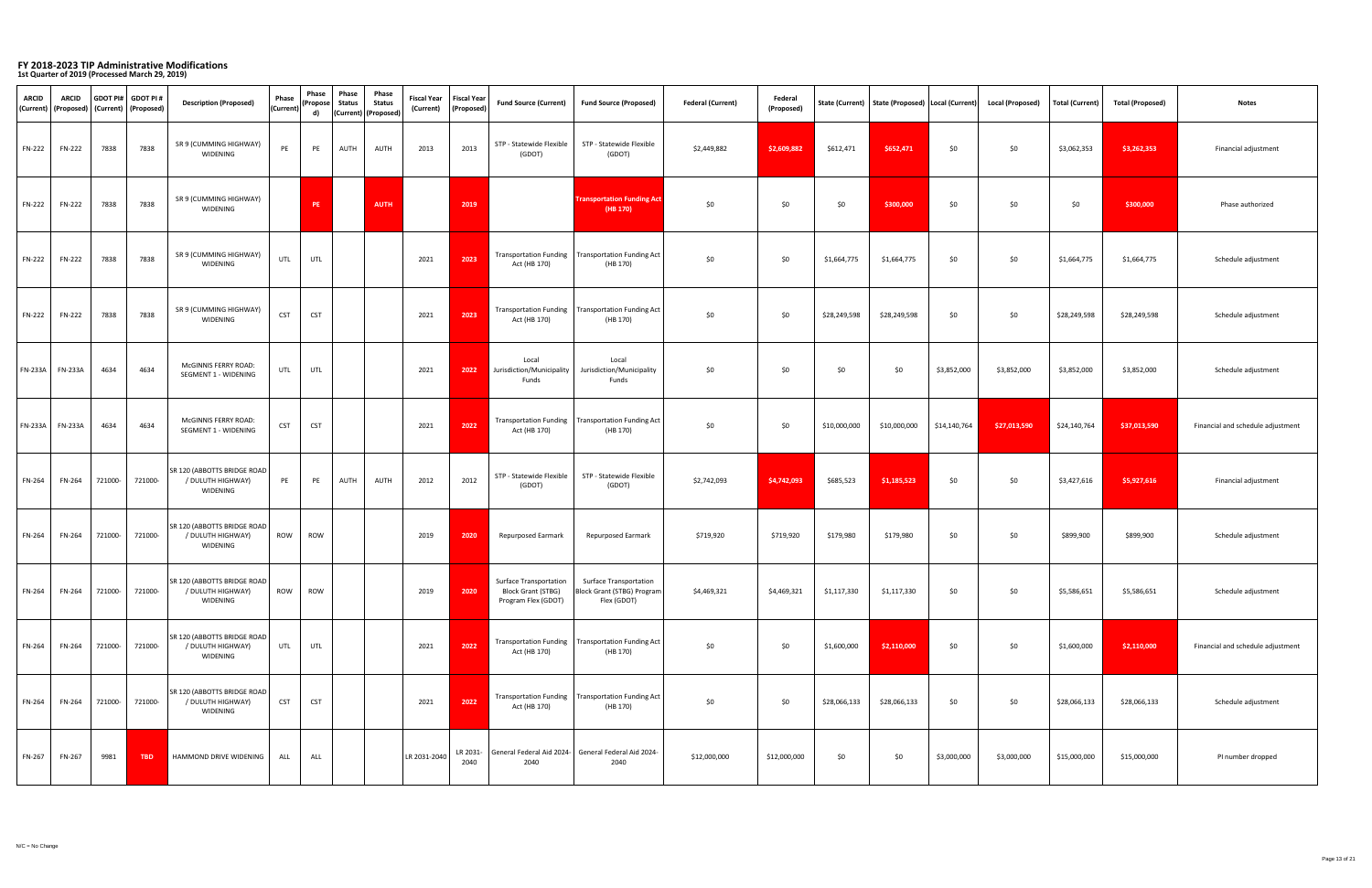| <b>ARCID</b>  | <b>ARCID</b><br>  (Current)   (Proposed) |         | $ $ GDOT PI# $ $ GDOT PI #<br>  (Current)   (Proposed) | <b>Description (Proposed)</b>                          | <b>Phase</b><br>(Current) | <b>Phase</b><br>$ $ (Propose $ $<br>d) | <b>Phase</b><br><b>Status</b> | <b>Phase</b><br><b>Status</b><br>(Current)   (Proposed) | Fiscal Year   Fiscal Year  <br>(Current) | (Proposed) | <b>Fund Source (Current)</b>                                                                   | <b>Fund Source (Proposed)</b>                                              | <b>Federal (Current)</b> | <b>Federal</b><br>(Proposed) |             | State (Current)   State (Proposed)   Local (Current) |           | <b>Local (Proposed)</b> | Total (Current) | <b>Total (Proposed)</b> | <b>Notes</b>                             |
|---------------|------------------------------------------|---------|--------------------------------------------------------|--------------------------------------------------------|---------------------------|----------------------------------------|-------------------------------|---------------------------------------------------------|------------------------------------------|------------|------------------------------------------------------------------------------------------------|----------------------------------------------------------------------------|--------------------------|------------------------------|-------------|------------------------------------------------------|-----------|-------------------------|-----------------|-------------------------|------------------------------------------|
| <b>FN-304</b> | <b>FN-304</b>                            | 15023   | 15023                                                  | PATH 400 TRAIL EXTENSION                               |                           | <b>ROW</b>                             |                               |                                                         |                                          | 2021       |                                                                                                | Local<br>Jurisdiction/Municipality<br><b>Funds</b>                         | \$0                      | \$0                          | \$0\$       | \$0                                                  | \$0       | \$356,000               | \$620,000       | \$356,000               | Financial and schedule adjustment        |
| FS-215        | FS-215                                   | 16063   | 16063                                                  | <b>WELCOME ALL ROAD</b><br><b>INTERSECTION STUDY</b>   | SCP                       | SCP                                    | <b>AUTH</b>                   | <b>AUTH</b>                                             | 2018                                     | 2018       | <b>Surface Transportation</b><br><b>Block Grant (STBG)</b><br>Program - Urban (>200K)<br>(ARC) | Local<br>Jurisdiction/Municipality<br><b>Funds</b>                         | \$400,000                | \$0                          | \$0\$       | \$0                                                  | \$100,000 | \$500,000               | \$500,000       | \$500,000               | Financial adjustment; change fund source |
| FS-217        | FS-217                                   | 731830- | 731830-                                                | <b>CAMPBELLTON ROAD</b><br>INTERSECTION IMPROVEMENT    | UTL                       | <b>UTL</b>                             |                               |                                                         | 2019                                     | 2019       | <b>Surface Transportation</b><br><b>Block Grant (STBG)</b><br>Program Flex (GDOT)              | <b>Surface Transportation</b><br>Block Grant (STBG) Program<br>Flex (GDOT) | \$951,293                | \$1,081,041                  | \$0         | \$0                                                  | \$0       | \$0                     | \$951,293       | \$1,081,041             | Financial adjustment                     |
| FS-217        | FS-217                                   | 731830- | 731830-                                                | <b>CAMPBELLTON ROAD</b><br>INTERSECTION IMPROVEMENT    | <b>CST</b>                | <b>CST</b>                             |                               |                                                         | 2019                                     | 2019       | <b>Surface Transportation</b><br><b>Block Grant (STBG)</b><br>Program Flex (GDOT)              | <b>Surface Transportation</b><br>Block Grant (STBG) Program<br>Flex (GDOT) | \$1,465,684              | \$2,631,028                  | \$0\$       | \$0                                                  | \$0       | \$0                     | \$1,465,684     | \$2,631,028             | Financial adjustment                     |
| FS-283        | <b>FS-283</b>                            | 13809   | 13809                                                  | SR/14 US 29 BRIDGE UPGRADE                             | PE                        | <b>PE</b>                              | <b>AUTH</b>                   | <b>AUTH</b>                                             | 2016                                     | 2016       |                                                                                                | National Highway System   National Highway System                          | \$400,000                | \$800,000                    | \$100,000   | \$200,000                                            | \$0       | \$0                     | \$500,000       | \$1,000,000             | Financial adjustment                     |
| FS-289        | FS-289                                   | 13948   | 13948                                                  | BUFFINGTON ROAD WIDENING                               | <b>PE</b>                 | PE                                     | <b>AUTH</b>                   | <b>AUTH</b>                                             | 2016                                     | 2016       | Act (HB 170)                                                                                   | Transportation Funding   Transportation Funding Act<br>(HB 170)            | \$0                      | \$0                          | \$890,683   | \$1,160,683                                          | \$0       | \$0\$                   | \$890,683       | \$1,160,683             | Financial adjustment                     |
|               | FS-AR-183  FS-AR-183                     | 7842    | 7842                                                   | <b>I-85 SOUTH INTERCHANGE</b><br><b>IMPROVEMENTS</b>   |                           | <b>PE</b>                              |                               | <b>AUTH</b>                                             |                                          | 2019       |                                                                                                | <b>National Highway</b><br><b>Performance Program</b><br>(NHPP)            | \$0                      | \$160,000                    | \$0         | \$40,000                                             | \$0       | \$0                     | \$3,154,629     | \$200,000               | Phase authorized                         |
| FT-001A       | <b>FT-001A</b>                           | 7843    | 7843                                                   | SR 9 (ATLANTA HIGHWAY)<br>WIDENING                     | PE                        | PE                                     | <b>AUTH</b>                   | <b>AUTH</b>                                             | 2016                                     | 2016       | Act (HB 170)                                                                                   | Transportation Funding   Transportation Funding Act<br>(HB 170)            | \$0                      | \$0                          | \$1,250,000 | \$1,505,000                                          | \$0\$     | \$0                     | \$1,250,000     | \$1,505,000             | Financial adjustment                     |
| FT-001A       | <b>FT-001A</b>                           | 7843    | 7843                                                   | SR 9 (ATLANTA HIGHWAY)<br>WIDENING                     |                           | <b>PE</b>                              |                               | <b>AUTH</b>                                             |                                          | 2019       |                                                                                                | <b>Transportation Funding Act</b><br>(HB 170)                              | \$0                      | \$0                          | \$0\$       | \$300,000                                            | \$0       | \$0                     | \$0             | \$300,000               | Phase authorized                         |
| $FT-001A$     | <b>FT-001A</b>                           | 7843    | 7843                                                   | SR 9 (ATLANTA HIGHWAY)<br>WIDENING                     | <b>UTL</b>                | <b>UTL</b>                             |                               |                                                         | 2021                                     | 2022       | Act (HB 170)                                                                                   | Transportation Funding   Transportation Funding Act<br>(HB 170)            | \$0                      | \$0                          | \$1,318,919 | \$1,318,919                                          | \$0       | \$0                     | \$1,318,919     | \$1,318,919             | Schedule adjustment                      |
| $FT-001A$     | FT-001A                                  | 7843    | 7843                                                   | SR 9 (ATLANTA HIGHWAY)<br>WIDENING                     | <b>CST</b>                | <b>CST</b>                             |                               |                                                         | 2021                                     | 2022       | Act (HB 170)                                                                                   | Transportation Funding   Transportation Funding Act<br>(HB 170)            | \$0                      | \$0                          | \$8,718,719 | \$8,718,719                                          | \$0       | \$0                     | \$8,718,719     | \$8,718,719             | Schedule adjustment                      |
| FT-001B       | FT-001B                                  | 7844    | 7844                                                   | SR 9 (ATLANTA HIGHWAY):<br><b>SEGMENT 2 - WIDENING</b> | PE                        | PE                                     | AUTH                          | <b>AUTH</b>                                             | 2016                                     | 2016       | Act (HB 170)                                                                                   | Transportation Funding   Transportation Funding Act<br>(HB 170)            | \$0                      | \$0                          | \$1,710,000 | \$2,070,000                                          | \$0\$     | \$0                     | \$1,710,000     | \$2,070,000             | Financial adjustment                     |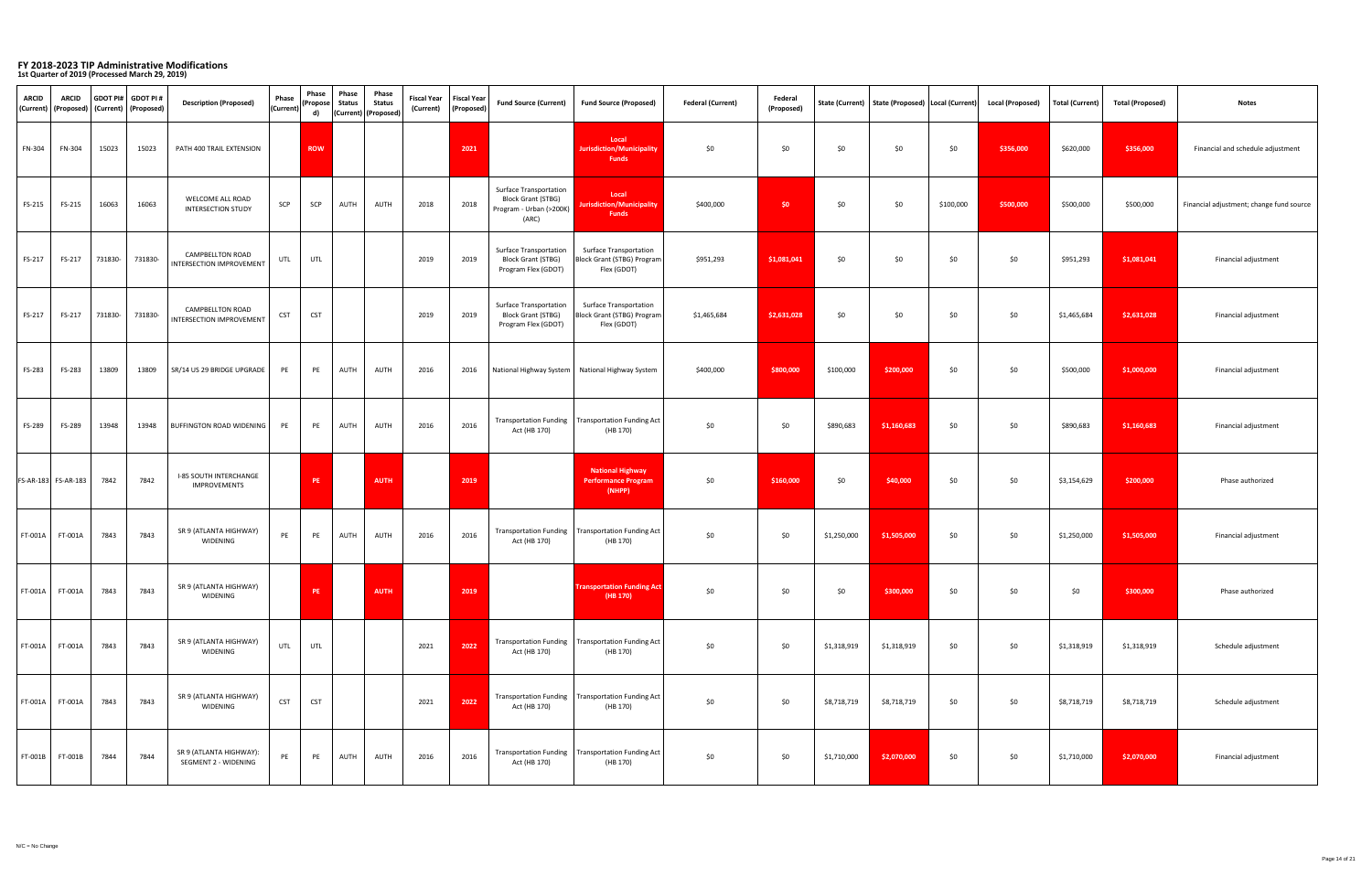| <b>ARCID</b> | <b>ARCID</b><br>  (Current)   (Proposed) ' |         | <b>GDOT PI#</b> GDOT PI#<br>  (Current)   (Proposed) | <b>Description (Proposed)</b>                          | <b>Phase</b><br>(Current) | <b>Phase</b><br>$ $ (Propose $ $<br>d) | <b>Phase</b><br><b>Status</b> | <b>Phase</b><br><b>Status</b><br>(Current)   (Proposed) | Fiscal Year   Fiscal Year  <br>(Current) | (Proposed) | <b>Fund Source (Current)</b> | <b>Fund Source (Proposed)</b>                                       | <b>Federal (Current)</b> | Federal<br>(Proposed) |              |              |       | State (Current)   State (Proposed)   Local (Current)   Local (Proposed) | <b>Total (Current)</b> | <b>Total (Proposed)</b> | <b>Notes</b>         |
|--------------|--------------------------------------------|---------|------------------------------------------------------|--------------------------------------------------------|---------------------------|----------------------------------------|-------------------------------|---------------------------------------------------------|------------------------------------------|------------|------------------------------|---------------------------------------------------------------------|--------------------------|-----------------------|--------------|--------------|-------|-------------------------------------------------------------------------|------------------------|-------------------------|----------------------|
| $FT-001B$    | <b>FT-001B</b>                             | 7844    | 7844                                                 | SR 9 (ATLANTA HIGHWAY):<br>SEGMENT 2 - WIDENING        |                           | <b>PE</b>                              |                               | <b>AUTH</b>                                             |                                          | 2019       | Act (HB 170)                 | Transportation Funding   Transportation Funding Act<br>(HB 170)     | \$0                      | \$0\$                 | \$0          | \$300,000    | \$0   | \$0\$                                                                   | \$1,710,000            | \$300,000               | Phase authorized     |
| FT-001B      | FT-001B                                    | 7844    | 7844                                                 | SR 9 (ATLANTA HIGHWAY):<br><b>SEGMENT 2 - WIDENING</b> | UTL                       | UTL                                    |                               |                                                         | 2021                                     | 2022       | Act (HB 170)                 | Transportation Funding   Transportation Funding Act<br>(HB 170)     | \$0                      | \$0                   | \$1,872,031  | \$1,872,031  | \$0\$ | \$0\$                                                                   | \$1,872,031            | \$1,872,031             | Schedule adjustment  |
| $FT-001B$    | FT-001B                                    | 7844    | 7844                                                 | SR 9 (ATLANTA HIGHWAY):<br>SEGMENT 2 - WIDENING        | <b>CST</b>                | <b>CST</b>                             |                               |                                                         | 2021                                     | 2022       | Act (HB 170)                 | Transportation Funding   Transportation Funding Act<br>(HB 170)     | \$0                      | \$0                   | \$19,077,575 | \$19,077,575 | \$0\$ | \$0\$                                                                   | \$19,077,575           | \$19,077,575            | Schedule adjustment  |
| $FT-001C$    | FT-001C                                    | 8357    | 8357                                                 | SR 9 (ATLANTA HIGHWAY):<br><b>SEGMENT 3 - WIDENING</b> | PE                        | PE                                     | AUTH                          | AUTH                                                    | 2016                                     | 2016       | Act (HB 170)                 | Transportation Funding   Transportation Funding Act<br>(HB 170)     | \$0                      | \$0                   | \$1,627,024  | \$2,002,024  | \$0   | \$0\$                                                                   | \$1,627,024            | \$2,002,024             | Financial adjustment |
| FT-001C      | FT-001C                                    | 8357    | 8357                                                 | SR 9 (ATLANTA HIGHWAY):<br>SEGMENT 3 - WIDENING        |                           | PE                                     |                               | <b>AUTH</b>                                             |                                          | 2019       |                              | <b>Transportation Funding Act</b><br>(HB 170)                       | \$0                      | \$0                   | \$0          | \$300,000    | \$0   | \$0\$                                                                   | \$1,627,024            | \$300,000               | Phase authorized     |
| $FT-001C$    | FT-001C                                    | 8357    | 8357                                                 | SR 9 (ATLANTA HIGHWAY):<br>SEGMENT 3 - WIDENING        | <b>UTL</b>                | <b>UTL</b>                             |                               |                                                         | 2021                                     | 2022       | Act (HB 170)                 | Transportation Funding   Transportation Funding Act  <br>(HB 170)   | \$0                      | \$0                   | \$4,745,281  | \$4,745,281  | \$0\$ | \$0\$                                                                   | \$4,745,281            | \$4,745,281             | Schedule adjustment  |
|              | FT-001C   FT-001C                          | 8357    | 8357                                                 | SR 9 (ATLANTA HIGHWAY):<br>SEGMENT 3 - WIDENING        | <b>CST</b>                | <b>CST</b>                             |                               |                                                         | 2021                                     | 2022       | Act (HB 170)                 | Transportation Funding   Transportation Funding Act<br>(HB 170)     | \$0                      | \$0                   | \$27,000,786 | \$27,000,786 | \$0\$ | \$0                                                                     | \$27,000,786           | \$27,000,786            | Schedule adjustment  |
|              | $FT-001D$ $FT-001D$                        | 121690- | 121690-                                              | SR 9 (ATLANTA HIGHWAY):<br>SEGMENT 4 - WIDENING        | PE                        | PE                                     | <b>AUTH</b>                   | AUTH                                                    | 2013                                     | 2013       |                              | $\vert$ STP - Urban (>200K) (ARC) $\vert$ STP - Urban (>200K) (ARC) | \$600,000                | \$800,000             | \$150,000    | \$200,000    | \$0   | \$0\$                                                                   | \$750,000              | \$1,000,000             | Financial adjustment |
|              | FT-001D   FT-001D                          | 121690- | 121690-                                              | SR 9 (ATLANTA HIGHWAY):<br><b>SEGMENT 4 - WIDENING</b> | UTL                       | UTL                                    |                               |                                                         | 2022                                     | 2023       | Act (HB 170)                 | Transportation Funding   Transportation Funding Act<br>(HB 170)     | \$0                      | \$0                   | \$1,831,930  | \$1,831,930  | \$0   | \$0\$                                                                   | \$1,831,930            | \$1,831,930             | Schedule adjustment  |
|              | FT-001D   FT-001D                          | 121690- | 121690-                                              | SR 9 (ATLANTA HIGHWAY):<br><b>SEGMENT 4 - WIDENING</b> | <b>CST</b>                | <b>CST</b>                             |                               |                                                         | 2022                                     | 2023       | Act (HB 170)                 | Transportation Funding   Transportation Funding Act<br>(HB 170)     | \$0                      | \$0                   | \$16,219,924 | \$16,219,924 | \$0   | \$0\$                                                                   | \$16,219,924           | \$16,219,924            | Schedule adjustment  |
| FT-030       | FT-030                                     | 6915    | 6915                                                 | SR 371 (POST ROAD)                                     | PE                        | PE                                     | AUTH                          | <b>AUTH</b>                                             | 2016                                     | 2016       | Act (HB 170)                 | Transportation Funding   Transportation Funding Act<br>(HB 170)     | \$0                      | \$0                   | \$5,000      | \$50,000     | \$0   | \$0\$                                                                   | \$50,000               | \$50,000                | Financial adjustment |
| FT-030       | FT-030                                     | 6915    | 6915                                                 | SR 371 (POST ROAD)                                     | PE                        | PE                                     |                               | <b>AUTH</b>                                             | 2019                                     | 2019       | Act (HB 170)                 | Transportation Funding   Transportation Funding Act<br>(HB 170)     | \$0                      | \$0                   | \$80,000     | \$80,000     | \$0   | \$0\$                                                                   | \$80,000               | \$80,000                | Phase authorized     |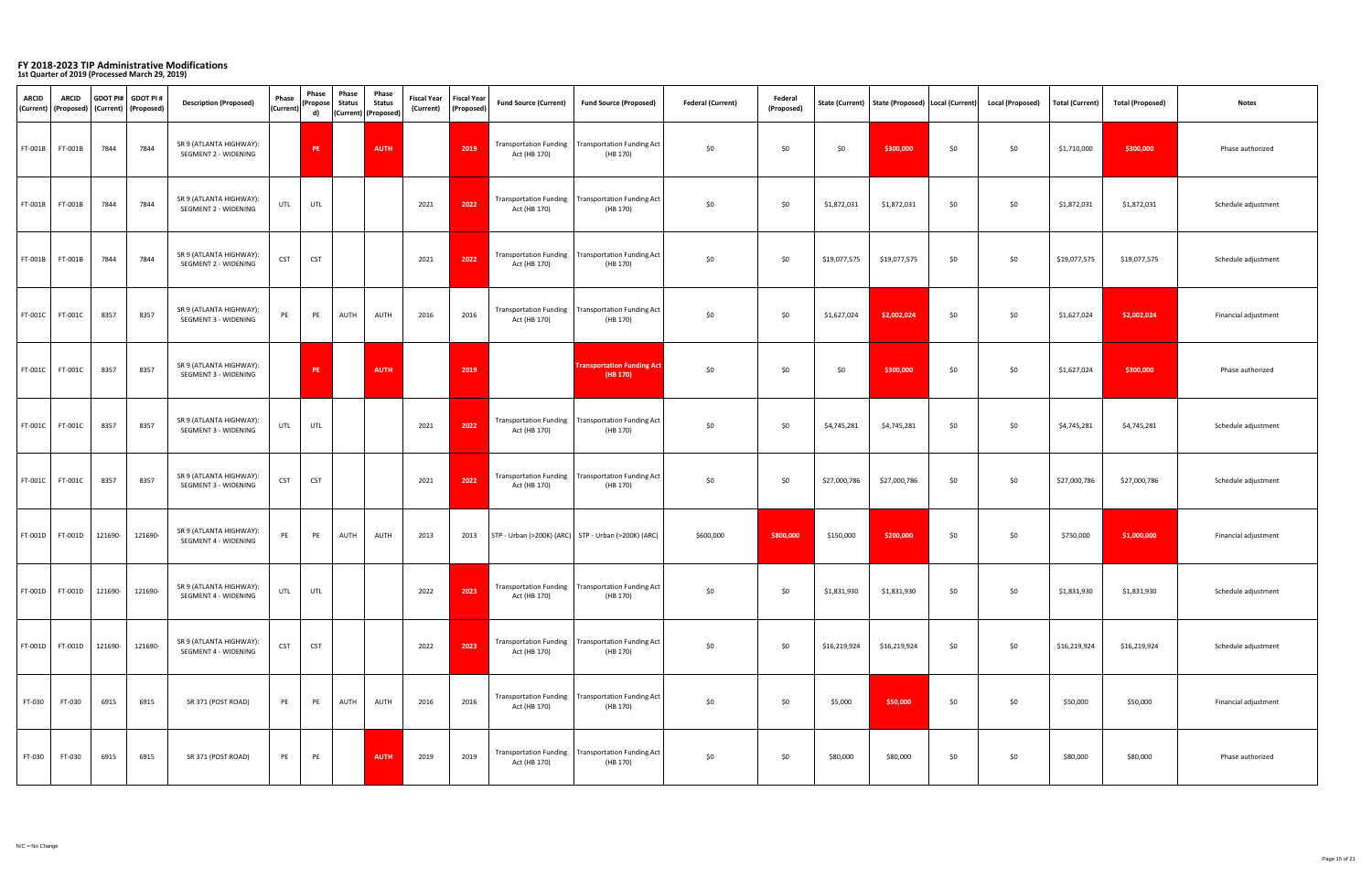| <b>ARCID</b> | <b>ARCID</b><br>  (Current)   (Proposed) |         | GDOT PI# $\vert$ GDOT PI #<br>  (Current)   (Proposed) | <b>Description (Proposed)</b>                                                | <b>Phase</b><br>(Current) | <b>Phase</b><br>(Propose<br>d) | <b>Phase</b><br><b>Status</b> | <b>Phase</b><br><b>Status</b><br>(Current)   (Proposed) | Fiscal Year   Fiscal Year  <br>(Current) | (Proposed) | <b>Fund Source (Current)</b>                                                      | <b>Fund Source (Proposed)</b>                                                     | <b>Federal (Current)</b> | Federal<br>(Proposed) |              | State (Current)   State (Proposed)   Local (Current) |             | <b>Local (Proposed)</b> | Total (Current) | <b>Total (Proposed)</b> | <b>Notes</b>                      |
|--------------|------------------------------------------|---------|--------------------------------------------------------|------------------------------------------------------------------------------|---------------------------|--------------------------------|-------------------------------|---------------------------------------------------------|------------------------------------------|------------|-----------------------------------------------------------------------------------|-----------------------------------------------------------------------------------|--------------------------|-----------------------|--------------|------------------------------------------------------|-------------|-------------------------|-----------------|-------------------------|-----------------------------------|
| FT-030       | FT-030                                   | 6915    | 6915                                                   | SR 371 (POST ROAD)                                                           | PE                        | PE                             |                               |                                                         | 2022                                     | 2022       | Act (HB 170)                                                                      | Transportation Funding   Transportation Funding Act<br>(HB 170)                   | \$0                      | \$0                   | \$0\$        | \$0                                                  | \$0         | \$50,000                | \$1,301,270     | \$50,000                | Schedule adjustment               |
| FT-060       | FT-060                                   | 13627   | 13627                                                  | SR 369 (MATT HIGHWAY)<br><b>BRIDGE REPLACEMENT</b>                           | PE                        | PE                             | <b>AUTH</b>                   | <b>AUTH</b>                                             | 2016                                     | 2016       | STP - Statewide Flexible<br>(GDOT)                                                | STP - Statewide Flexible<br>(GDOT)                                                | \$240,000                | \$412,000             | \$60,000     | \$103,000                                            | \$0\$       | \$0                     | \$300,000       | \$515,000               | Financial adjustment              |
| FT-060       | FT-060                                   | 13627   | 13627                                                  | SR 369 (MATT HIGHWAY)<br><b>BRIDGE REPLACEMENT</b>                           | <b>UTL</b>                | UTL                            |                               |                                                         | 2019                                     | 2020       | <b>Surface Transportation</b><br><b>Block Grant (STBG)</b><br>Program Flex (GDOT) | <b>Surface Transportation</b><br><b>Block Grant (STBG) Program</b><br>Flex (GDOT) | \$212,160                | \$208,000             | \$53,040     | \$52,000                                             | \$0         | \$0\$                   | \$265,200       | \$260,000               | Financial and schedule adjustment |
| FT-060       | FT-060                                   | 13627   | 13627                                                  | SR 369 (MATT HIGHWAY)<br><b>BRIDGE REPLACEMENT</b>                           | <b>CST</b>                | <b>CST</b>                     |                               |                                                         | 2019                                     | 2020       | <b>Surface Transportation</b><br><b>Block Grant (STBG)</b><br>Program Flex (GDOT) | <b>Surface Transportation</b><br><b>Block Grant (STBG) Program</b><br>Flex (GDOT) | \$2,792,624              | \$2,737,866           | \$698,156    | \$684,467                                            | \$0         | \$0                     | \$3,490,780     | \$3,422,333             | Financial and schedule adjustment |
| $FT-061A$    | FT-061A                                  | 2862    | 2862                                                   | SR 20 (CANTON HIGHWAY /<br><b>CUMMING HIGHWAY)</b><br>WIDENING               | <b>ROW</b>                | <b>ROW</b>                     |                               |                                                         | 2021                                     | 2021       | Act (HB 170)                                                                      | Transportation Funding   Transportation Funding Act<br>(HB 170)                   | \$0                      | \$0                   | \$18,600,859 | \$44,216,718                                         | \$0\$       | \$0                     | \$18,600,859    | \$44,216,718            | Financial adjustment              |
| $FT-062D$    | FT-062D                                  | 13369   | 13369                                                  | SR 400 - NEW INTERCHANGE                                                     | PE                        | PE                             | <b>AUTH</b>                   | <b>AUTH</b>                                             | 2016                                     | 2016       | Act (HB 170)                                                                      | Transportation Funding   Transportation Funding Act<br>(HB 170)                   | \$0                      | \$0                   | \$80,000     | \$55,000                                             | \$0         | \$0                     | \$80,000        | \$55,000                | Financial adjustment              |
| $FT-324$     | FT-324                                   | 7526    | 7526                                                   | SR 400 - NEW INTERCHANGE<br>INCLUDING WIDENING AND<br><b>AUXILIARY LANES</b> | <b>UTL</b>                | <b>UTL</b>                     |                               |                                                         | 2019                                     | 2020       | Act (HB 170)                                                                      | Transportation Funding   Transportation Funding Act<br>(HB 170)                   | \$0                      | \$0                   | \$3,747,942  | \$3,747,942                                          | \$0         | \$0                     | \$3,747,942     | \$3,747,942             | Schedule adjustment               |
| $FT-324$     | FT-324                                   | 7526    | 7526                                                   | SR 400 - NEW INTERCHANGE<br>INCLUDING WIDENING AND<br><b>AUXILIARY LANES</b> | <b>CST</b>                | <b>CST</b>                     |                               |                                                         | 2019                                     | 2020       | Act (HB 170)                                                                      | Transportation Funding   Transportation Funding Act<br>(HB 170)                   | \$0                      | \$0                   | \$23,893,515 | \$23,893,515                                         | \$0         | \$0                     | \$23,893,515    | \$23,893,515            | Schedule adjustment               |
| $FT-324$     | FT-324                                   | 7526    | 7526                                                   | SR 400 - NEW INTERCHANGE<br>INCLUDING WIDENING AND<br><b>AUXILIARY LANES</b> | <b>CST</b>                | <b>CST</b>                     |                               |                                                         | 2019                                     | 2020       | Local<br>Jurisdiction/Municipality<br>Funds                                       | Local<br>Jurisdiction/Municipality<br>Funds                                       | \$0                      | \$0                   | \$0\$        | \$0                                                  | \$4,330,000 | \$10,378,014            | \$4,330,000     | \$10,378,014            | Financial and schedule adjustment |
|              | GW-290   GW-290                          | 132986- | 132986-                                                | SR 120 (DULUTH HIGHWAY)<br><b>BRIDGE REPLACEMENT</b>                         | <b>UTL</b>                | UTL                            |                               |                                                         | 2019                                     | 2020       | <b>Surface Transportation</b><br><b>Block Grant (STBG)</b><br>Program Flex (GDOT) | <b>Surface Transportation</b><br>Block Grant (STBG) Program<br>Flex (GDOT)        | \$912,202                | \$894,316             | \$228,051    | \$223,579                                            | \$0         | \$0                     | \$1,140,253     | \$1,117,895             | Financial and schedule adjustment |
|              | GW-290   GW-290                          | 132986- | 132986-                                                | SR 120 (DULUTH HIGHWAY)<br><b>BRIDGE REPLACEMENT</b>                         | <b>CST</b>                | <b>CST</b>                     |                               |                                                         | 2019                                     | 2020       | <b>Surface Transportation</b><br><b>Block Grant (STBG)</b><br>Program Flex (GDOT) | <b>Surface Transportation</b><br>Block Grant (STBG) Program<br>Flex (GDOT)        | \$3,639,384              | \$3,568,023           | \$909,846    | \$892,006                                            | \$0         | \$0                     | \$4,549,230     | \$4,460,029             | Financial and schedule adjustment |
|              | GW-308C   GW-308C                        | 6925    | <b>TBD</b>                                             | SUGARLOAF PARKWAY<br>EXTENSION: PHASE 3 - NEW<br>ALIGNMENT                   | ALL                       | ALL                            |                               |                                                         |                                          |            |                                                                                   |                                                                                   |                          |                       |              |                                                      |             |                         |                 | \$0                     | PI number dropped                 |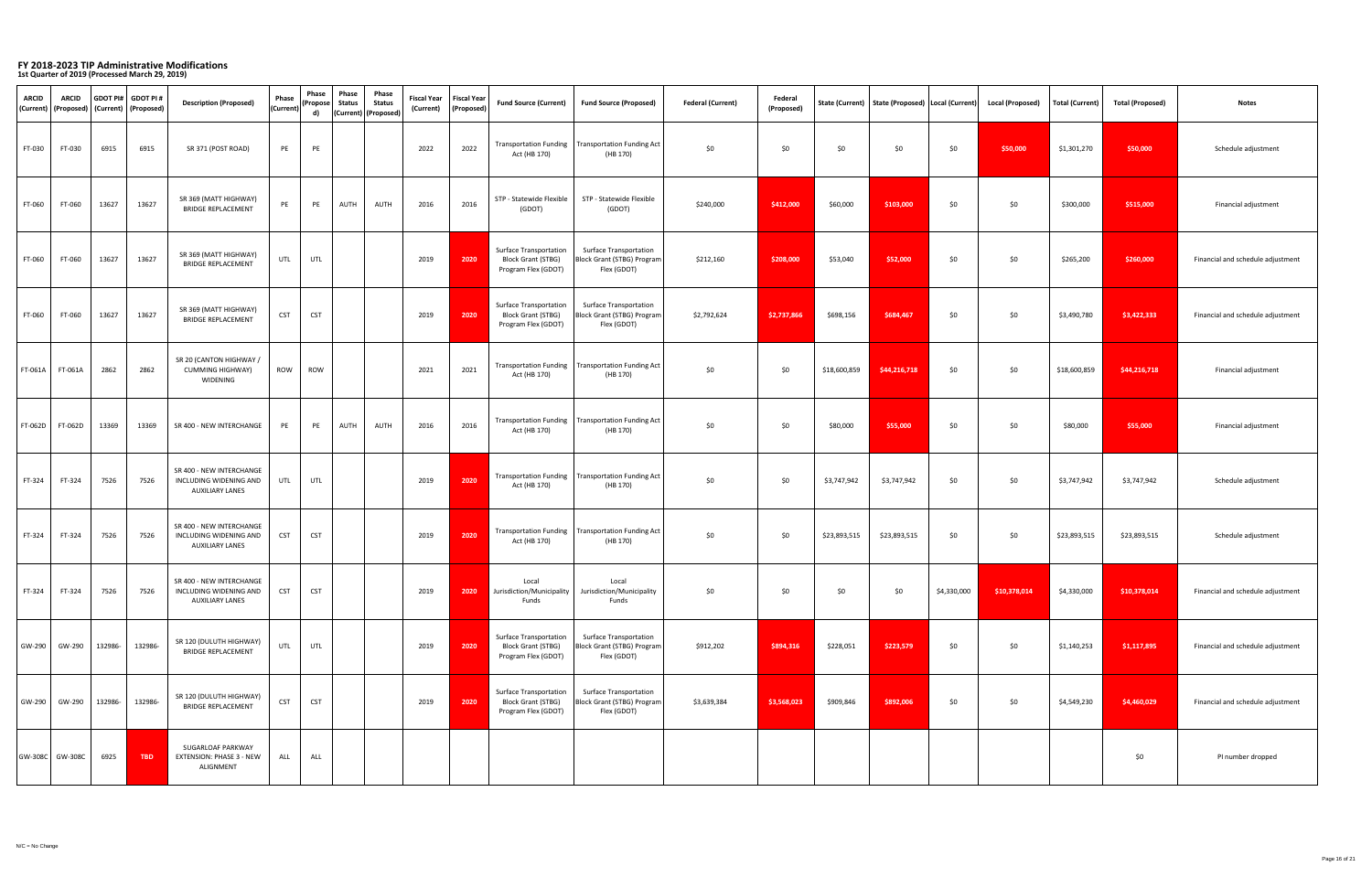| <b>ARCID</b>                  | <b>ARCID</b><br>  (Current)   (Proposed) | (Current)  | $ $ GDOT PI# $ $ GDOT PI #<br>(Proposed) | <b>Description (Proposed)</b>                                                      | Phase<br>(Current) | <b>Phase</b><br>$ $ (Propose $ $<br>d) | <b>Phase</b><br><b>Status</b> | <b>Phase</b><br><b>Status</b><br>(Current)   (Proposed) | Fiscal Year   Fiscal Year  <br>(Current) | (Proposed) | <b>Fund Source (Current)</b>                                                       | <b>Fund Source (Proposed)</b>                                                                   | <b>Federal (Current)</b> | Federal<br>(Proposed) |              | State (Current)   State (Proposed)   Local (Current) |             | <b>Local (Proposed)</b> | <b>Total (Current)</b> | <b>Total (Proposed)</b> | <b>Notes</b>                      |
|-------------------------------|------------------------------------------|------------|------------------------------------------|------------------------------------------------------------------------------------|--------------------|----------------------------------------|-------------------------------|---------------------------------------------------------|------------------------------------------|------------|------------------------------------------------------------------------------------|-------------------------------------------------------------------------------------------------|--------------------------|-----------------------|--------------|------------------------------------------------------|-------------|-------------------------|------------------------|-------------------------|-----------------------------------|
| GW-382                        | GW-382                                   | 12640      | 12640                                    | SR 378 (BEAVER RUIN ROAD)<br>SAFE ROUTES TO SCHOOL<br>(SRTS) IMPROVEMENTS          | PE                 | PE                                     | <b>AUTH</b>                   | AUTH                                                    | 2013                                     | 2013       |                                                                                    | STP - Urban (>200K) (ARC)   STP - Urban (>200K) (ARC)                                           | \$100,000                | \$100,000             | \$0          | \$0                                                  | \$25,000    | \$25,000                | \$125,000              | \$125,000               | Update sponsor name               |
| GW-384                        | GW-384                                   | 12883      | 12883                                    | WESTERN GWINNETT BIKEWAY<br><b>EXTENSION</b>                                       | <b>ROW</b>         | <b>ROW</b>                             | AUTH                          | AUTH                                                    | 2018                                     | 2018       | Transportation<br><b>Alternatives (Section</b><br>133(h)) - Urban (>200K)<br>(ARC) | <b>Transportation Alternatives</b><br>(Section 133(h)) - Urban<br>(>200K) (ARC)                 | \$1,336,000              | \$312,000             | \$0          | \$0                                                  | \$334,000   | \$78,000                | \$1,670,000            | \$390,000               | Financial adjustment              |
| $GW-391$                      | GW-391                                   | 12817      | 12817                                    | US 78/ SR 10 (EAST MAIN<br>STREET / ATHENS HIGHWAY)<br><b>SIGNAL UPGRADES</b>      | <b>ROW</b>         | <b>ROW</b>                             |                               |                                                         | 2019                                     | 2020       | National Highway<br>Performance Program<br>(NHPP)                                  | National Highway<br>Performance Program<br>(NHPP)                                               | \$321,000                | \$321,000             | \$0          | \$0                                                  | \$0         | \$0\$                   | \$321,000              | \$321,000               | Schedule adjustment               |
| $\vert$ GW-391 $\vert$ GW-391 |                                          | 12817      | 12817                                    | US 78/ SR 10 (EAST MAIN<br>STREET / ATHENS HIGHWAY)<br>SIGNAL UPGRADES             | PE                 | PE                                     | <b>AUTH</b>                   | AUTH                                                    | 2014                                     | 2014       | STP - Statewide Flexible<br>(GDOT)                                                 | STP - Statewide Flexible<br>(GDOT)                                                              | \$125,000                | \$355,000             | \$0          | \$0                                                  | \$0         | \$0                     | \$125,000              | \$355,000               | Financial adjustment              |
| $GW-391$                      | GW-391                                   | 12817      | 12817                                    | US 78/ SR 10 (EAST MAIN<br>STREET / ATHENS HIGHWAY)<br><b>SIGNAL UPGRADES</b>      | <b>CST</b>         | <b>CST</b>                             |                               |                                                         | 2019                                     | 2021       | National Highway<br>Performance Program<br>(NHPP)                                  | National Highway<br>Performance Program<br>(NHPP)                                               | \$1,349,390              | \$1,403,906           | \$0          | \$0                                                  | \$0         | \$0\$                   | \$1,349,390            | \$1,403,906             | Financial and schedule adjustment |
| GW-394                        | GW-394                                   | 13897      | 13897                                    | SR 316 INTERCHANGE                                                                 | <b>ROW</b>         | <b>ROW</b>                             |                               |                                                         | 2021                                     | 2022       | Act (HB 170)                                                                       | Transportation Funding   Transportation Funding Act<br>(HB 170)                                 | \$0                      | \$0                   | \$18,000,000 | \$18,000,000                                         | \$0\$       | \$0\$                   | \$18,000,000           | \$18,000,000            | Schedule adjustment               |
| $GW-395$                      | GW-395                                   | <b>TBD</b> | <b>TBD</b>                               | BUFORD HIGHWAY WIDENING                                                            | <b>ROW</b>         | <b>ROW</b>                             |                               |                                                         | 2020                                     | 2021       | Local<br>Jurisdiction/Municipality<br>Funds                                        | Local<br>Jurisdiction/Municipality<br>Funds                                                     | \$0                      | \$0                   | \$0          | \$0                                                  | \$2,550,000 | \$2,550,000             | \$2,550,000            | \$2,550,000             | Schedule adjustment               |
| GW-395                        | GW-395                                   | <b>TBD</b> | <b>TBD</b>                               | <b>BUFORD HIGHWAY WIDENING</b>                                                     | <b>CST</b>         | <b>CST</b>                             |                               |                                                         | 2022                                     | 2023       | Local<br>Jurisdiction/Municipality<br>Funds                                        | Local<br>Jurisdiction/Municipality<br>Funds                                                     | \$0                      | \$0\$                 | \$0          | \$0                                                  | \$5,100,000 | \$5,100,000             | \$5,100,000            | \$5,100,000             | Schedule adjustment               |
| $GW-409$                      | GW-409                                   | 14130      | 14130                                    | <b>I-985 WIDENING</b>                                                              | <b>CST</b>         | <b>CST</b>                             |                               |                                                         | 2022                                     | 2023       | Act (HB 170)                                                                       | Transportation Funding   Transportation Funding Act  <br>(HB 170)                               | \$0                      | \$0                   | \$37,957,200 | \$37,957,200                                         | \$0         | \$0\$                   | \$37,957,200           | \$37,957,200            | Schedule adjustment               |
| $GW-416$                      | GW-416                                   | 16368      | 16368                                    | <b>GWINNETT TRANSIT SERVICE</b><br>ENHANCEMENT (OPERATING<br>ASSISTANCE) - PHASE 1 | <b>CST</b>         | PE                                     | <b>AUTH</b>                   | AUTH                                                    | 2019                                     | 2019       | Air Quality Improvement<br>(CMAQ)                                                  | Congestion Mitigation &   Congestion Mitigation & Air  <br><b>Quality Improvement</b><br>(CMAQ) | \$1,344,000              | \$1,344,000           | \$0          | \$0                                                  | \$336,000   | \$336,000               | \$1,680,000            | \$1,680,000             | Change CST phase to PE            |
| HE-020A                       | <b>HE-020A</b>                           | 13531      | 13531                                    | SR 20/81 (HAMPTON STREET):<br><b>SEGMENT 1 - NEW ALIGNMENT</b>                     | PE                 | PE                                     | <b>AUTH</b>                   | AUTH                                                    | 2016                                     | 2016       | STP - Statewide Flexible<br>(GDOT)                                                 | STP - Statewide Flexible<br>(GDOT)                                                              | \$1,385,206              | \$1,986,376           | \$346,301    | \$496,594                                            | \$0         | \$0\$                   | \$1,731,507            | \$2,482,970             | Financial adjustment              |
| HE-020A                       | <b>HE-020A</b>                           | 13531      | 13531                                    | SR 20/81 (HAMPTON STREET):<br><b>SEGMENT 1 - NEW ALIGNMENT</b>                     | <b>UTL</b>         | <b>UTL</b>                             |                               |                                                         | 2021                                     | 2021       | Local<br>Jurisdiction/Municipality<br>Funds                                        | Local<br>Jurisdiction/Municipality<br>Funds                                                     | \$0                      | \$0                   | \$0          | \$0                                                  | \$1,335,000 | \$2,120,054             | \$1,335,000            | \$2,120,054             | Financial adjustment              |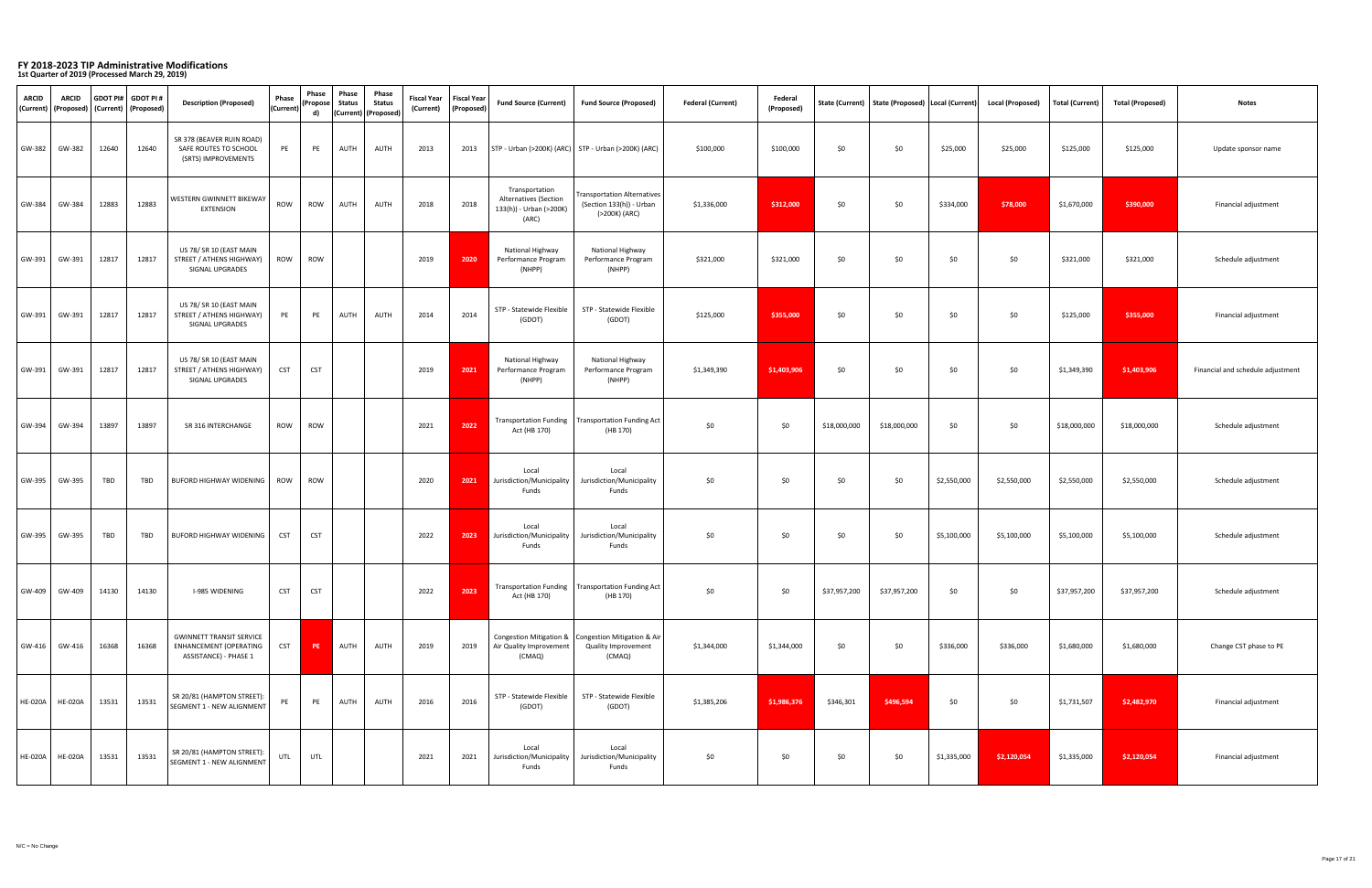| <b>ARCID</b>  | <b>ARCID</b><br>  (Current)   (Proposed) |       | $ $ GDOT PI# $ $ GDOT PI #<br>  (Current)   (Proposed) | <b>Description (Proposed)</b>                                         | <b>Phase</b><br>(Current) | Phase<br>$ $ (Propose $ $<br>d) | <b>Phase</b><br><b>Status</b> | <b>Phase</b><br><b>Status</b><br>(Current)   (Proposed) | (Current) | Fiscal Year   Fiscal Year  <br>(Proposed) | <b>Fund Source (Current)</b>                                                      | <b>Fund Source (Proposed)</b>                                                  | <b>Federal (Current)</b> | Federal<br>(Proposed) |              | State (Current)   State (Proposed)   Local (Current) |       | <b>Local (Proposed)</b> | <b>Total (Current)</b> | <b>Total (Proposed)</b> | <b>Notes</b>                      |
|---------------|------------------------------------------|-------|--------------------------------------------------------|-----------------------------------------------------------------------|---------------------------|---------------------------------|-------------------------------|---------------------------------------------------------|-----------|-------------------------------------------|-----------------------------------------------------------------------------------|--------------------------------------------------------------------------------|--------------------------|-----------------------|--------------|------------------------------------------------------|-------|-------------------------|------------------------|-------------------------|-----------------------------------|
| HE-020A       | <b>HE-020A</b>                           | 13531 | 13531                                                  | $S$ R 20/81 (HAMPTON STREET):<br>SEGMENT 1 - NEW ALIGNMENT            | <b>CST</b>                | <b>CST</b>                      |                               |                                                         | 2021      | 2021                                      | Act (HB 170)                                                                      | Transportation Funding   Transportation Funding Act  <br>(HB 170)              | \$0                      | \$0                   | \$12,665,371 | \$13,601,829                                         | \$0   | \$0                     | \$12,665,371           | \$13,601,829            | Financial adjustment              |
| HE-107        | HE-107                                   | 7855  | 7855                                                   | US 23 WIDENING                                                        | <b>ROW</b>                | <b>ROW</b>                      |                               |                                                         | 2022      | 2022                                      | Act (HB 170)                                                                      | Transportation Funding   Transportation Funding Act  <br>(HB 170)              | \$0                      | \$0                   | \$43,949,000 | \$14,649,667                                         | \$0   | \$0\$                   | \$43,949,000           | \$14,649,667            | Financial adjustment              |
| HE-107        | HE-107                                   | 7855  | 7855                                                   | US 23 WIDENING                                                        |                           | <b>ROW</b>                      |                               |                                                         |           | 2023                                      |                                                                                   | <b>Transportation Funding Act</b><br>(HB 170)                                  | \$0                      | \$0                   | \$0          | \$14,649,667                                         | \$0   | \$0\$                   | \$0                    | \$14,649,667            | Financial and schedule adjustment |
| $HE-113$      | HE-113                                   | 7856  | 7856                                                   | SR 155 WIDENING                                                       | <b>ROW</b>                | <b>ROW</b>                      |                               |                                                         | 2020      | 2021                                      | Act (HB 170)                                                                      | Transportation Funding   Transportation Funding Act  <br>(HB 170)              | \$0                      | \$0                   | \$1,398,864  | \$1,398,864                                          | \$0   | \$0                     | \$1,398,864            | \$1,398,864             | Schedule adjustment               |
| $HE-113$      | <b>HE-113</b>                            | 7856  | 7856                                                   | SR 155 WIDENING                                                       | SCP                       | SCP                             | AUTH                          | AUTH                                                    | 2016      | 2016                                      | Act (HB 170)                                                                      | Transportation Funding   Transportation Funding Act  <br>(HB 170)              | \$0                      | \$0                   | \$834,000    | \$709,302                                            | \$0   | \$0\$                   | \$834,000              | \$709,302               | Financial and schedule adjustment |
| $HE-113$      | HE-113                                   | 7856  | 7856                                                   | SR 155 WIDENING                                                       | PE                        | PE                              | AUTH                          | AUTH                                                    | 2016      | 2016                                      | Act (HB 170)                                                                      | Transportation Funding   Transportation Funding Act  <br>(HB 170)              | \$0                      | \$0                   | \$166,000    | \$2,290,698                                          | \$0   | \$0                     | \$166,000              | \$2,290,698             | Financial and schedule adjustment |
| $HE-113$      | HE-113                                   | 7856  | 7856                                                   | SR 155 WIDENING                                                       | UTL                       | UTL                             |                               |                                                         | 2022      | 2023                                      | Act (HB 170)                                                                      | Transportation Funding   Transportation Funding Act  <br>(HB 170)              | \$0                      | \$0                   | \$3,300,000  | \$3,300,000                                          | \$0\$ | \$0\$                   | \$3,300,000            | \$3,300,000             | Schedule adjustment               |
| HE-113        | HE-113                                   | 7856  | 7856                                                   | SR 155 WIDENING                                                       | <b>CST</b>                | <b>CST</b>                      |                               |                                                         | 2022      | 2023                                      | Act (HB 170)                                                                      | Transportation Funding   Transportation Funding Act  <br>(HB 170)              | \$0                      | \$0                   | \$36,121,215 | \$36,121,215                                         | \$0\$ | \$0\$                   | \$36,121,215           | \$36,121,215            | Schedule adjustment               |
| HE-179        | HE-179                                   | 14482 | 14482                                                  | <b>WESTERN PARALLEL</b><br><b>CONNECTOR - NEW</b><br><b>ALIGNMENT</b> | <b>ROW</b>                | <b>ROW</b>                      |                               |                                                         | 2019      | 2020                                      | Act (HB 170)                                                                      | Transportation Funding   Transportation Funding Act  <br>(HB 170)              | \$0                      | \$0                   | \$5,700,000  | \$6,000,000                                          | \$0   | \$0\$                   | \$5,700,000            | \$6,000,000             | Financial adjustment              |
| <b>HE-179</b> | <b>HE-179</b>                            | 14482 | 14482                                                  | <b>WESTERN PARALLEL</b><br><b>CONNECTOR - NEW</b><br><b>ALIGNMENT</b> | <b>UTL</b>                | UTL                             |                               |                                                         | 2022      | 2023                                      | Act (HB 170)                                                                      | Transportation Funding   Transportation Funding Act<br>(HB 170)                | \$0                      | \$0                   | \$1,200,000  | \$1,200,000                                          | \$0\$ | \$0\$                   | \$1,200,000            | \$1,200,000             | Schedule adjustment               |
| HE-179        | <b>HE-179</b>                            | 14482 | 14482                                                  | <b>WESTERN PARALLEL</b><br><b>CONNECTOR - NEW</b><br><b>ALIGNMENT</b> | <b>CST</b>                | <b>CST</b>                      |                               |                                                         | 2022      | 2023                                      | Act (HB 170)                                                                      | Transportation Funding   Transportation Funding Act  <br>(HB 170)              | \$0                      | \$0                   | \$43,974,000 | \$43,974,000                                         | \$0   | \$0\$                   | \$43,974,000           | \$43,974,000            | Schedule adjustment               |
| <b>HE-200</b> | <b>HE-200</b>                            | 13363 | 13363                                                  | SR 81 BRIDGE REPLACEMENT                                              | UTL                       | UTL                             |                               |                                                         | 2020      | 2020                                      | <b>Surface Transportation</b><br><b>Block Grant (STBG)</b><br>Program Flex (GDOT) | <b>Surface Transportation</b><br>  Block Grant (STBG) Program  <br>Flex (GDOT) | \$66,586                 | \$64,000              | \$16,646     | \$16,000                                             | \$0   | \$0\$                   | \$83,232               | \$80,000                | Financial adjustment              |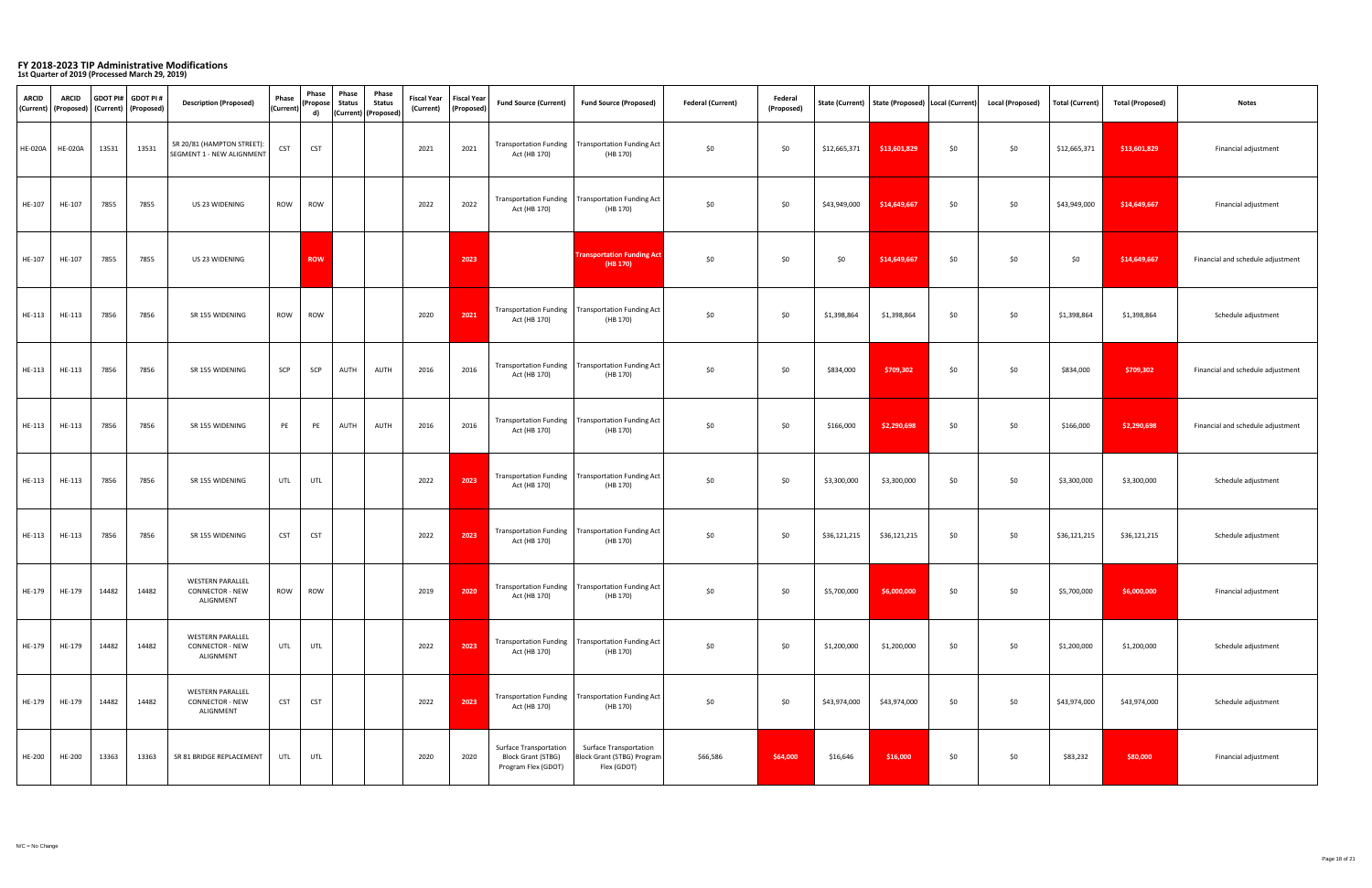| <b>ARCID</b>  | <b>ARCID</b><br>  (Current)   (Proposed) | $ $ GDOT PI# $ $ GDOT PI #<br>  (Current)   (Proposed) |         | <b>Description (Proposed)</b>                              | <b>Phase</b><br>(Current) | <b>Phase</b><br>(Propose<br>d) | <b>Phase</b><br><b>Status</b> | <b>Phase</b><br><b>Status</b><br>$ $ (Current) $ $ (Proposed) | Fiscal Year   Fiscal Year  <br>(Current) | (Proposed) | <b>Fund Source (Current)</b>                                                      | <b>Fund Source (Proposed)</b>                                                                | <b>Federal (Current)</b> | Federal<br>(Proposed) |              | State (Current)   State (Proposed)  Local (Current) |       | <b>Local (Proposed)</b> | <b>Total (Current)</b> | <b>Total (Proposed)</b> | <b>Notes</b>                      |
|---------------|------------------------------------------|--------------------------------------------------------|---------|------------------------------------------------------------|---------------------------|--------------------------------|-------------------------------|---------------------------------------------------------------|------------------------------------------|------------|-----------------------------------------------------------------------------------|----------------------------------------------------------------------------------------------|--------------------------|-----------------------|--------------|-----------------------------------------------------|-------|-------------------------|------------------------|-------------------------|-----------------------------------|
| <b>HE-200</b> | <b>HE-200</b>                            | 13363                                                  | 13363   | SR 81 BRIDGE REPLACEMENT                                   | <b>CST</b>                | <b>CST</b>                     |                               |                                                               | 2020                                     | 2020       | <b>Surface Transportation</b><br><b>Block Grant (STBG)</b><br>Program Flex (GDOT) | <b>Surface Transportation</b><br>Block Grant (STBG) Program<br>Flex (GDOT)                   | \$2,996,352              | \$2,880,000           | \$749,088    | \$720,000                                           | \$0   | \$0\$                   | \$3,745,440            | \$3,600,000             | Financial adjustment              |
| HE-201        | HE-201                                   | 13995                                                  | 13995   | SR 42 BRIDGE REPLACEMENT                                   | <b>ROW</b>                | <b>ROW</b>                     |                               |                                                               | 2020                                     | 2020       | <b>Surface Transportation</b><br><b>Block Grant (STBG)</b><br>Program Flex (GDOT) | <b>Surface Transportation</b><br>Block Grant (STBG) Program<br>Flex (GDOT)                   | \$200,000                | \$288,864             | \$50,000     | \$722,016                                           | \$0   | \$0\$                   | \$250,000              | \$1,010,880             | Financial adjustment              |
| HE-202        | <b>HE-202</b>                            | 15823                                                  | 15823   | SR 42 / US 23 WIDENING                                     | UTL                       | UTL                            |                               |                                                               | 2022                                     | 2023       | Act (HB 170)                                                                      | Transportation Funding   Transportation Funding Act  <br>(HB 170)                            | \$0                      | \$0                   | \$250,000    | \$250,000                                           | \$0\$ | \$0\$                   | \$250,000              | \$250,000               | Schedule adjustment               |
|               |                                          | HE-202   HE-202   15823                                | 15823   | SR 42 / US 23 WIDENING                                     | $\overline{\text{CST}}$   | <b>CST</b>                     |                               |                                                               | 2022                                     |            | Act (HB 170)                                                                      | <b>2023</b> Transportation Funding Transportation Funding Act  <br>(HB 170)                  | \$0                      | \$0                   | \$1,200,000  | \$1,200,000                                         | \$0   | \$0                     | \$1,200,000            | \$1,200,000             | Schedule adjustment               |
| <b>NE-004</b> | <b>NE-004</b>                            | 231210-                                                | 231210- | SR 162 (SALEM ROAD)<br>WIDENING                            | UTL                       | UTL                            |                               |                                                               | 2022                                     | 2023       | Act (HB 170)                                                                      | Transportation Funding   Transportation Funding Act  <br>(HB 170)                            | \$0                      | \$0                   | \$1,070,108  | \$1,070,108                                         | \$0\$ | \$0\$                   | \$1,070,108            | \$1,070,108             | Schedule adjustment               |
| <b>NE-004</b> | <b>NE-004</b>                            | 231210-                                                | 231210- | SR 162 (SALEM ROAD)<br>WIDENING                            | <b>CST</b>                | <b>CST</b>                     |                               |                                                               | 2022                                     | 2023       | Act (HB 170)                                                                      | Transportation Funding   Transportation Funding Act  <br>(HB 170)                            | \$0                      | \$0                   | \$12,117,565 | \$12,117,565                                        | \$0   | \$0\$                   | \$12,117,565           | \$12,117,565            | Schedule adjustment               |
| NE-103        | <b>NE-103</b>                            | 13602                                                  | 13602   | <b>FRONTAGE ROAD BRIDGE</b><br><b>UPGRADE</b>              | PE                        | PE                             | AUTH                          | <b>AUTH</b>                                                   | 2016                                     | 2016       | <b>Surface Transportation</b><br><b>Block Grant (STBG)</b><br>Program Flex (GDOT) | <b>Surface Transportation</b><br>Block Grant (STBG) Program<br>Flex (GDOT)                   | \$400,000                | \$608,000             | \$100,000    | \$152,000                                           | \$0\$ | \$0\$                   | \$500,000              | \$760,000               | Financial adjustment              |
| <b>NE-104</b> | <b>NE-104</b>                            | 13751                                                  | 13751   | SR 81 BRIDGE REPLACEMENT                                   | SCP                       | SCP                            | AUTH                          | AUTH                                                          | 2016                                     | 2016       | <b>Block Grant (STBG)</b><br>Program Flex (GDOT)                                  | Surface Transportation   Surface Transportation<br>Block Grant (STBG) Program<br>Flex (GDOT) | \$200,000                | \$514,000             | \$50,000     | \$129,000                                           | \$0   | \$0\$                   | \$250,000              | \$643,000               | Financial adjustment              |
| <b>NE-104</b> | <b>NE-104</b>                            | 13751                                                  | 13751   | SR 81 BRIDGE REPLACEMENT                                   | PE                        | PE                             | <b>AUTH</b>                   | <b>AUTH</b>                                                   | 2017                                     | 2017       | <b>Surface Transportation</b><br><b>Block Grant (STBG)</b><br>Program Flex (GDOT) | <b>Surface Transportation</b><br>Block Grant (STBG) Program<br>Flex (GDOT)                   | \$280,000                | \$816,514             | \$70,000     | \$204,129                                           | \$0   | \$0\$                   | \$350,000              | \$1,020,643             | Financial adjustment              |
| <b>NE-104</b> | <b>NE-104</b>                            | 13751                                                  | 13751   | SR 81 BRIDGE REPLACEMENT                                   | <b>CST</b>                | <b>CST</b>                     |                               |                                                               | 2022                                     | 2023       | <b>Surface Transportation</b><br><b>Block Grant (STBG)</b><br>Program Flex (GDOT) | <b>Surface Transportation</b><br>Block Grant (STBG) Program  <br>Flex (GDOT)                 | \$2,537,956              | \$2,537,956           | \$634,489    | \$634,489                                           | \$0\$ | \$0\$                   | \$3,172,445            | \$3,172,445             | Schedule adjustment               |
|               | $\vert$ PA-061C1 PA-061C1                | 13702                                                  | 13702   | SR 61 (VILLA RICA HIGHWAY):<br><b>SEGMENT 3 - WIDENING</b> | <b>ROW</b>                | <b>ROW</b>                     |                               |                                                               | 2019                                     | 2022       | Act (HB 170)                                                                      | Transportation Funding   Transportation Funding Act  <br>(HB 170)                            | \$0                      | \$0                   | \$8,331,614  | \$8,581,000                                         | \$0   | \$0\$                   | \$8,331,614            | \$8,581,000             | Financial and schedule adjustment |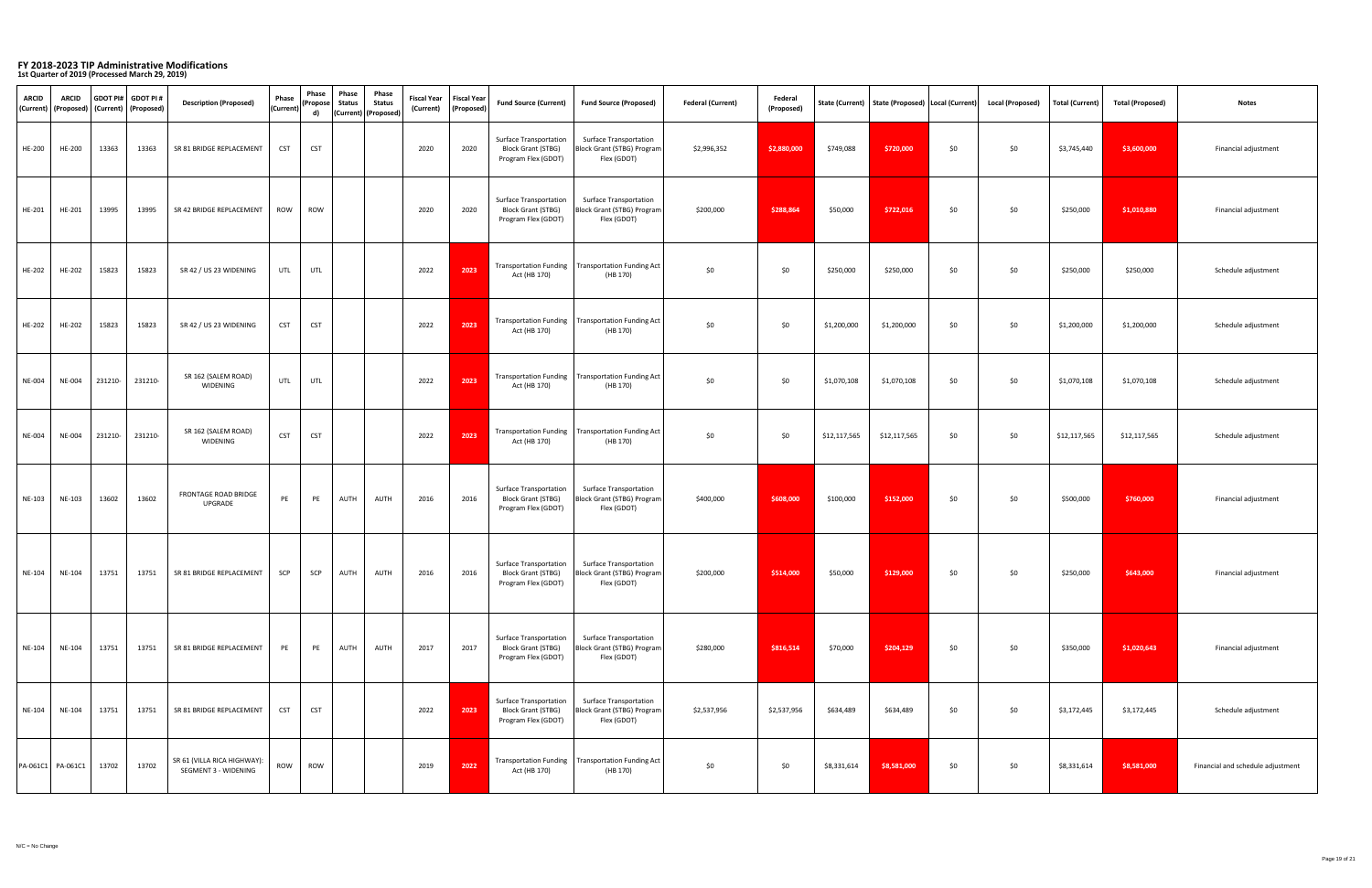| <b>ARCID</b>  | <b>ARCID</b><br>  (Current)   (Proposed) | (Current) | $\vert$ GDOT PI# $\vert$ GDOT PI #<br>(Proposed) | <b>Description (Proposed)</b>                                                                                                                  | <b>Phase</b><br>(Current) | Phase<br>(Propose<br>d) | <b>Phase</b><br><b>Status</b> | <b>Phase</b><br><b>Status</b><br>(Current)   (Proposed) | Fiscal Year   Fiscal Year  <br>(Current) | (Proposed) | <b>Fund Source (Current)</b>                             | <b>Fund Source (Proposed)</b>                                                                            | <b>Federal (Current)</b> | Federal<br>(Proposed) |              | State (Current)   State (Proposed)   Local (Current) |           | <b>Local (Proposed)</b> | <b>Total (Current)</b> | <b>Total (Proposed)</b> | <b>Notes</b>                                                                    |
|---------------|------------------------------------------|-----------|--------------------------------------------------|------------------------------------------------------------------------------------------------------------------------------------------------|---------------------------|-------------------------|-------------------------------|---------------------------------------------------------|------------------------------------------|------------|----------------------------------------------------------|----------------------------------------------------------------------------------------------------------|--------------------------|-----------------------|--------------|------------------------------------------------------|-----------|-------------------------|------------------------|-------------------------|---------------------------------------------------------------------------------|
|               | $\vert$ PA-061C1 PA-061C1                | 13702     | 13702                                            | SR 61 (VILLA RICA HIGHWAY):<br><b>SEGMENT 3 - WIDENING</b>                                                                                     | <b>ROW</b>                |                         |                               |                                                         | 2020                                     |            | <b>Transportation Funding</b><br>Act (HB 170)            |                                                                                                          | \$0                      | \$0                   | \$249,386    | \$0                                                  | \$0       | \$0\$                   | \$249,386              | \$0                     | Delete phase                                                                    |
| PA-092C       | <b>PA-092C</b>                           | 7692      | 7692                                             | SR 92 (HIRAM ACWORTH<br>HIGHWAY) WIDENING                                                                                                      | PE                        | PE                      | <b>AUTH</b>                   | AUTH                                                    | 2015                                     | 2015       | <b>Equity Bonus Limitation</b>                           | <b>Equity Bonus Limitation</b>                                                                           | \$1,864,000              | \$2,636,335           | \$466,000    | \$659,084                                            | \$0       | \$0\$                   | \$2,330,000            | \$3,295,419             | Financial adjustment                                                            |
| PA-092C       | <b>PA-092C</b>                           | 7692      | 7692                                             | SR 92 (HIRAM ACWORTH<br>HIGHWAY) WIDENING                                                                                                      |                           | <b>PE</b>               |                               | <b>AUTH</b>                                             |                                          | 2019       |                                                          | <b>Transportation Funding Act</b><br>(HB 170)                                                            | \$0                      | \$0                   | \$0          | \$1,400,000                                          | \$0       | \$0\$                   | \$0                    | \$1,400,000             | Phase authorized                                                                |
| PA-092E       | <b>PA-092E</b>                           | 6857      | 6857                                             | SR 92 (DALLAS ACWORTH<br>HIGHWAY) WIDENING                                                                                                     | PE                        | PE                      | AUTH                          | AUTH                                                    | 2014                                     | 2014       | STP - Statewide Flexible<br>(GDOT)                       | STP - Statewide Flexible<br>(GDOT)                                                                       | \$70,129                 | \$270,129             | \$17,532     | \$67,532                                             | \$0       | \$0\$                   | \$87,661               | \$337,661               | Financial adjustment                                                            |
|               | $\vert$ RO-138B $\vert$ RO-138B          | 2040      | 2040                                             | SR 138 (STOCKBRIDGE<br>HIGHWAY) OPERATIONS AND<br>SAFETY IMPROVEMENTS                                                                          | PE                        | PE                      | AUTH                          | AUTH                                                    | 2013                                     | 2013       | <b>National Highway</b><br>Performance Program<br>(NHPP) | National Highway<br>Performance Program<br>(NHPP)                                                        | \$386,448                | \$626,448             | \$96,612     | \$156,612                                            | \$0       | \$0\$                   | \$483,060              | \$783,060               | Financial adjustment                                                            |
| RO-206        | RO-206                                   | 13628     | 13628                                            | SR 162 (SALEM ROAD)<br>WIDENING                                                                                                                | UTL                       | UTL                     |                               |                                                         | 2022                                     | 2023       | Act (HB 170)                                             | Transportation Funding   Transportation Funding Act  <br>(HB 170)                                        | \$0                      | \$0                   | \$1,513,260  | \$1,513,260                                          | \$0       | \$0\$                   | \$1,513,260            | \$1,513,260             | Schedule adjustment                                                             |
| <b>RO-206</b> | RO-206                                   | 13628     | 13628                                            | SR 162 (SALEM ROAD)<br>WIDENING                                                                                                                | <b>CST</b>                | <b>CST</b>              |                               |                                                         | 2022                                     | 2023       | Act (HB 170)                                             | Transportation Funding   Transportation Funding Act  <br>(HB 170)                                        | \$0                      | \$0                   | \$13,015,974 | \$13,015,974                                         | \$0\$     | \$0                     | \$13,015,974           | \$13,015,974            | Schedule adjustment                                                             |
| RO-206        | RO-206                                   | 13628     | 13628                                            | SR 162 (SALEM ROAD)<br>WIDENING                                                                                                                | PE                        | PE                      | AUTH                          | <b>AUTH</b>                                             | 2016                                     | 2016       | Act (HB 170)                                             | Transportation Funding   Transportation Funding Act<br>(HB 170)                                          | \$0                      | \$0                   | \$800,000    | \$2,300,000                                          | \$0\$     | \$0\$                   | \$800,000              | \$2,300,000             | Financial adjustment                                                            |
| <b>RO-256</b> | RO-256                                   | 12886     | 12886                                            | SIGMAN ROAD MULTI-USE<br>TRAIL - SEGMENT 1                                                                                                     | <b>CST</b>                | <b>CST</b>              |                               |                                                         | 2019                                     | 2020       | Local<br>Jurisdiction/Municipality<br>Funds              | Local<br>Jurisdiction/Municipality<br>Funds                                                              | \$0                      | \$0                   | \$0          | \$0                                                  | \$627,894 | \$627,894               | \$627,894              | \$627,894               | Schedule adjustment                                                             |
| SP-067A       | SP-067A                                  |           |                                                  | GRIFFIN SOUTH BYPASS - PHASE                                                                                                                   | SCP                       |                         |                               |                                                         | 2019                                     |            |                                                          | <b>Surface Transportation</b><br><b>Block Grant (STBG)</b><br><b>Program - Urban (&gt;200K)</b><br>(ARC) |                          | \$250,000             |              | \$0                                                  |           | \$62,500                |                        | \$312,500               | Scoping activities broken out into separate<br>ARCID (SP-066) per GDOT request. |
| SP-168        | SP-168                                   | 10333     | 10333                                            | <b>DOWNTOWN GRIFFIN</b><br>PEDESTRIAN AND BICYCLE<br><b>FACILITIES ON SR 155 (HILL</b><br>STREET), EAST SOLOMON<br>STREET AND SOUTH 5TH STREET |                           | <b>CST</b>              |                               |                                                         |                                          | 2019       |                                                          | <b>Transportation Alternatives</b><br>$(Section 133(h)) - Urban$<br>(>200K) (ARC)                        |                          | \$205,883             |              | \$0                                                  |           | \$51,471                |                        | \$257,354               | Additional funds request                                                        |